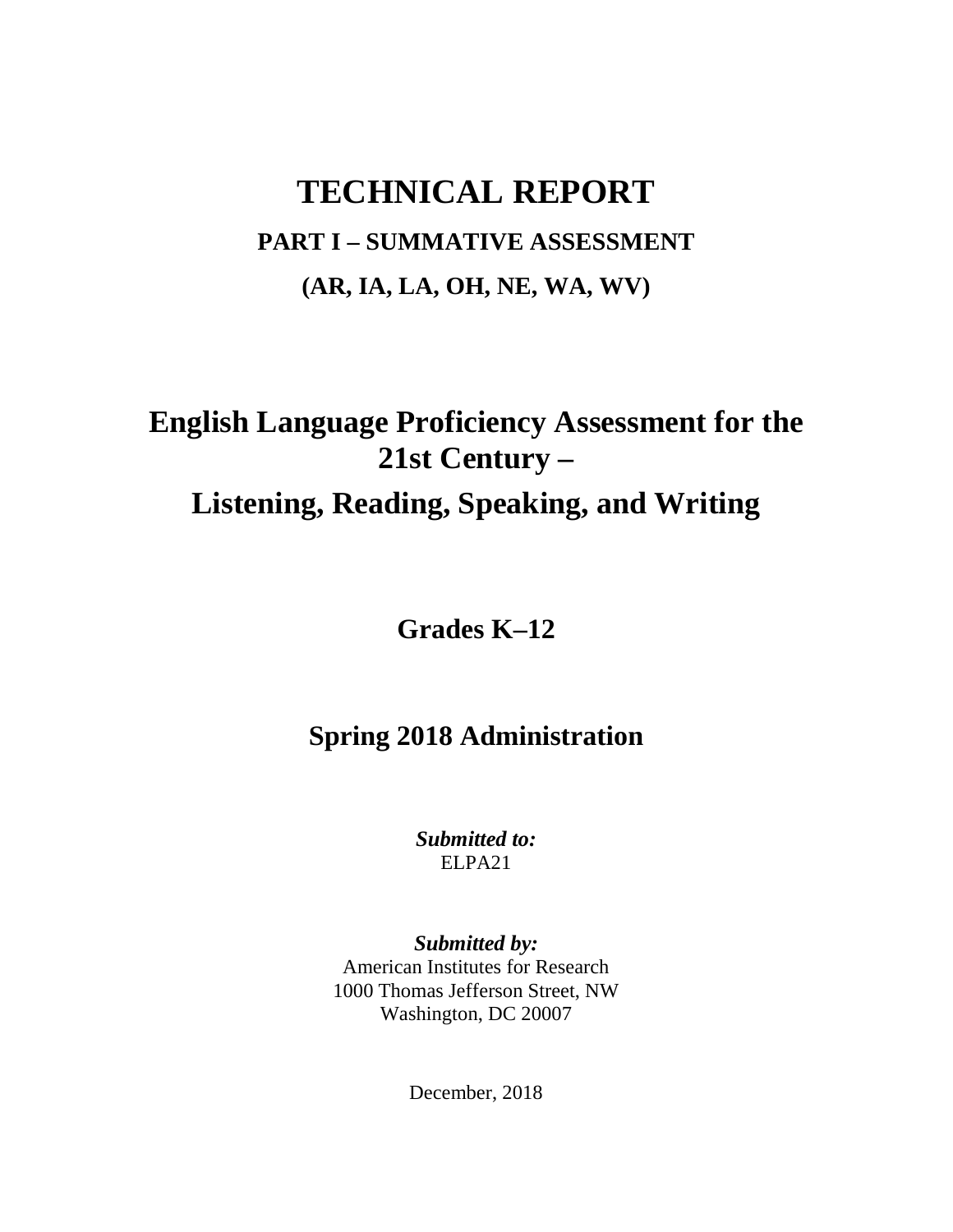# **Table of Contents**

| 6.1 Marginal Reliability and Conditional Standard Error of Measurement  24 |  |
|----------------------------------------------------------------------------|--|
|                                                                            |  |
|                                                                            |  |
|                                                                            |  |
|                                                                            |  |
|                                                                            |  |
|                                                                            |  |
|                                                                            |  |
|                                                                            |  |
|                                                                            |  |
|                                                                            |  |
|                                                                            |  |
|                                                                            |  |
|                                                                            |  |
|                                                                            |  |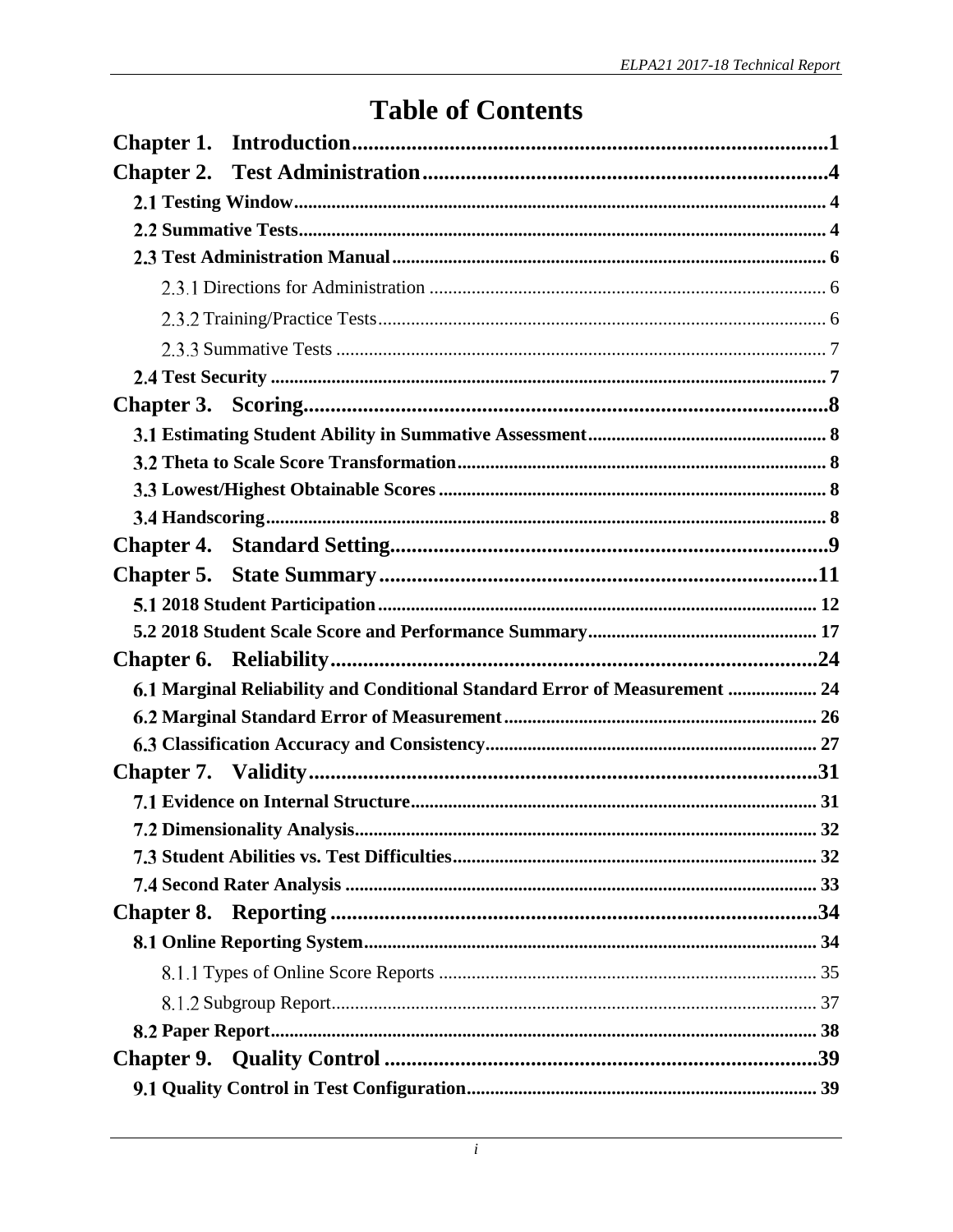| .47 |
|-----|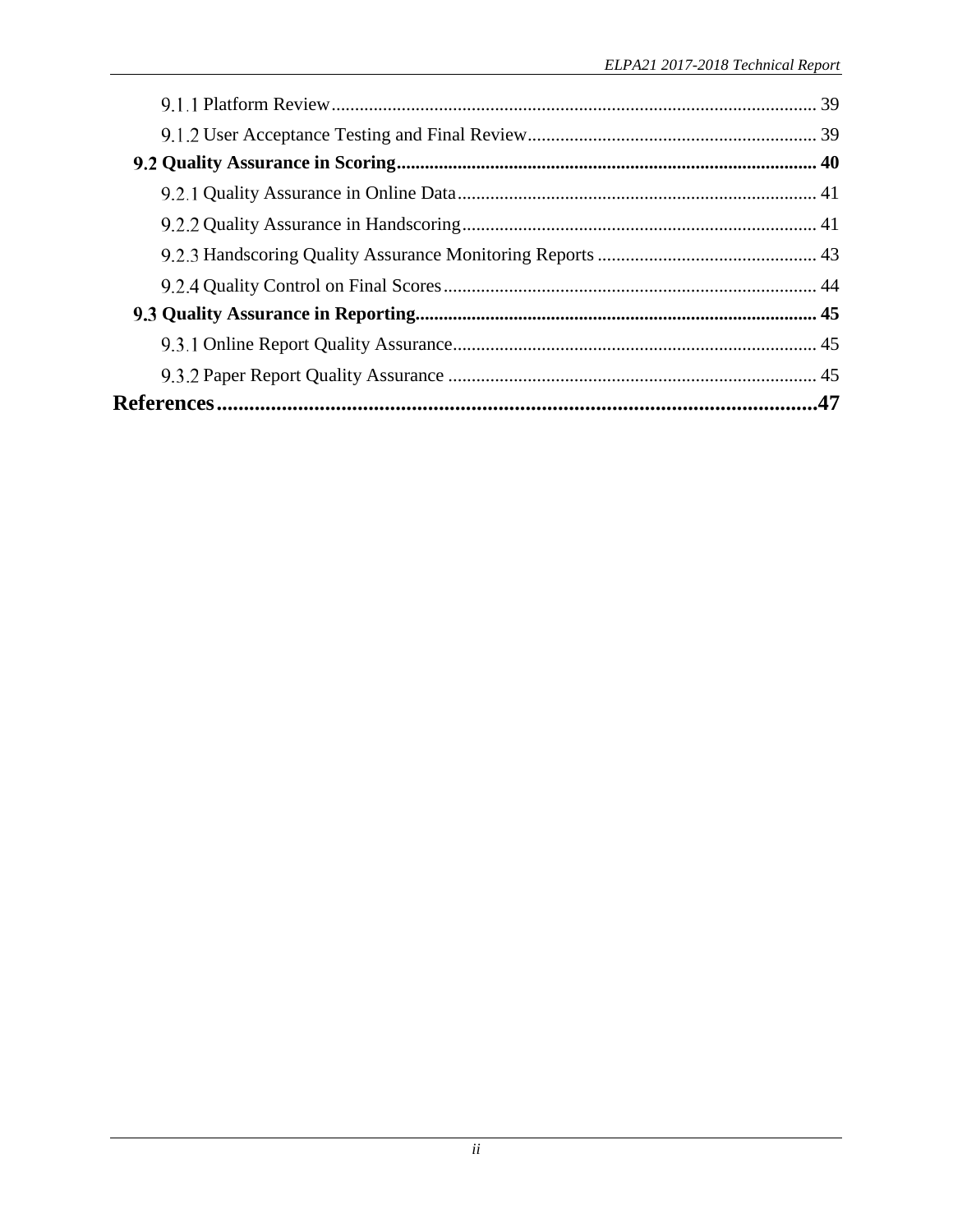# **List of Tables**

| Table 2.6 Number of Field Test Items Students Should Take-Online Summative      |
|---------------------------------------------------------------------------------|
|                                                                                 |
|                                                                                 |
|                                                                                 |
|                                                                                 |
|                                                                                 |
|                                                                                 |
|                                                                                 |
| Table 5.5 Percentage of Students by Performance Level - Listening and Reading19 |
| Table 5.6 Percentage of Students by Performance Level - Speaking and Writing20  |
|                                                                                 |
|                                                                                 |
|                                                                                 |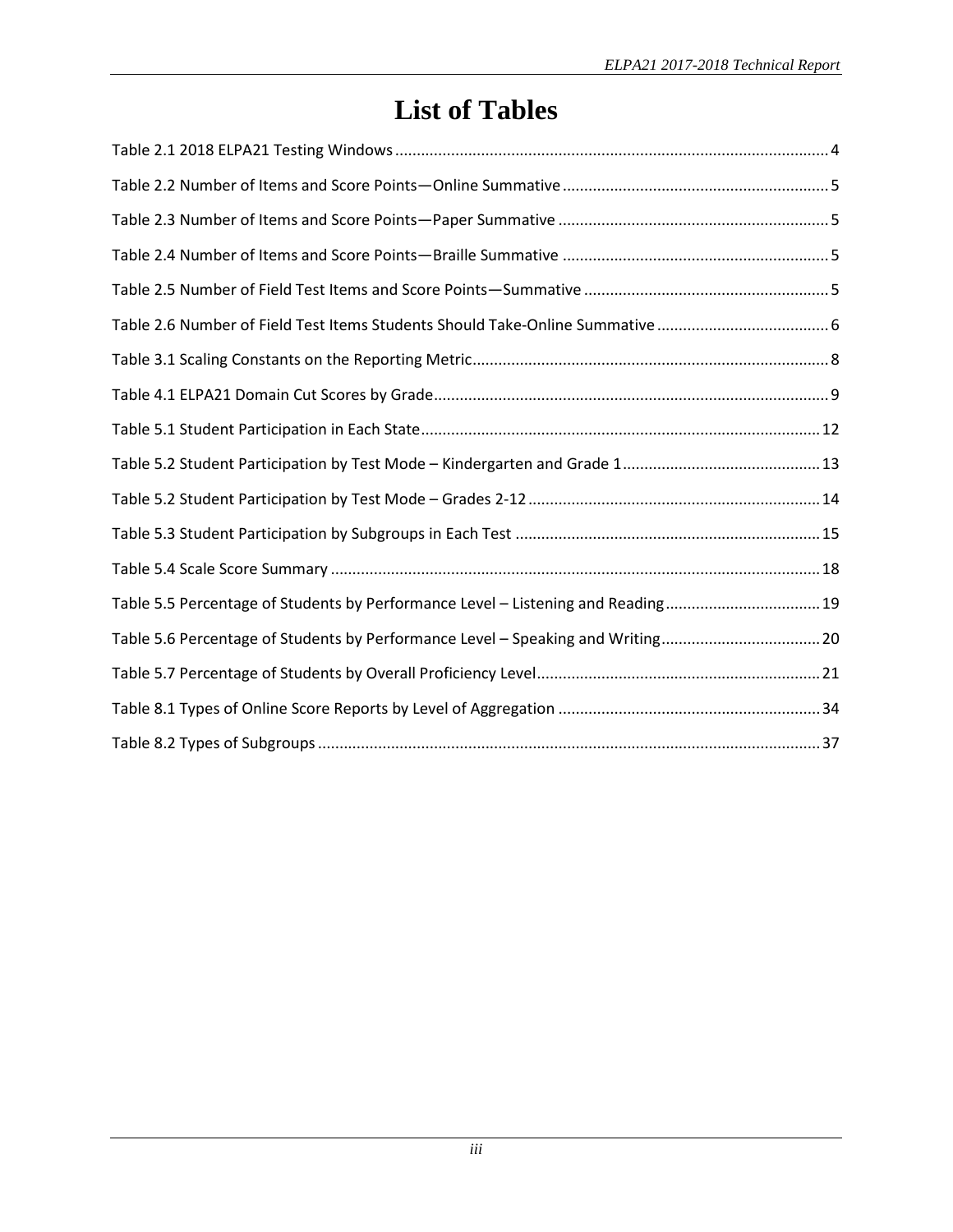# **List of Figures**

| Figure 6.2 Ratio of Standard Error of Measurement Over Standard Deviation by Test |  |
|-----------------------------------------------------------------------------------|--|
|                                                                                   |  |
|                                                                                   |  |
|                                                                                   |  |
|                                                                                   |  |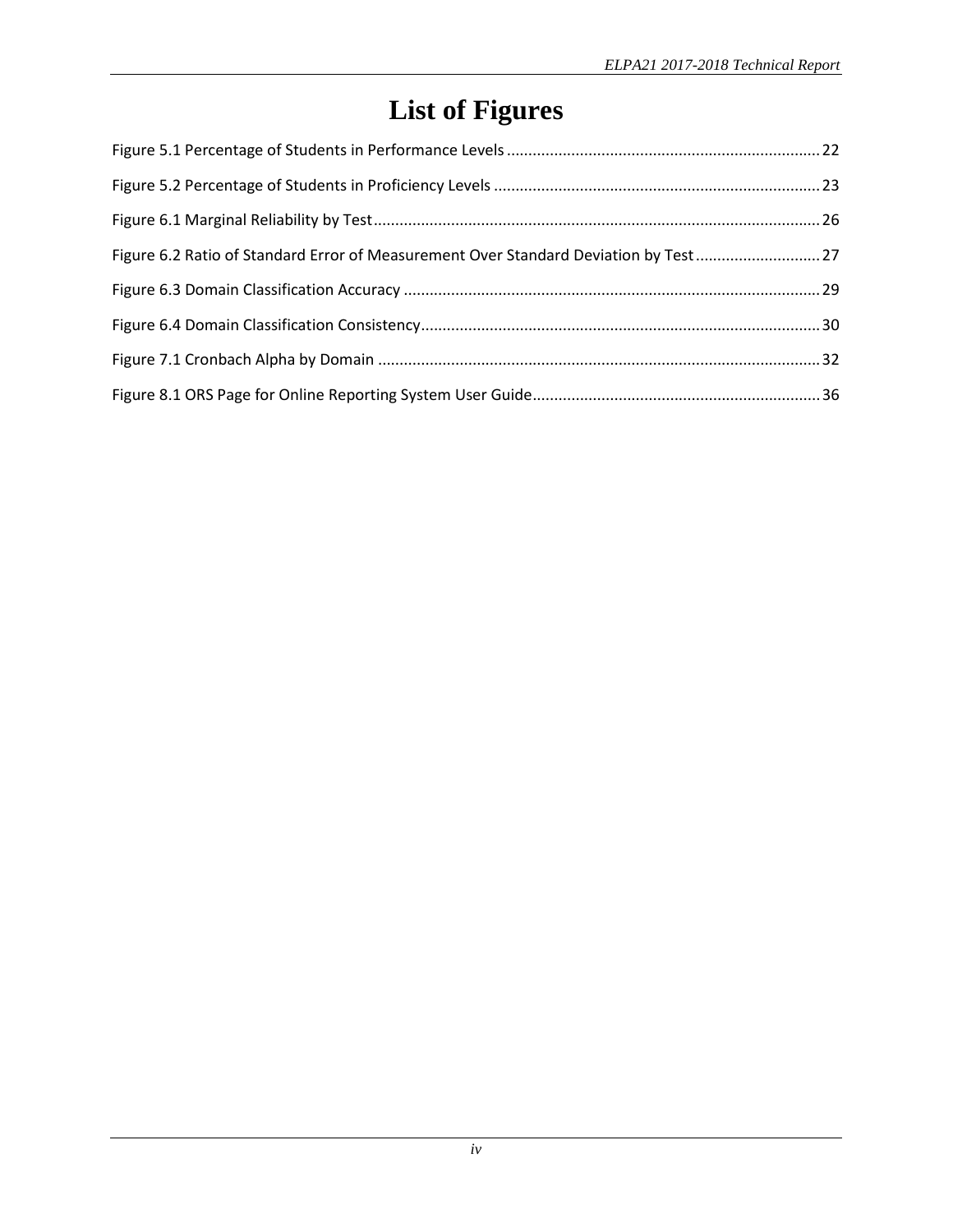# <span id="page-5-0"></span>**Chapter 1. Introduction**

The English Language Proficiency Assessment for the 21st Century (ELPA21) is a testing program that multiple states participate in to support educators, member states, and members of the public as they adopt and implement the English Language Proficiency (ELP) Standards and college- and career-ready standards. The ELPA21 program, called Program below, provides an assessment system that measures growth based on the new ELP Standards and provides valuable information that informs instruction and facilitates academic English proficiency so that all English language learners (ELLs) leave high school prepared for college and career success. The assessment includes tests on listening, reading, speaking, and writing for students in kindergarten, grade 1, grades 2–3, grades 4–5, grades 6–8, and grades 9–12.

The Program conducted test development and item development for the summative ELL assessment, as part of a U.S. Department of Education grant, commencing in 2013 and running through the first operational administration of the assessment in 2016. As part of the development process, Questar Assessment Inc. built multiple fixed-length forms for each test. Items were fieldtested in spring 2015 with the Center for Research on Evaluation, Standards, and Student Testing (CRESST)—the program's psychometrics partner—conducting analysis of item performance and data reviews. The first operational administration was implemented in spring 2016, and again, CRESST further analyzed items, conducted item data review meetings, and finalized item parameters. Pacific Metrics, the organization contracted for standard setting, held a standardsetting workshop in July 2016. Based on recommendations from the workshop, the Program made decisions with respect to domain cut scores that further translated into performance levels for each grade. After the 2017 administration, CRESST calibrated the items field tested in 2017. Based on the finalized item parameters for scoring provided by CRESST and the cut scores decisions from the Program, AIR scored and reported the testing results.

Details about test development, item development, field-test form building, item data review, item calibration, and standard setting can be found in their respective reports provided by the Program or the respective supporting vendors.

In addition to the summative assessment, in 2018, the Program also developed ELPA21 Screener. The purpose of the screener is to identify students who require English Language Development instructions. It is an assessment of a student's language proficiency in the required domains of Listening, Reading, Writing, and Speaking. The test questions are based on the same English Language Proficiency (ELP) Standards adopted by the ELPA21 member states.

This technical report focuses on the 2018 test administration, test form reliability and validity, scoring, reporting, and quality control applied for Arkansas, Iowa, Louisiana, Nebraska, Ohio, Washington, West Virginia. This technical report has three parts. Part I includes chapters that delineate different aspects of the 2018 administration for the summative assessment:

- Chapter 1. Introduction
- Chapter 2. Test Administration
- Chapter 3. Scoring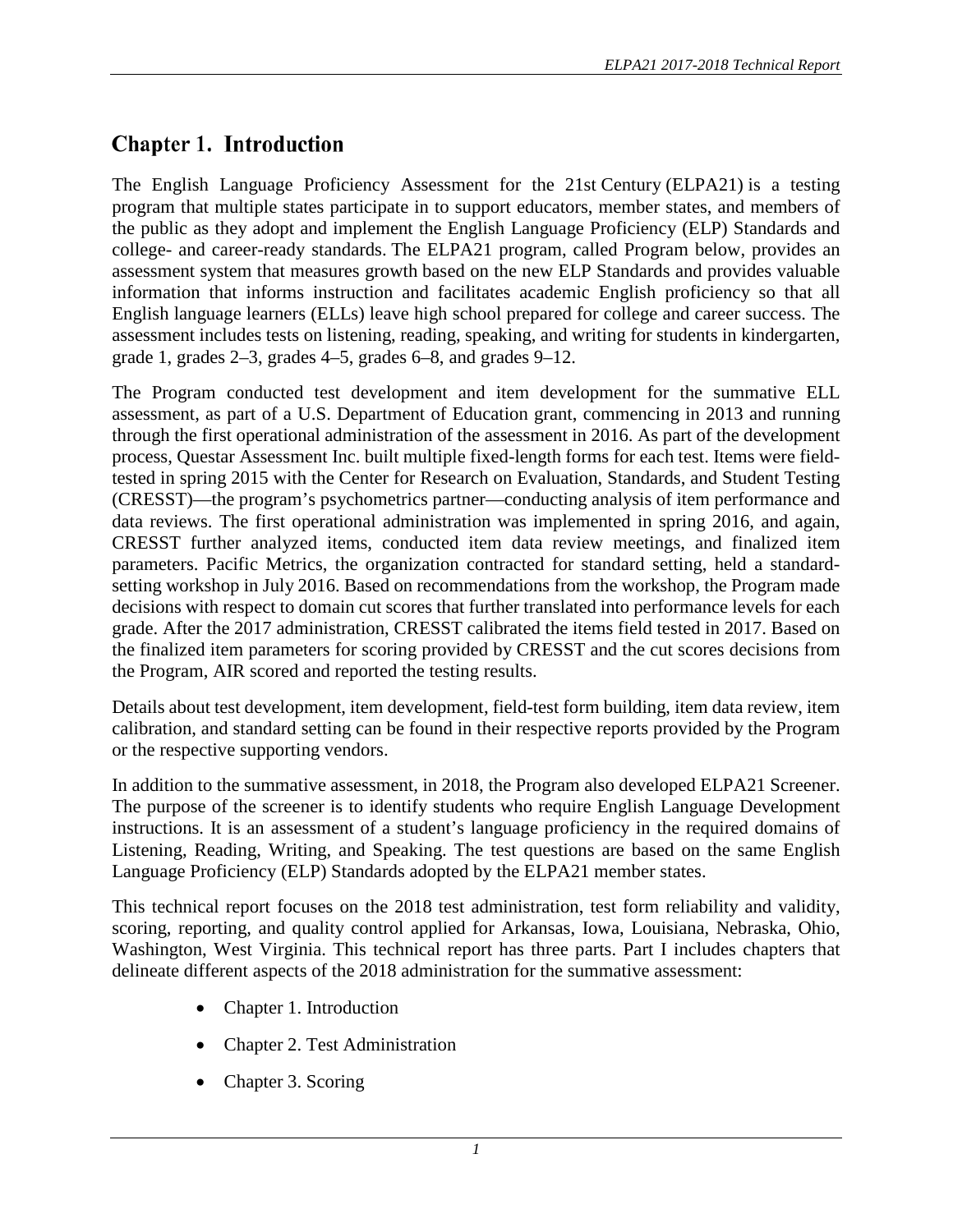- Chapter 4. Standard Setting
- Chapter 5. State Summary
- Chapter 6. Reliability
- Chapter 7. Validity
- Chapter 8. Reporting
- Chapter 9. Quality Control

Part II includes chapters that delineate different aspects of the 2018 administration for the screener assessment:

- Chapter 1. Introduction
- Chapter 2. Test Administration
- Chapter 3. 2018 Summary
- Chapter 4. Reliability
- Chapter 5. Validity
- Chapter 6. Reporting

Part III contains appendices about the 2018 summary for each of the seven states as listed below. The pooled analysis is based on data from all the seven states. The other appendices used data from the state.

- Appendix for Pooled Analysis 2018 Summary
- Appendix for Arkansas 2018 Summary
- Appendix for Iowa 2018 Summary
- Appendix for Louisiana 2018 Summary
- Appendix for Nebraska 2018 Summary
- Appendix for Ohio 2018 Summary
- Appendix for Washington 2018 Summary
- Appendix for West Virginia 2018 Summary

Each appendix involves the following sections. Because Louisiana, Iowa, and Ohio did not participate in screener tests, Part III for each of those two states does not include Sections 13 through 20.

• Section 1. Summative Assessment – Accommodation Summary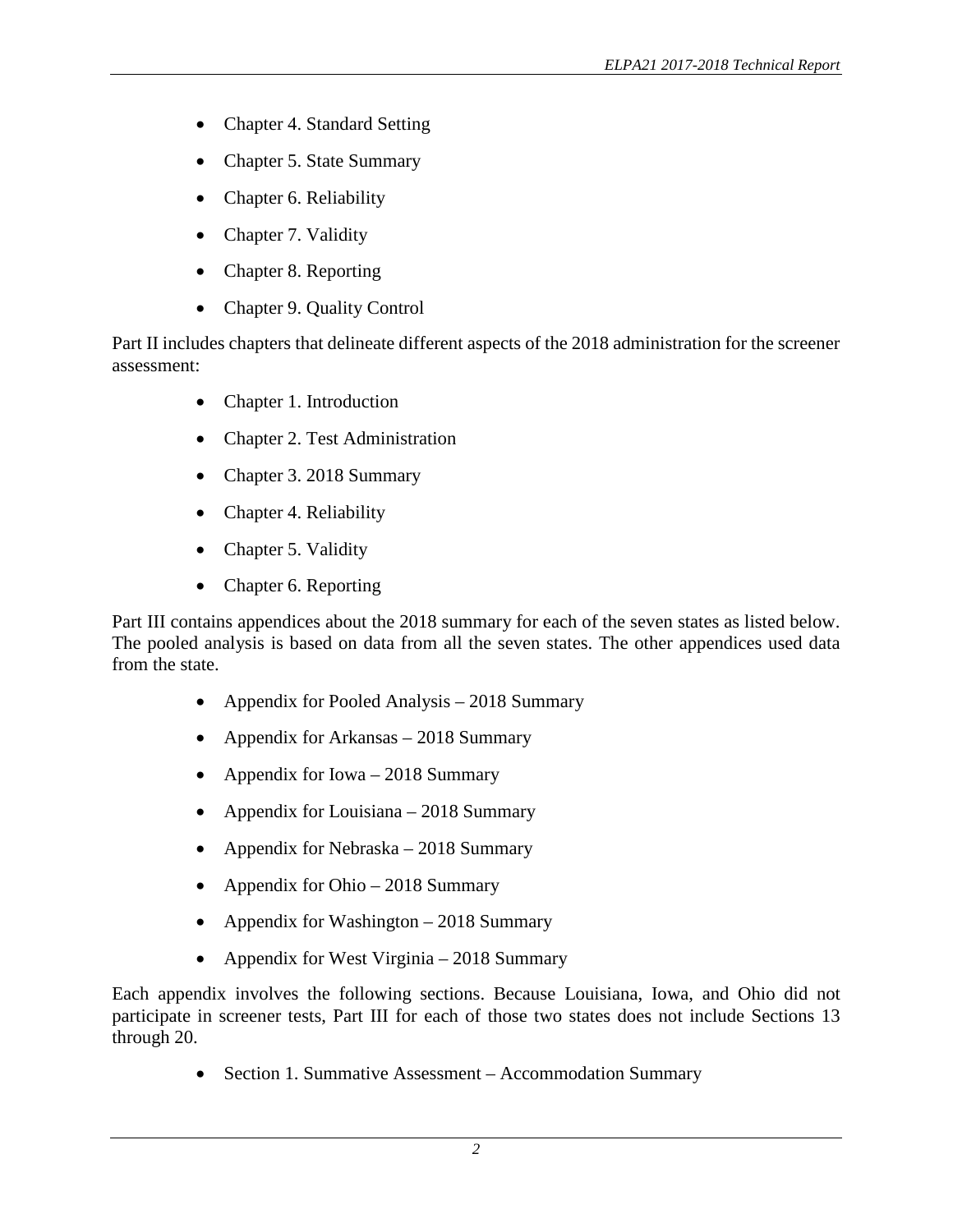- Section 2. Summative Assessment Student Participation
- Section 3. Summative Assessment Scale Score Summary
- Section 4. Summative Assessment Percentage of Students by Domain Performance Level
- Section 5. Summative Assessment Percentage of Students by Overall Proficiency Level
- Section 6. Summative Assessment Marginal Reliability
- Section 7. Summative Assessment Conditional Standard Error of Measurement
- Section 8. Summative Assessment Classification Accuracy and Consistency
- Section 9. Summative Assessment Cronbach Alpha
- Section 10. Summative Assessment Dimensionality
- Section 11. Summative Assessment Ability vs. Difficulty
- Section 12. Summative Assessment Mockups for Reporting
- Section 13. Screener Assessment Student Participation
- Section 14. Screener Assessment Scale Score Summary
- Section 15. Screener Assessment Percentage of Students by Domain Performance Level
- Section 16 Screener Assessment Percentage of Students by Overall Proficiency Level
- Section 17. Screener Assessment Marginal Reliability
- Section 18. Screener Assessment Conditional Standard Error of Measurement
- Section 19. Screener Assessment Classification Accuracy and Consistency
- Section 20. Correlations Between Summative and Screener Scores by Domain
- Section 21. Student Progress by Performance Level from Screener to Summative
- Section 22. Screener Assessment Mockups for Reporting

As methoed above, only summative assessment is discussed in this document.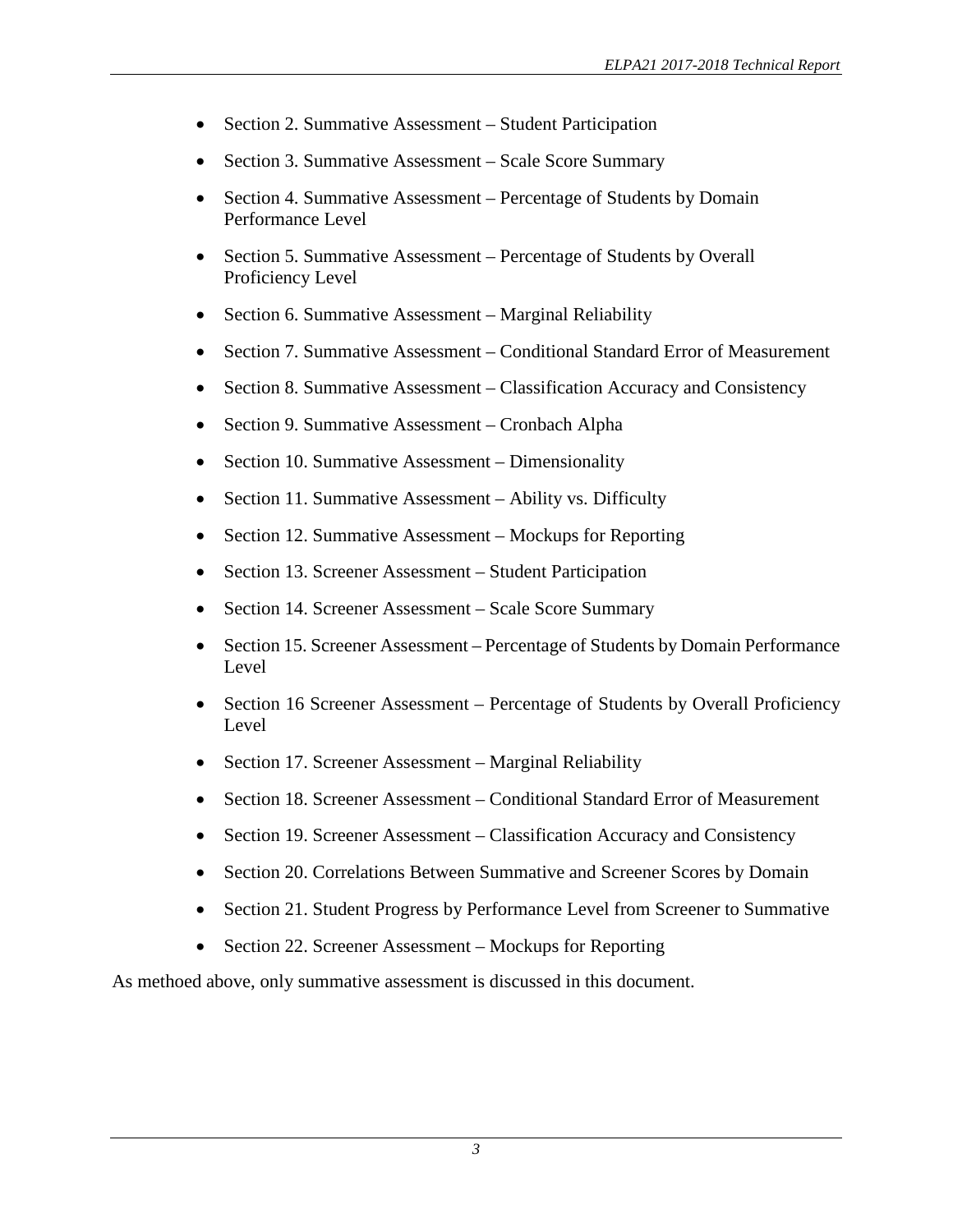# <span id="page-8-0"></span>**Chapter 2. Test Administration**

The 2018 ELPA assessments included summative tests and screener tests. The ELPA21 screener test is used to identify students who require English Language Development instruction. Each of the summative and screener tests were administered to students in kindergarten, grade 1, grades 2– 3, grades 4–5, grades 6–8, and grades 9–12. The tests for kindergarten and grade 1 were grade specific. The tests for grades 2 and above were grade-band tests. Both tests are not timed.

Each form of both assessments involves four domains tests. Students could be exempted from one or more domain tests.

## <span id="page-8-1"></span>**TESTING WINDOW**

<span id="page-8-3"></span>The 2017–2018 testing windows for the seven states are shown in Table 2.1. Iowa and Louisiana did not adopt screener tests in 2018.

| State     | Summative           | Screener           |
|-----------|---------------------|--------------------|
| <b>AR</b> | $1/29/18 - 3/9/18$  | $8/1/17 - 6/30/18$ |
| IΑ        | $2/13/18 - 4/13/18$ | N/A                |
| LA        | $2/5/18 - 3/16/18$  | N/A                |
| <b>NE</b> | $2/5/18 - 3/16/18$  | $8/1/17 - 6/30/17$ |
| OН        | $2/5/18 - 3/30/18$  | N/A                |
| OR        | $1/9/18 - 4/13/18$  | N/A                |
| WA        | $2/1/18 - 3/30/18$  | $8/1/17 - 6/30/18$ |
| wv        | $2/13/18 - 3/23/18$ | $3/6/18 - 6/30/18$ |

*Table 2.1 2018 ELPA21 Testing Windows*

## <span id="page-8-2"></span>**2.2 SUMMATIVE TESTS**

The 2018 summative assessment includes three online forms, one paper form, and one braille form for each of the 2018 summative tests. The three online forms have the identical operational items for scoring; however, the item sequences are different. Each form had separate tests for the 4 language domains. In addition to operational items, students were also required to take field test items, which were randomly selected from the field test pool and embedded in the middle of the form. The paper and braille forms did not contain field test items.

Tables 2.2–2.4 list the number of operational items and score points in each online, paper-pencil, and braille form. The tables show that listening and reading have comparable numbers of items in each test. Writing and speaking have fewer but comparable numbers of items in each test. Table 2.5 lists the number of items field tested in each domain test. Table 2.6 shows the number of field test items a student could take by design.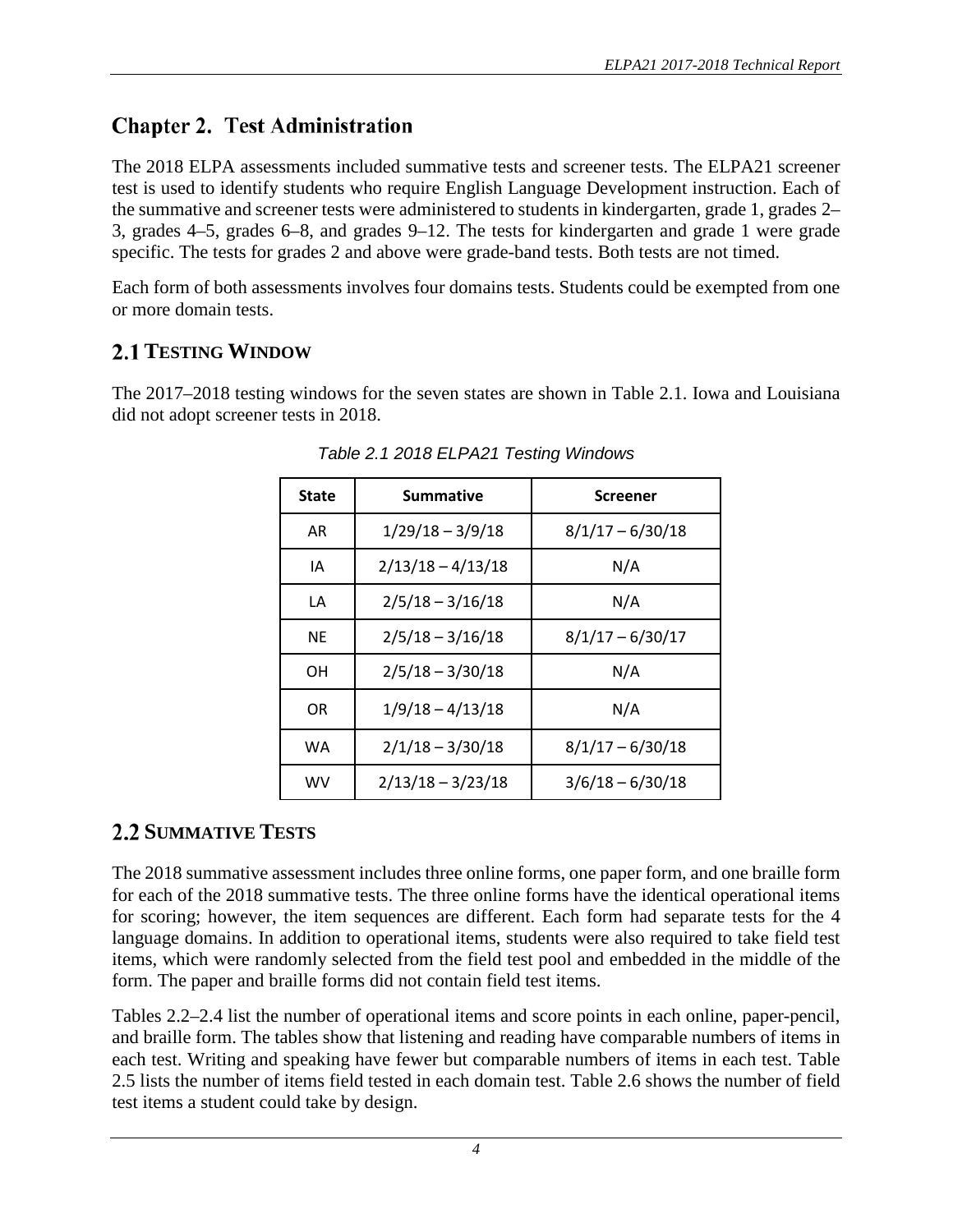<span id="page-9-0"></span>

|                       |       | <b>Grade/Grade Band</b> |                |                 |              |                 |              |                 |              |                 |                |                 |  |
|-----------------------|-------|-------------------------|----------------|-----------------|--------------|-----------------|--------------|-----------------|--------------|-----------------|----------------|-----------------|--|
|                       | Κ     |                         |                |                 |              | $2 - 3$         |              | $4 - 5$         |              | $6 - 8$         |                | $9 - 12$        |  |
| Domain                | Items | Score<br>Points         | <b>Items</b>   | Score<br>Points | <b>Items</b> | Score<br>Points | <b>Items</b> | Score<br>Points | <b>Items</b> | Score<br>Points | <b>Items</b>   | Score<br>Points |  |
| Listening             | 28    | 28                      | 24             | 24              | 24           | 26              | 27           | 30              | 33           | 36              | 24             | 27              |  |
| Reading               | 23    | 23                      | 30             | 30              | 29           | 34              | 26           | 28              | 26           | 31              | 35             | 37              |  |
| Speaking              | 11    | 27                      | 9              | 25              | 9            | 25              | 8            | 30              | 7            | 27              | $\overline{7}$ | 27              |  |
| Writing               | 9     | 9                       | 10             | 10              | 14           | 24              | 13           | 30              | 8            | 28              | 8              | 28              |  |
| Writing<br>Supplement | 5     | 12                      | $\overline{4}$ | 11              |              |                 |              |                 |              |                 |                |                 |  |

#### *Table 2.3 Number of Items and Score Points—Paper Summative*

<span id="page-9-1"></span>

|           |       | <b>Grade/Grade Band</b> |       |                 |         |                 |              |                 |              |                 |       |                 |  |
|-----------|-------|-------------------------|-------|-----------------|---------|-----------------|--------------|-----------------|--------------|-----------------|-------|-----------------|--|
|           |       | K                       |       |                 | $2 - 3$ |                 |              | $4 - 5$         |              | $6 - 8$         |       | $9 - 12$        |  |
| Domain    | Items | Score<br>Points         | Items | Score<br>Points | Items   | Score<br>Points | <b>Items</b> | Score<br>Points | <b>Items</b> | Score<br>Points | Items | Score<br>Points |  |
| Listening | 28    | 28                      | 24    | 24              | 24      | 26              | 24           | 27              | 32           | 35              | 24    | 27              |  |
| Reading   | 23    | 23                      | 30    | 30              | 27      | 28              | 26           | 28              | 21           | 25              | 35    | 37              |  |
| Speaking  | 11    | 27                      | 9     | 25              | 9       | 25              | 8            | 30              |              | 27              |       | 27              |  |
| Writing   | 12    | 19                      | 10    | 17              | 10      | 20              | 11           | 28              | 8            | 28              | 8     | 28              |  |

#### *Table 2.4 Number of Items and Score Points—Braille Summative*

<span id="page-9-2"></span>

|           |       | <b>Grade/Grade Band</b> |              |                 |              |                 |       |                 |       |                 |       |                 |
|-----------|-------|-------------------------|--------------|-----------------|--------------|-----------------|-------|-----------------|-------|-----------------|-------|-----------------|
|           | κ     |                         |              |                 |              | $2 - 3$         |       | $4 - 5$         |       | $6 - 8$         |       | $9 - 12$        |
| Domain    | Items | Score<br>Points         | <b>Items</b> | Score<br>Points | <b>Items</b> | Score<br>Points | ltems | Score<br>Points | Items | Score<br>Points | Items | Score<br>Points |
| Listening | 18    | 24                      | 21           | 21              | 22           | 23              | 23    | 26              | 23    | 25              | 21    | 24              |
| Reading   | 13    | 13                      | 22           | 22              | 23           | 23              | 23    | 25              | 21    | 25              | 34    | 36              |
| Speaking  | 3     | 9                       |              | 17              | 10           | 26              | 6     | 22              | 5     | 19              | 6     | 22              |
| Writing   | 9     | 19                      | 5            | 11              | 9            | 19              | 10    | 27              | 8     | 28              | 8     | 28              |

*Table 2.5 Number of Field Test Items and Score Points—Summative*

<span id="page-9-3"></span>

|           |        |              | <b>Grade/Grade Band</b> |              |                 |       |                 |       |                 |              |                 |          |                 |
|-----------|--------|--------------|-------------------------|--------------|-----------------|-------|-----------------|-------|-----------------|--------------|-----------------|----------|-----------------|
|           |        | ĸ            |                         |              |                 |       | $2 - 3$         |       | $4 - 5$         |              | $6 - 8$         | $9 - 12$ |                 |
| Domain    | mode   | <b>Items</b> | Score<br>Points         | <b>Items</b> | Score<br>Points | Items | Score<br>Points | Items | Score<br>Points | <b>Items</b> | Score<br>Points | Items    | Score<br>Points |
| Listening | Online | 11           | 11                      | 20           | 23              |       |                 | 22    | 22              | 36           | 42              | 13       | 13              |
| Reading   | Online | 31           | 31                      | 29           | 33              | 43    | 47              | 17    | 19              | 56           | 59              |          |                 |
| Speaking  | Online | 10           | 10                      | 10           | 10              | 10    | 10              | 9     | 9               | 11           | 11              | 10       | 10              |
| Writing   | Online | 34           | 34                      | 22           | 22              | 5     | 5               |       |                 |              |                 |          |                 |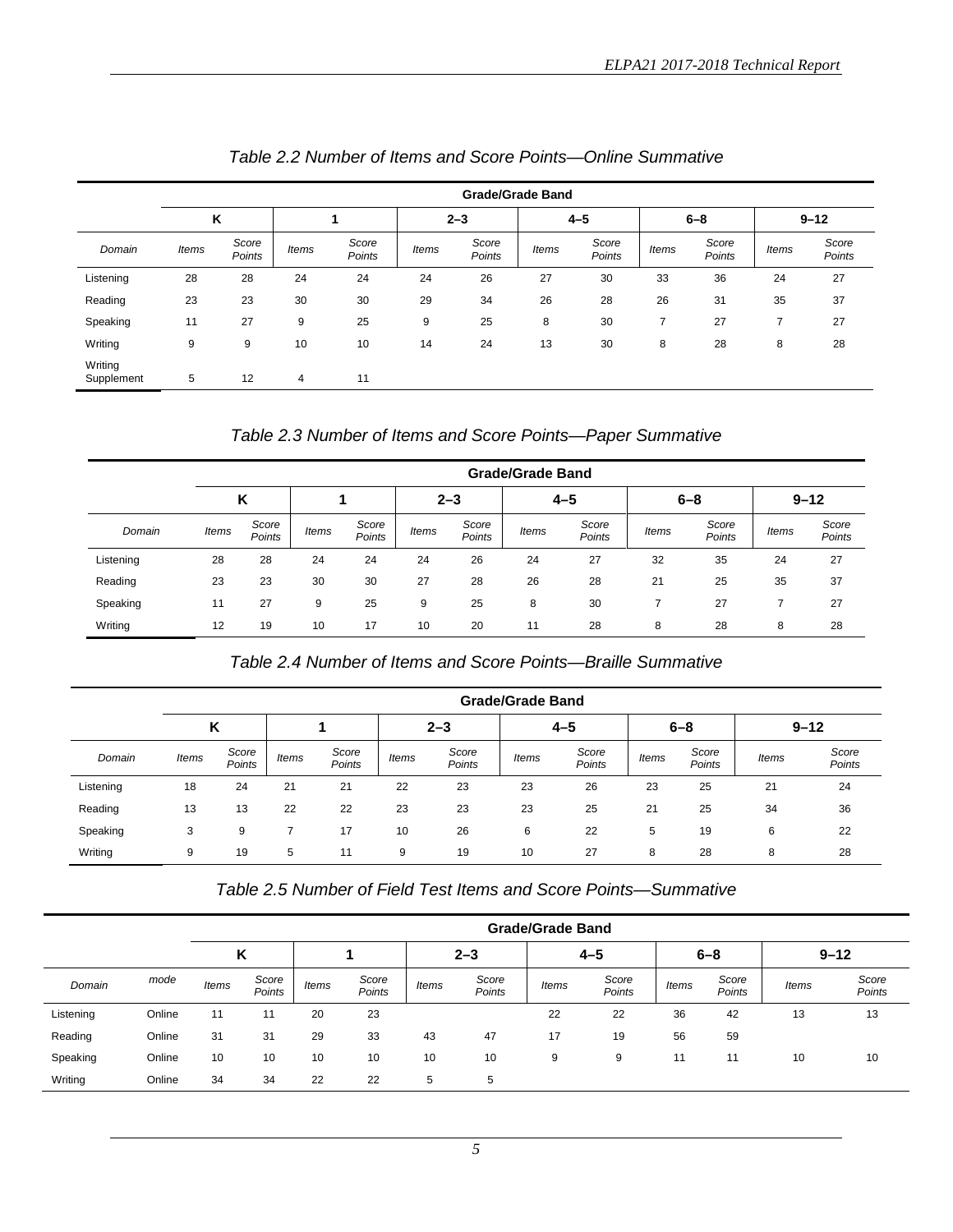<span id="page-10-3"></span>

|           |     | <b>Grade/Grade Band</b> |                |                |     |                |                |         |     |         |     |          |  |  |  |
|-----------|-----|-------------------------|----------------|----------------|-----|----------------|----------------|---------|-----|---------|-----|----------|--|--|--|
|           | Κ   |                         |                |                |     | $2 - 3$        |                | $4 - 5$ |     | $6 - 8$ |     | $9 - 12$ |  |  |  |
| Domain    | min | max                     | min            | max            | min | Max            | min            | max     | min | max     | min | max      |  |  |  |
| Listening |     |                         |                | 4              |     |                |                | 4       |     | 5       |     |          |  |  |  |
| Reading   | 2   | 5                       |                | $\overline{4}$ | и   | 5              |                | 7       |     | 6       |     |          |  |  |  |
| Speaking  | 2   | 2                       | $\overline{2}$ | 2              | 2   | $\overline{2}$ | $\overline{2}$ | 2       | 2   | 2       | 2   | ◠        |  |  |  |
| Writing   | 2   | 3                       | 2              | 2              |     |                |                |         |     |         |     |          |  |  |  |

#### *Table 2.6 Number of Field Test Items Students Should Take-Online Summative*

### <span id="page-10-0"></span>**TEST ADMINISTRATION MANUAL**

## <span id="page-10-1"></span>**Directions for Administration**

For the 2018 administrations, the test administration manuals (TAM) was developed, which guided TAs in test administrations for summative test. The TAM usually includes the following key points:

- Overview of the ELPA21 summative assessment
- Test Administrator qualifications
- Preliminary planning
- Materials required
- Administrative considerations
- Student preparation/Guidance for practice tests
- Detailed instructions for preparing and administering the training tests and summative tests.
- Test security instructions
- Contact information for user support

## <span id="page-10-2"></span>**Training/Practice Tests**

To help TAs and students familiarize themselves with the online registration and test delivery systems, training or practice tests were provided before and during the testing windows. Training/practice tests can be accessed through a non-secure or secure browser.

The summative training tests have two components, one for TAs to create and manage the training/practice test sessions and the other for students to take an actual training/practice test.

The *Practice Test Administration* site introduces TAs to

- logging in,
- starting a test session,
- providing the session ID to the students signing in to the TA session,
- monitoring students' progress throughout their tests, and
- stopping the test when time is up.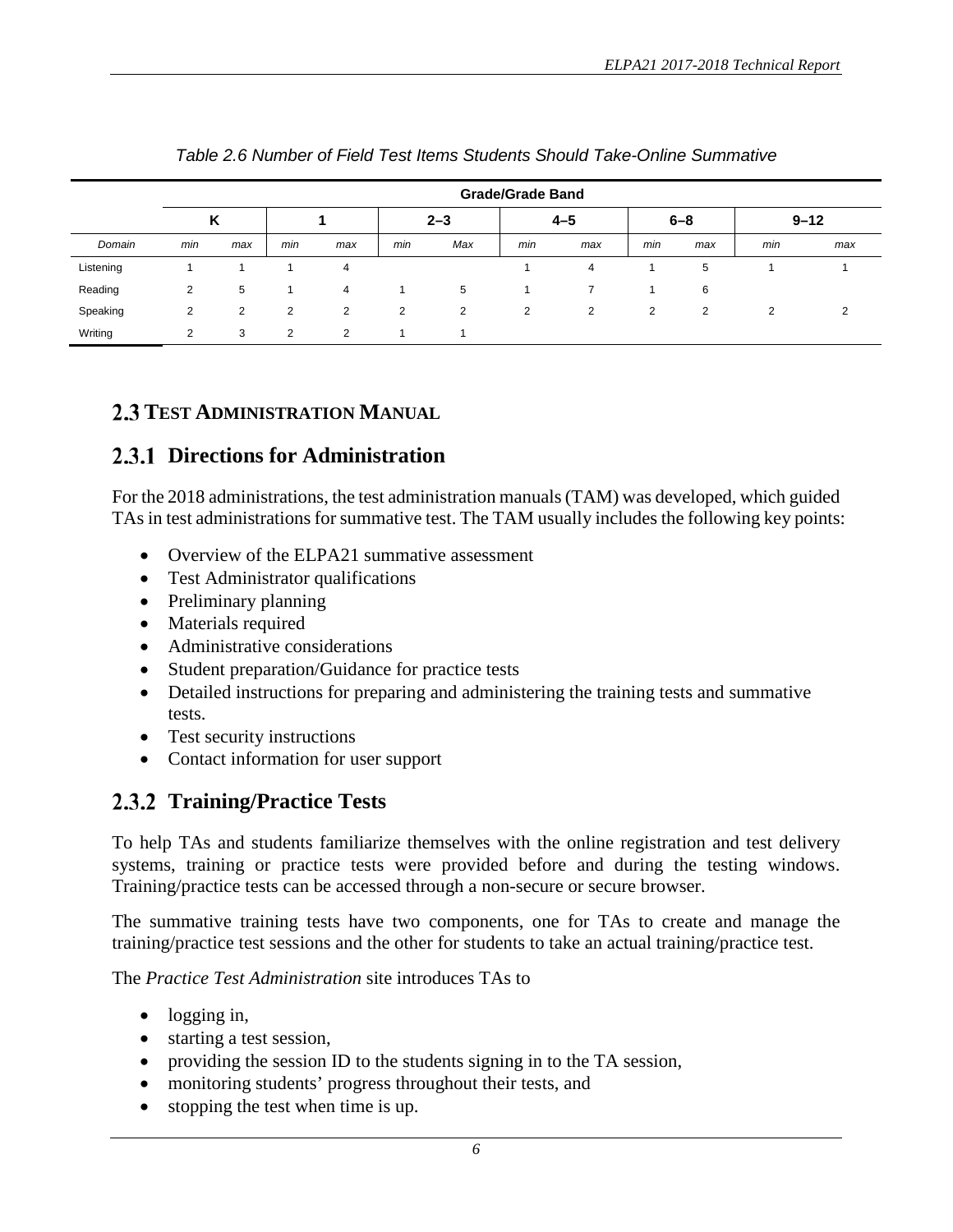The *Practice Tests* site introduces students to

- signing in,
- verifying student information,
- selecting a test,
- waiting for the TA to check the test settings and approve the participation,
- starting the test (adjusting the audio sound, checking the microphone for recording speaking responses, and reviewing test instructions),
- taking the test, and
- submitting the test.

# <span id="page-11-0"></span>**2.3.3 Summative Tests**

The instructions for summative tests include a brief direction for each domain test. They also provide the detailed instructions for

- logging in to the secure browser,
- starting a test session,
- providing the session ID to the students,
- approving student test sessions, including reviewing and editing students' test settings and accommodations,
- monitoring students' progress throughout their tests by checking their testing statuses, and
- <span id="page-11-1"></span>• stopping the session and logging out when time is up.

## **2.4 TEST SECURITY**

The test security procedures are consistent across all assessments in each state. Details about student-level testing confidentiality, system security, testing environment security, and documentation of test security violations can be found in Chapter 9, Quality Control.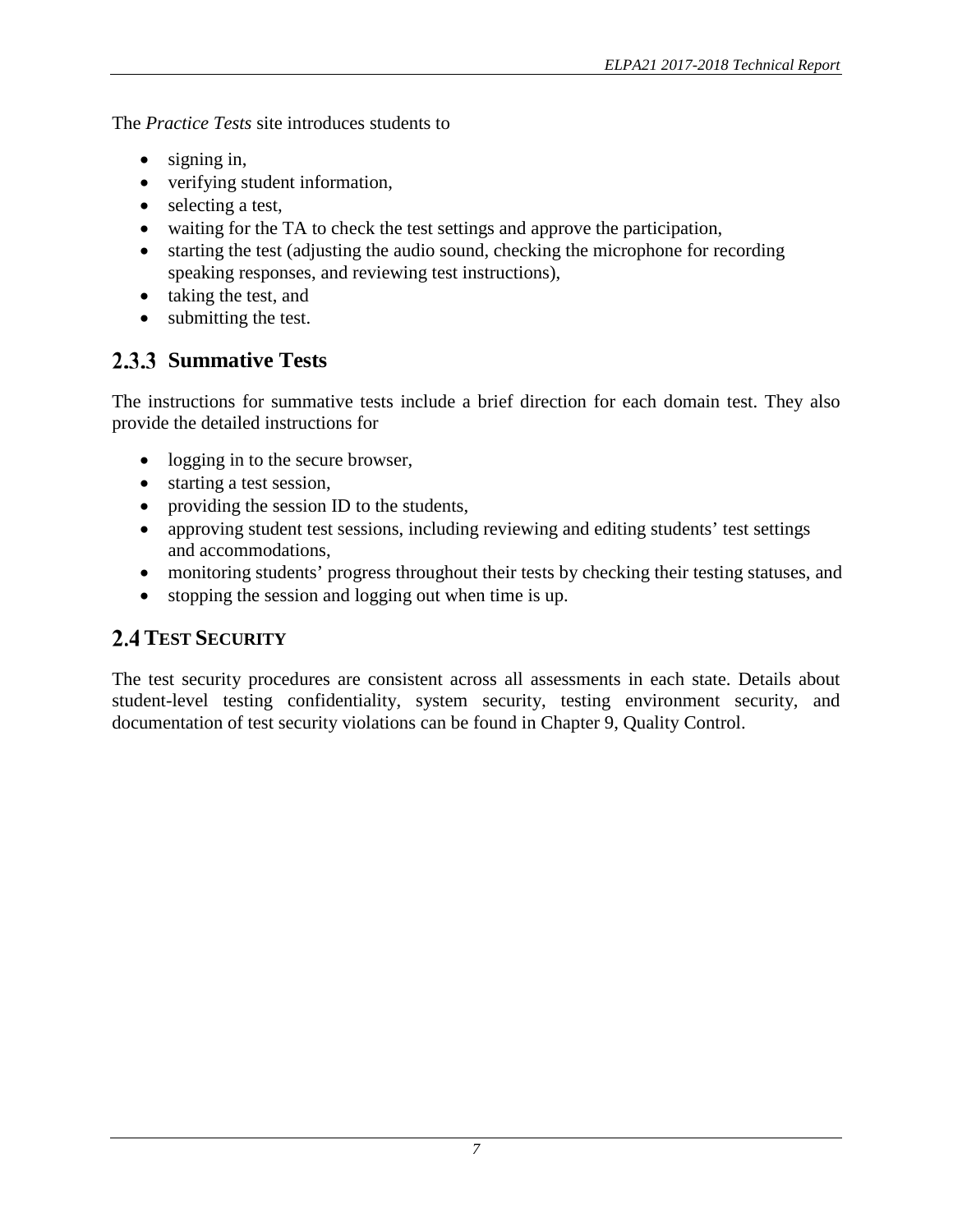# <span id="page-12-0"></span>**Chapter 3. Scoring**

For summative tests, four domain scores and two composite scores are computed. The composite scores include a comprehension score for listening and reading and an overall score that comprises all four domains.

## <span id="page-12-1"></span>**ESTIMATING STUDENT ABILITY IN SUMMATIVE ASSESSMENT**

ELPA21 reported scale scores for each domain test, the overall scores for the whole test that includes four domains, and the comprehension scores for the partial test that includes reading and listening domains. Multidimensional item response theory (MIRT) is used to estimate domain scores. The bi-factor model is used to estimate the overall and comprehension scores. The details of the estimations can be found in the *ELPA21 Scoring Specification*.

In addition, business rules were established to specify rules about domain exemption and the attemptedness at the item, domain, and test levels. Detailed business rules can be found in the appendices.

## <span id="page-12-2"></span>**THETA TO SCALE SCORE TRANSFORMATION**

The student's performance is summarized in an individual domain score for each domain, a comprehension score that includes listening and reading, and an overall score that includes all four domains. Each theta score is linearly transformed to a scale score using the formula  $SS = a * \theta +$ b, where  $\alpha$  is the slope and  $\beta$  is the intercept. As decided in the 2016 standard-setting meeting, there is one set of scaling constants for the domain scores and another set of constants for the composite scores, as recorded in Table 4.1. Scale scores are rounded to an integer.

<span id="page-12-5"></span>

| <b>Subject</b>                                               | Grade  | Slope (a) | Intercept (b) |  |
|--------------------------------------------------------------|--------|-----------|---------------|--|
| Domain Scores (listening, reading, speaking, and<br>writing) | $K-12$ | 80        | 550           |  |
| <b>Comprehension Scores</b>                                  | $K-12$ | 600       | 5500          |  |
| <b>Overall Scores</b>                                        | $K-12$ | 600       | 5500          |  |

## <span id="page-12-3"></span>**3.3 LOWEST/HIGHEST OBTAINABLE SCORES**

No minimum and maximum scale scores were determined for the 2018 administration.

## <span id="page-12-4"></span>**3.4HANDSCORING**

For ELPA21 screener and summative tests, all items in speaking and some items in writing are handscored. Measurement Incorporated (MI) provides all handscoring. The procedure for handscoring items is provided by the Program. The scoring rubrics and item content are reviewed by content experts as a part of the item review meetings. A key facet of reliability is whether scoring rules are applied with fidelity during scoring sessions.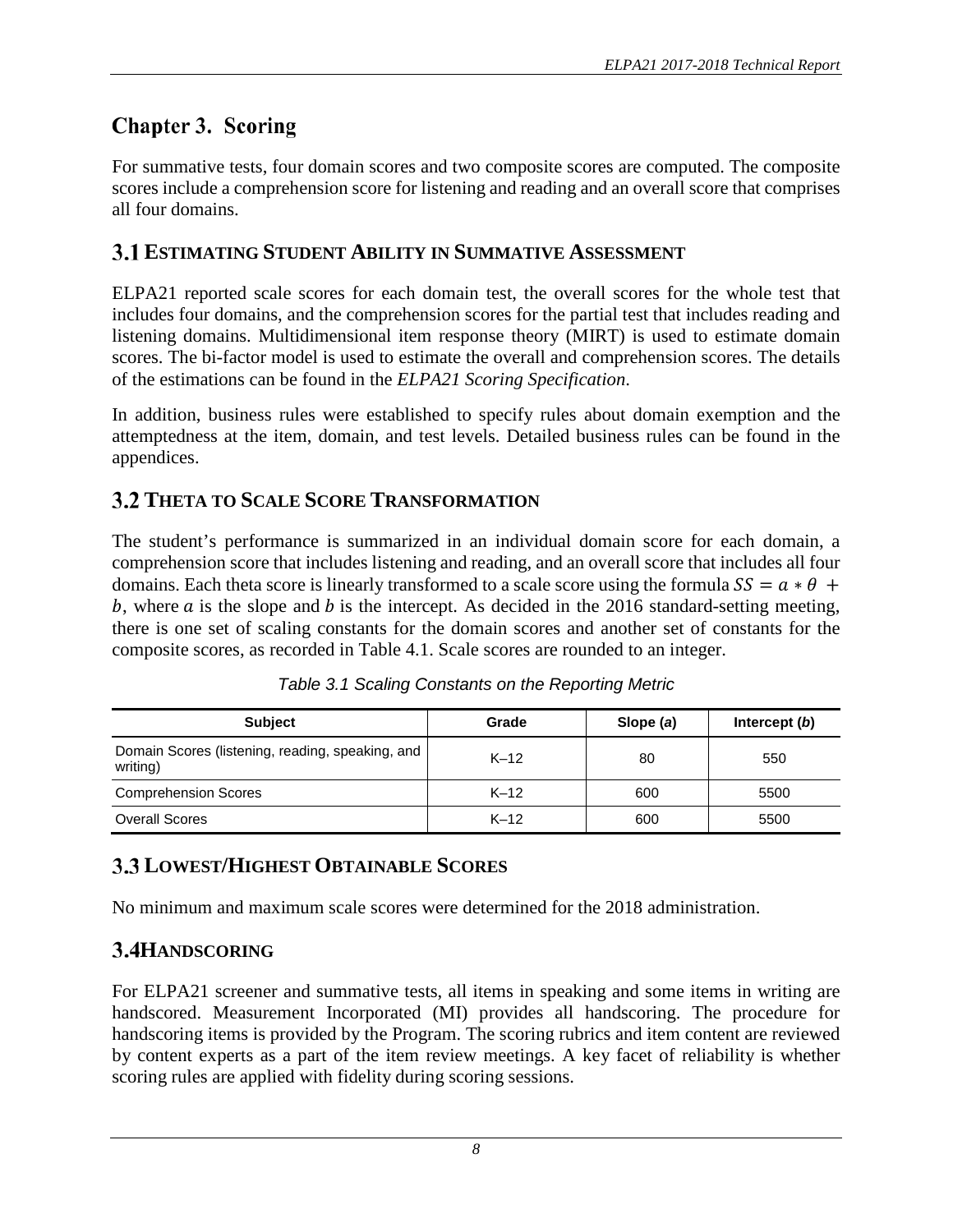# <span id="page-13-0"></span>**Chapter 4. Standard Setting**

For the summative assessment, the domain cut scores and the overall proficiency levels were set through a standard-setting meeting convened by the Program on July 19–22, 2016. Details about the standard setting can be found in the ELPA21 standard-setting report.

Five performance levels were established for each domain. The cut scores were set by grade, as listed in Table 3.1. The four cuts set for each domain identify students with five performance levels, level 1 through level 5. If student performance scores below the first cut, the student is classified in performance level 1. If student performance scores at or above the first cut but below the second cut, the student is classified in performance level 2; this pattern continues for performance levels 3 and 4. If student scores at or above the fourth cut, the student is classified in performance level 5.

<span id="page-13-1"></span>

| Grade          | <b>Domain</b> | Cut 1 | Cut <sub>2</sub> | Cut <sub>3</sub> | Cut 4 | Grade    | <b>Domain</b> | Cut 1 | Cut 2 | Cut <sub>3</sub> | Cut 4 |
|----------------|---------------|-------|------------------|------------------|-------|----------|---------------|-------|-------|------------------|-------|
|                | Listening     | 467   | 507              | 613              | 645   |          | Listening     | 413   | 455   | 498              | 581   |
| Κ              | Reading       | 473   | 514              | 592              | 627   | 5        | Reading       | 468   | 511   | 588              | 627   |
|                | Speaking      | 487   | 535              | 598              | 625   |          | Speaking      | 483   | 526   | 573              | 607   |
|                | Writing       | 497   | 562              | 651              | 673   |          | Writing       | 438   | 486   | 598              | 628   |
|                | Listening     | 435   | 467              | 549              | 594   |          | Listening     | 410   | 440   | 498              | 565   |
| $\mathbf{1}$   | Reading       | 479   | 515              | 584              | 629   | 6        | Reading       | 461   | 496   | 565              | 604   |
|                | Speaking      | 528   | 577              | 593              | 619   |          | Speaking      | 465   | 511   | 562              | 595   |
|                | Writing       | 498   | 548              | 613              | 641   |          | Writing       | 425   | 472   | 564              | 594   |
|                | Listening     | 408   | 438              | 512              | 564   |          | Listening     | 430   | 473   | 553              | 597   |
| $\overline{c}$ | Reading       | 457   | 489              | 555              | 595   | 7        | Reading       | 486   | 534   | 609              | 642   |
|                | Speaking      | 490   | 529              | 555              | 588   |          | Speaking      | 475   | 527   | 582              | 611   |
|                | Writing       | 452   | 493              | 555              | 591   |          | Writing       | 474   | 520   | 597              | 625   |
|                | Listening     | 409   | 448              | 536              | 598   |          | Listening     | 432   | 478   | 565              | 613   |
| 3              | Reading       | 495   | 541              | 610              | 644   | 8        | Reading       | 494   | 547   | 640              | 669   |
|                | Speaking      | 500   | 538              | 572              | 612   |          | Speaking      | 476   | 528   | 590              | 619   |
|                | Writing       | 498   | 542              | 603              | 636   |          | Writing       | 484   | 533   | 619              | 647   |
|                | Listening     | 398   | 431              | 492              | 563   |          | Listening     | 451   | 491   | 571              | 613   |
| 4              | Reading       | 453   | 488              | 550              | 594   |          | Reading       | 488   | 539   | 631              | 662   |
|                | Speaking      | 462   | 506              | 544              | 584   | $9 - 12$ | Speaking      | 481   | 536   | 593              | 619   |
|                | Writing       | 437   | 481              | 568              | 600   |          | Writing       | 485   | 533   | 615              | 641   |

*Table 4.1 ELPA21 Domain Cut Scores by Grade*

Overall proficiency, defined as proficiency determination, for a given student is established on the basis of a profile of domain performance levels across all four tested domains. There are three proficiency determination levels: Emerging, Progressing, and Proficient. The following rules determine a student's overall proficiency: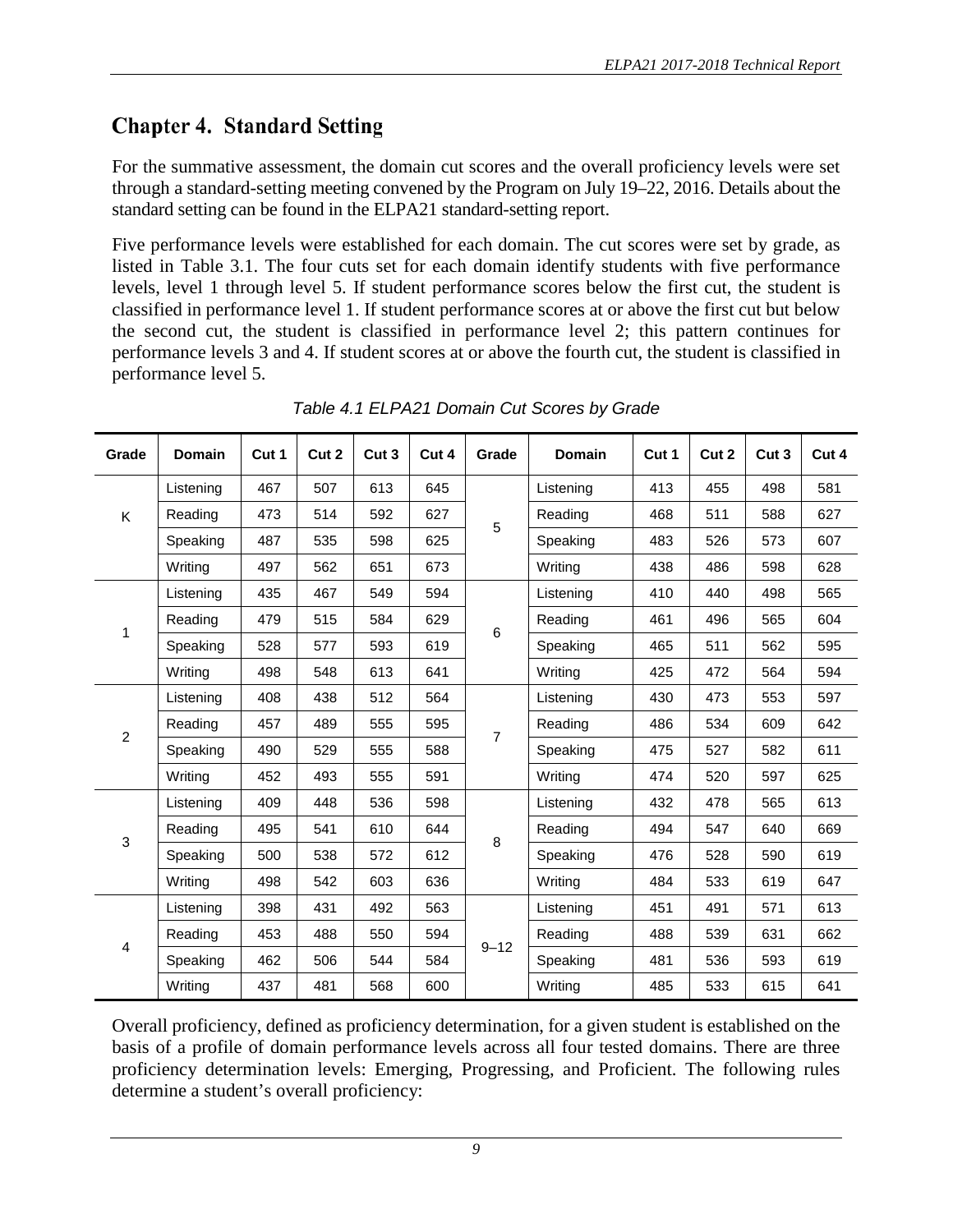- Students whose domain performance levels are 1 or 2 across all four domains are identified as Emerging.
- Students with domain performance levels that do not fit with Emerging or Proficient (as defined above and below) are identified as Progressing
- Students whose domain performance levels are 4 or 5 across all four domains are identified as Proficient.

In addition, set the item score to 0 for items without responses in domain tests that are attempted.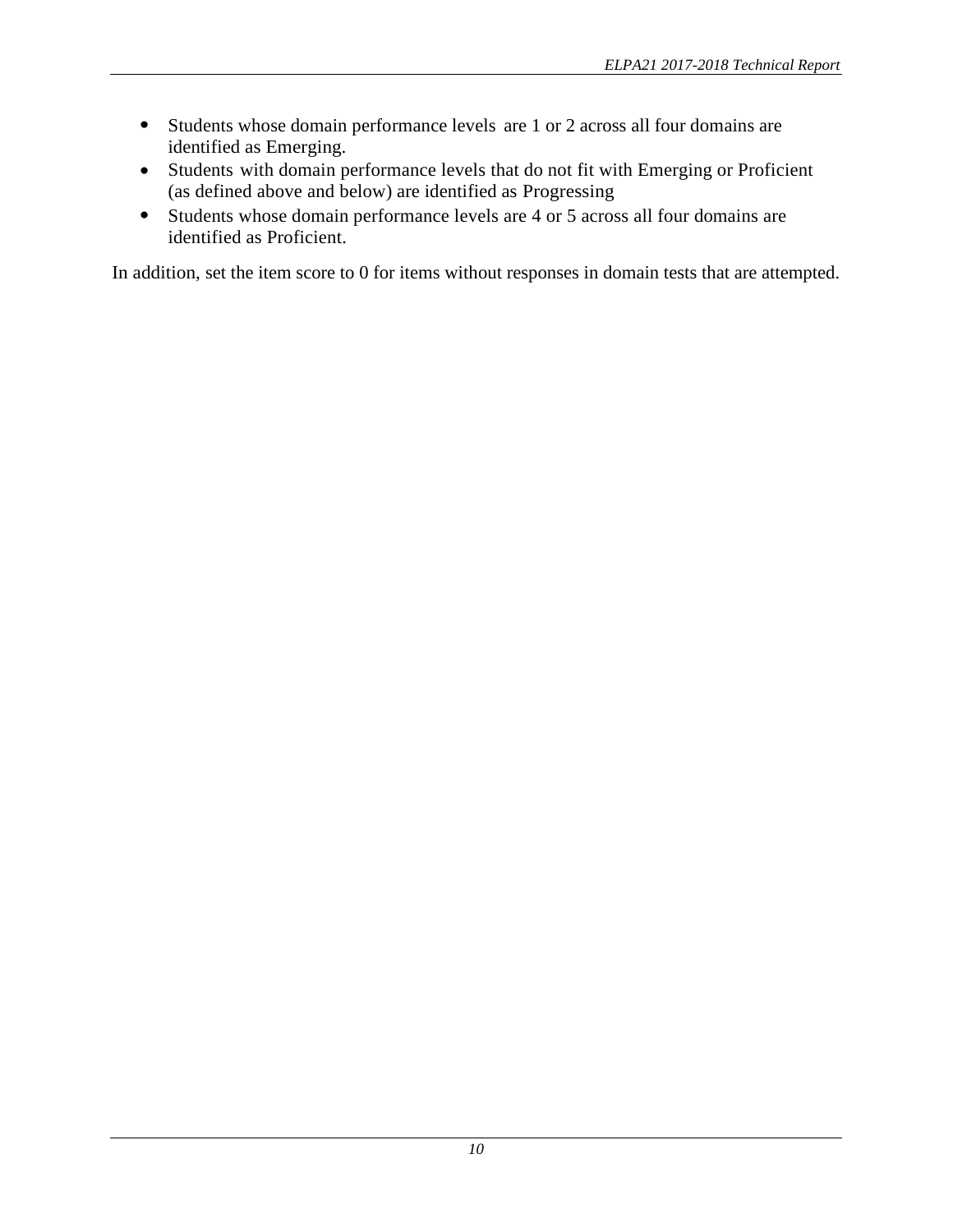# <span id="page-15-0"></span>**Chapter 5. State Summary**

The 2018 student accommodation, participation, and performance statistics are presented in Sections 1–5 (summative assessment) and in Sections 13–16 (screener) of the appendix for each state and pooled analysis based on all seven states. The figures and tables included in Sections 1– 5 are listed below:

- Section 1. Summative Assessment Accommodation Summary
	- o Table S1.1 shows the types of the accommodations, the subtype (Value) within each type of accommodation, the number of students accommodated in each subtype by grade, and the total number of students in each subtype of accommodation.
- Section 2. Summative Assessment Student Participation
	- o Table S2.1 displays the number and percentage of students in each test mode of braille, Paper-Pencil, and online in each grade and across the state.
	- o Table S2.2 lists the number and percentage of students taking each test by subgroups including grade, gender, ethnicity, primary disabilities, and other groups such as ELL, homeless, economic status, limited English proficiency (LEP) group, migrant, special education (SPED), Title I, and/or Section 504 Plan. Subgroups can vary across the states.
- Section 3. Summative Assessment Scale Score Summary
	- o Tables S3.1–S3.13 present the number of students taking each domain test, their average scores and standard deviation of scores across the state and by subgroups in each grade of kindergarten to grade 12. At the end of each table, the total number of students who have valid overall and comprehension scores, their average scores, and the standard deviations of the scores are also presented.
- Section 4. Summative Assessment Percentage of Students by Domain Performance Level
	- o Figure 4.1 shows the percentage of students in each performance level in each domain test across grades in the state.
	- o Tables S4.1–S4.13 present the total number of students taking each domain test and the percentage of students in each performance level by domain test across the state and by subgroups.
- Section 5. Summative Assessment Percentage of Students by Overall Proficiency Level
	- o Figure S5.1 shows the percentage of students in each overall proficiency level across grades in the state.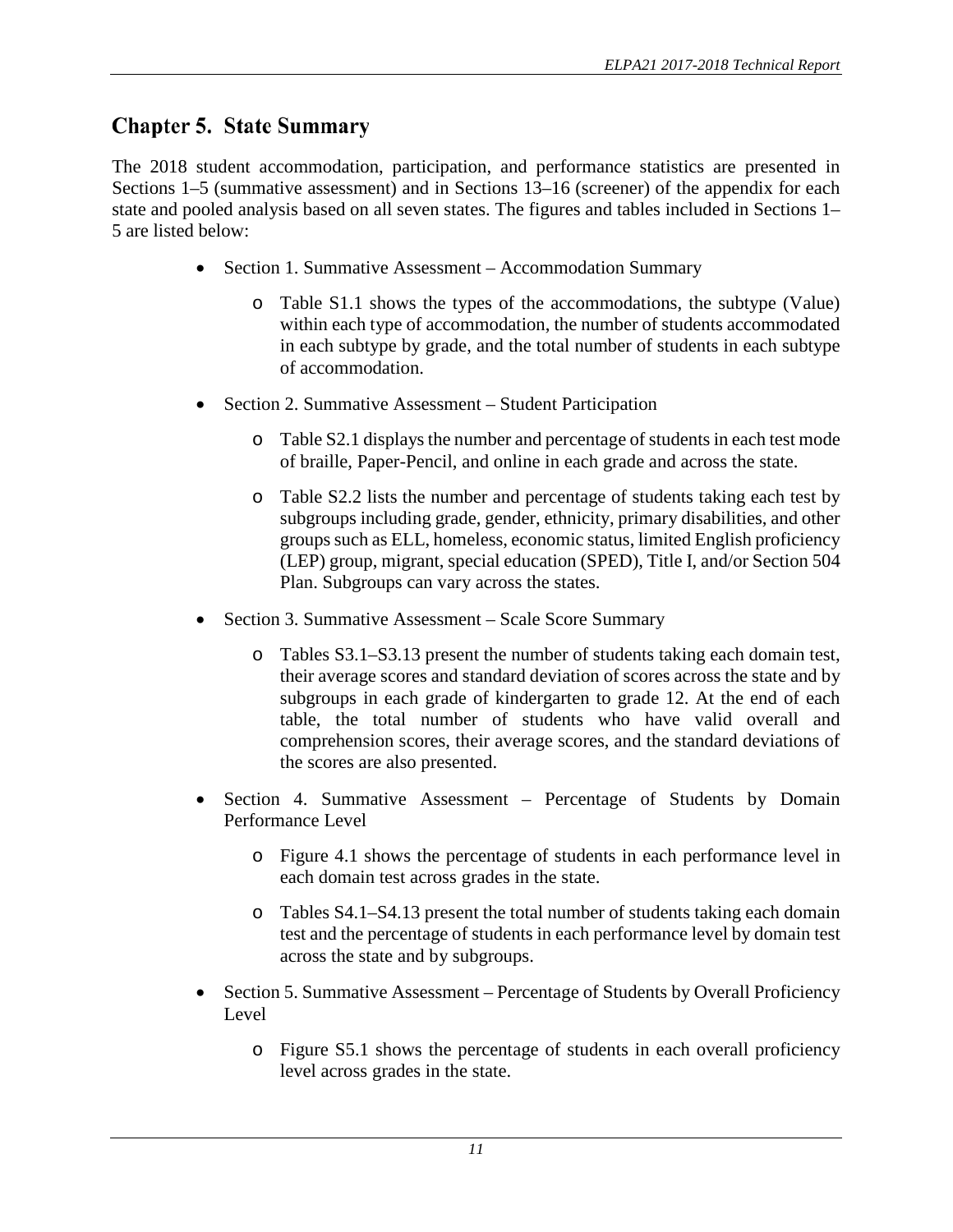o Tables S5.1–S5.13 present the total number of students who are categorized in each of the overall proficiency levels: Emerging, Progressing, and Proficient, or not assigned an overall proficiency level (N) across the state and by subgroups.

# <span id="page-16-0"></span>**2018 STUDENT PARTICIPATION**

Test participation presented in this chapter is based on data from all seven states. Table 5.1 summarizes student participation in each state.

<span id="page-16-1"></span>

| Grade        | <b>Arkansas</b> | lowa  | Louisiana | <b>Nebraska</b> | Ohio  | Washington | <b>West Virginia</b> | <b>Total</b> |
|--------------|-----------------|-------|-----------|-----------------|-------|------------|----------------------|--------------|
| KG           | 3850            | 3755  | 3005      | 3348            | 7767  | 17680      | 198                  | 39603        |
| 01           | 3957            | 3395  | 3140      | 3115            | 7472  | 17518      | 209                  | 38806        |
| 02           | 3779            | 3134  | 3153      | 2938            | 6473  | 16153      | 191                  | 35821        |
| 03           | 3652            | 2894  | 2783      | 2376            | 5591  | 13279      | 199                  | 30774        |
| 04           | 3315            | 2651  | 2549      | 1785            | 4279  | 11708      | 177                  | 26464        |
| 05           | 3254            | 2397  | 1870      | 1179            | 3761  | 10016      | 135                  | 22612        |
| 06           | 2795            | 2312  | 1426      | 1005            | 3463  | 8675       | 109                  | 19785        |
| 07           | 2494            | 2168  | 1345      | 850             | 3205  | 7957       | 114                  | 18133        |
| 08           | 2616            | 1848  | 1350      | 800             | 3202  | 7113       | 101                  | 17030        |
| 09           | 2795            | 1917  | 1574      | 1018            | 4007  | 6232       | 145                  | 17688        |
| 10           | 2770            | 1862  | 1226      | 1156            | 3148  | 5953       | 153                  | 16268        |
| 11           | 2421            | 1373  | 946       | 795             | 2377  | 4719       | 141                  | 12772        |
| 12           | 1918            | 1204  | 647       | 754             | 1822  | 4264       | 96                   | 10705        |
| <b>Total</b> | 39616           | 30910 | 25014     | 21119           | 56567 | 131267     | 1968                 | 306461       |

*Table 5.1 Student Participation in Each State*

The parts of Table 5.2 present student participation in each test across the seven states. In Kindergarten and grade 1, a student could take the online test in one domain and paper tests in other domains; and the result is summarized in the table for kindergarten and grade 1. For the rest of the test, students could only elect to take online and paper tests. The result is presented in a separate table below.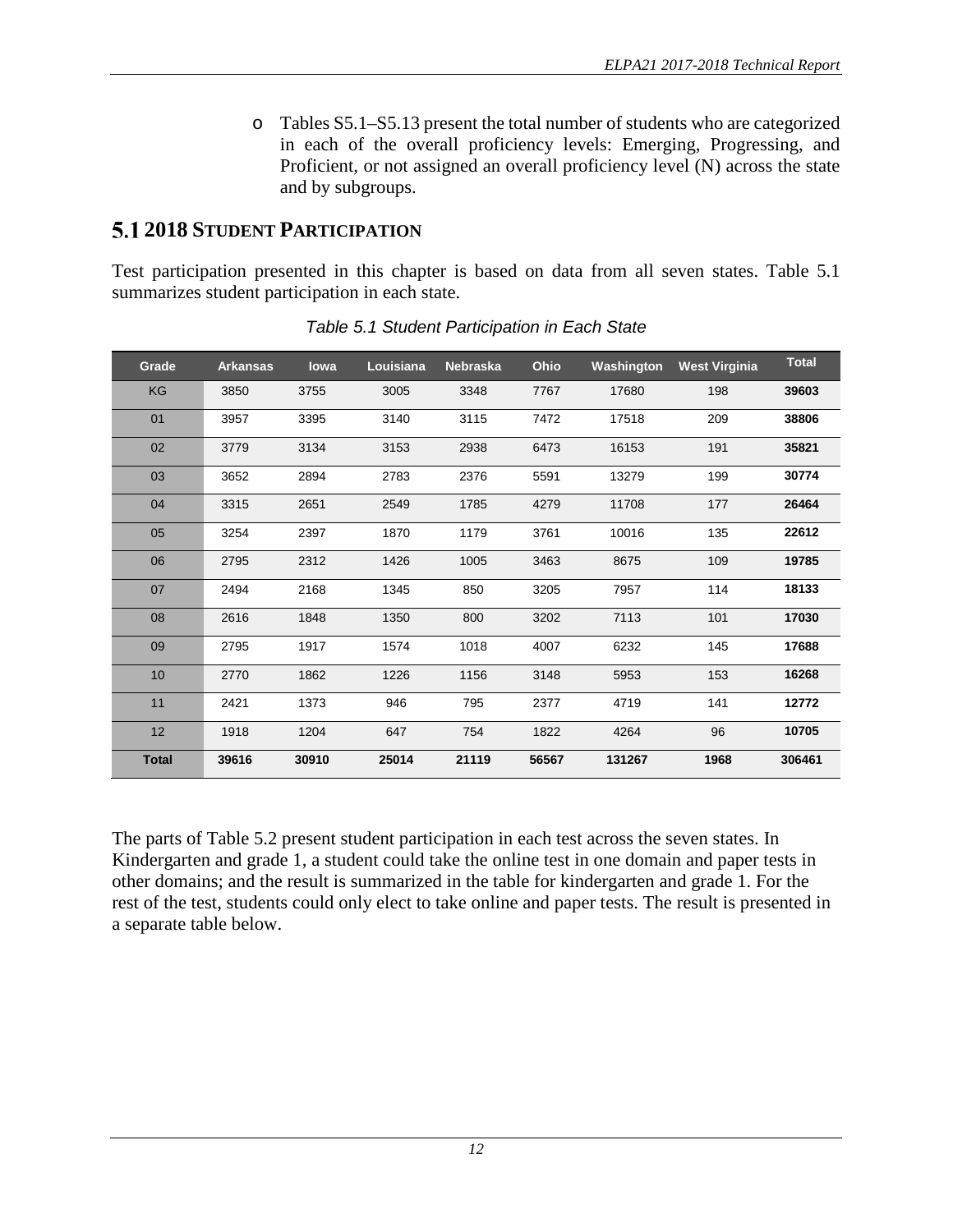<span id="page-17-0"></span>

| Grade         | <b>Domain</b> | <b>Mode</b>    | N                                                                                                                                                                                 |  |  |
|---------------|---------------|----------------|-----------------------------------------------------------------------------------------------------------------------------------------------------------------------------------|--|--|
|               |               | <b>Braille</b> | $\overline{\mathbf{4}}$                                                                                                                                                           |  |  |
|               | Listening     | Online         | 39342                                                                                                                                                                             |  |  |
|               |               | Paper          | 108                                                                                                                                                                               |  |  |
|               |               | <b>Braille</b> | 3                                                                                                                                                                                 |  |  |
|               | Reading       | Online         | 39267                                                                                                                                                                             |  |  |
| KG (N=39603)  |               | Paper          | 107<br>3<br>39218<br>107<br>3<br>39367<br>110<br>$\overline{2}$<br>38606<br>86<br>$\overline{2}$<br>38536<br>86<br>$\overline{2}$<br>38473<br>85<br>$\overline{2}$<br>38607<br>88 |  |  |
|               |               | <b>Braille</b> |                                                                                                                                                                                   |  |  |
|               | Speaking      | Online         |                                                                                                                                                                                   |  |  |
|               |               | Paper          |                                                                                                                                                                                   |  |  |
|               |               | <b>Braille</b> |                                                                                                                                                                                   |  |  |
|               | Writing       | Online         |                                                                                                                                                                                   |  |  |
|               |               | Paper          |                                                                                                                                                                                   |  |  |
|               |               | <b>Braille</b> |                                                                                                                                                                                   |  |  |
|               | Listening     | Online         |                                                                                                                                                                                   |  |  |
|               |               | Paper          |                                                                                                                                                                                   |  |  |
|               |               | <b>Braille</b> |                                                                                                                                                                                   |  |  |
|               | Reading       | Online         |                                                                                                                                                                                   |  |  |
| $1 (N=38806)$ |               | Paper          |                                                                                                                                                                                   |  |  |
|               |               | <b>Braille</b> |                                                                                                                                                                                   |  |  |
|               | Speaking      | Online         |                                                                                                                                                                                   |  |  |
|               |               | Paper          |                                                                                                                                                                                   |  |  |
|               |               | <b>Braille</b> |                                                                                                                                                                                   |  |  |
|               | Writing       | Online         |                                                                                                                                                                                   |  |  |
|               |               | Paper          |                                                                                                                                                                                   |  |  |

*Table 5.2 Student Participation by Test Mode – Kindergarten and Grade 1*

*(a) for K and 1 only, students may be administered the test in multiple modes and (b) the sums of the counts within domain may differ due to incomplete tests or domain exemptions.*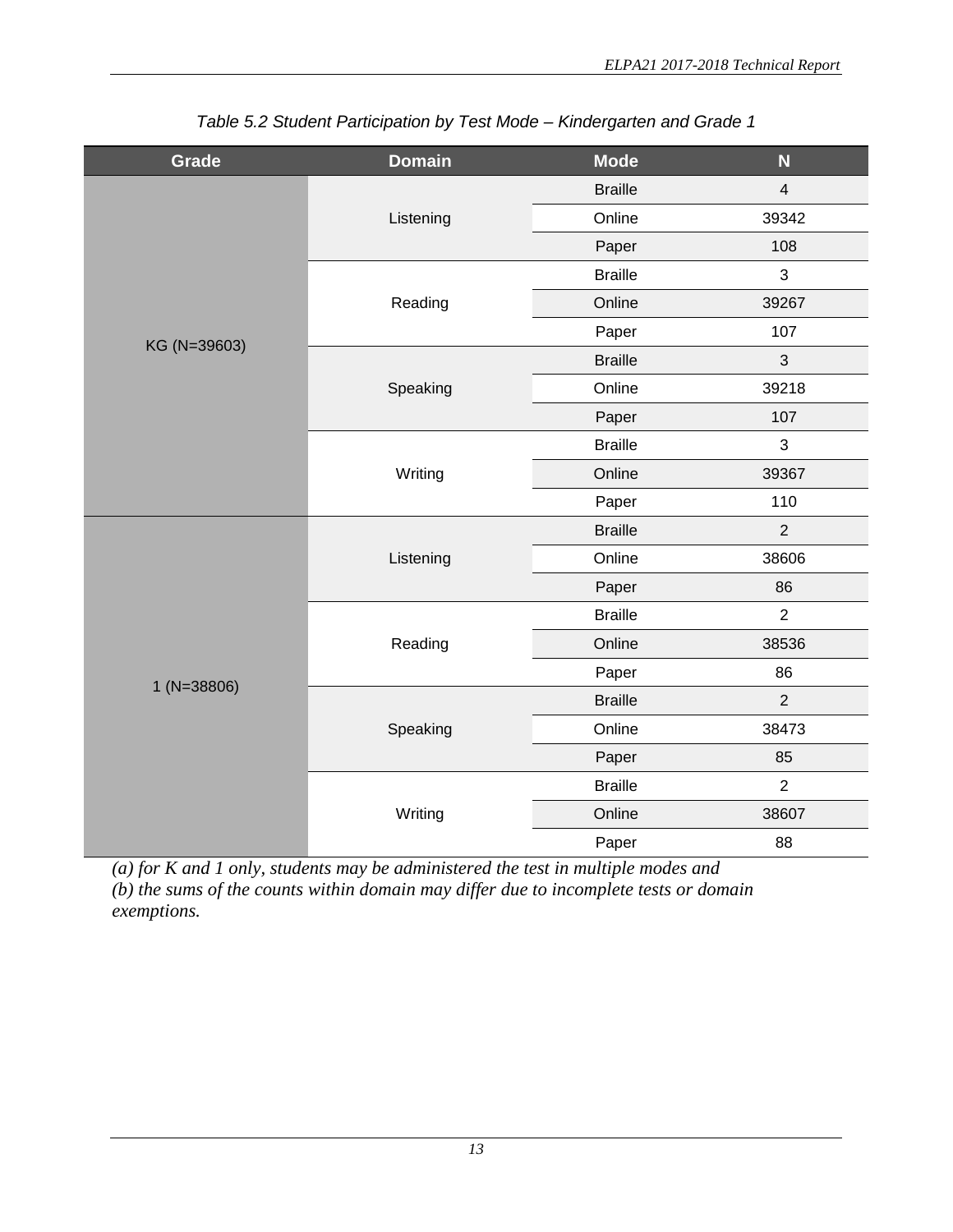<span id="page-18-0"></span>

|              |              |                | <b>Braille</b> | <b>Online</b> |       | <b>Paper-Pencil</b> |      |
|--------------|--------------|----------------|----------------|---------------|-------|---------------------|------|
| Grade        | <b>Total</b> | N              | %              | N             | $\%$  | N                   | $\%$ |
| 02           | 35821        | 3              | 0.0            | 35754         | 99.8  | 64                  | 0.2  |
| 03           | 30774        |                |                | 30704         | 99.8  | 70                  | 0.2  |
| 04           | 26464        |                |                | 26414         | 99.8  | 50                  | 0.2  |
| 05           | 22612        |                |                | 22580         | 99.9  | 32                  | 0.1  |
| 06           | 19785        | $\overline{4}$ | 0.0            | 19752         | 99.8  | 29                  | 0.1  |
| 07           | 18133        | 1              | 0.0            | 18102         | 99.8  | 30                  | 0.2  |
| 08           | 17030        | 1              | 0.0            | 17002         | 99.8  | 27                  | 0.2  |
| 09           | 17688        | $\overline{c}$ | 0.0            | 17675         | 99.9  | 11                  | 0.1  |
| 10           | 16268        | 1              | 0.0            | 16260         | 100.0 | $\overline{7}$      | 0.0  |
| 11           | 12772        | 2              | 0.0            | 12765         | 99.9  | 5                   | 0.0  |
| 12           | 10705        | 2              | 0.0            | 10696         | 99.9  | $\overline{7}$      | 0.1  |
| <b>Total</b> | 306461       | 22             | 0.0            | 306107        | 99.9  | 332                 | 0.1  |

*Table 5.3 Student Participation by Test Mode – Grades 2-12*

\* Please see Table 5.4 Students Participated by Test Mode – Kindergarten and Grade 1.

Table 5.3 shows the student participation by gender and ethnicity. Generally, the number of student participation decreased as the grade level increased until grade 8. The pattern repeated in high school. There were more male students than female students. In each test, most students were in the group of Hispanic or Latino (53.9%–65.3%), followed by Asian students (10.7%– 16.6%), and White students (8.3%–11.4%).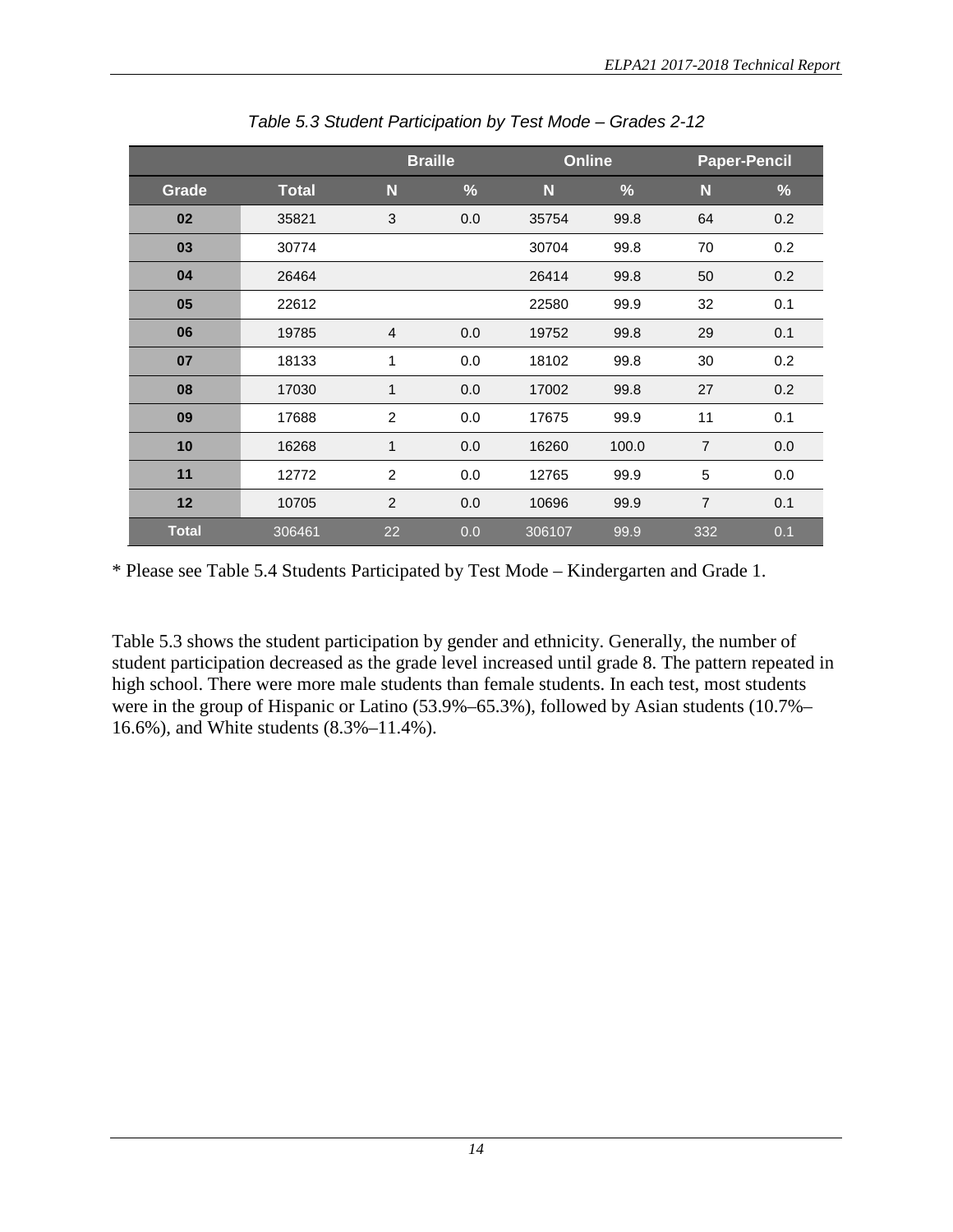<span id="page-19-0"></span>

|                  | $\overline{\mathsf{K}}$              |             |         | $\overline{\mathbf{1}}$ |       | $2 - 3$ |       | $4-5$     |       |           | $6 - 8$ | $9 - 12$  |       | <b>Total</b> |
|------------------|--------------------------------------|-------------|---------|-------------------------|-------|---------|-------|-----------|-------|-----------|---------|-----------|-------|--------------|
| <b>Subgroup</b>  | <b>Status</b>                        | $\mathbf N$ | $\%$    | $\overline{\mathsf{N}}$ | $\%$  | N       | $\%$  | ${\bf N}$ | $\%$  | ${\bf N}$ | $\%$    | ${\bf N}$ | $\%$  |              |
| <b>Total</b>     |                                      | 39603       | 100.0   | 38806                   | 100.0 | 66595   | 100.0 | 49076     | 100.0 | 54948     | 100.0   | 57433     | 100.0 | 306461       |
|                  | KG                                   | 39603       | 100.0   |                         |       |         |       |           |       |           |         |           |       | 39603        |
|                  | 01                                   |             |         | 38806                   | 100.0 |         |       |           |       |           |         |           |       | 38806        |
|                  | 02                                   |             |         |                         |       | 35821   | 53.8  |           |       |           |         |           |       | 35821        |
|                  | 03                                   |             |         |                         |       | 30774   | 46.2  |           |       |           |         |           |       | 30774        |
|                  | 04                                   |             |         |                         |       |         |       | 26464     | 53.9  |           |         |           |       | 26464        |
|                  | 05                                   |             |         |                         |       |         |       | 22612     | 46.1  |           |         |           |       | 22612        |
| Grade            | 06                                   |             |         |                         |       |         |       |           |       | 19785     | 36.0    |           |       | 19785        |
|                  | 07                                   |             |         |                         |       |         |       |           |       | 18133     | 33.0    |           |       | 18133        |
|                  | 08                                   |             |         |                         |       |         |       |           |       | 17030     | 31.0    |           |       | 17030        |
|                  | 09                                   |             |         |                         |       |         |       |           |       |           |         | 17688     | 30.8  | 17688        |
|                  | 10                                   |             |         |                         |       |         |       |           |       |           |         | 16268     | 28.3  | 16268        |
|                  | 11                                   |             |         |                         |       |         |       |           |       |           |         | 12772     | 22.2  | 12772        |
|                  | 12                                   |             |         |                         |       |         |       |           |       |           |         | 10705     | 18.6  | 10705        |
|                  | Female                               | 18144       | 45.8    | 18210                   | 46.9  | 31040   | 46.6  | 22176     | 45.2  | 24041     | 43.8    | 25463     | 44.3  | 139074       |
| Gender           | <b>Male</b>                          | 19531       | 49.3    | 19836                   | 51.1  | 35465   | 53.3  | 26860     | 54.7  | 30853     | 56.1    | 31889     | 55.5  | 164434       |
|                  | <b>Missing</b>                       | 1928        | 4.9     | 760                     | 2.0   | 90      | 0.1   | 40        | 0.1   | 54        | 0.1     | 81        | 0.1   | 2953         |
|                  | <b>African American</b>              | 3003        | 7.6     | 3086                    | 8.0   | 5231    | 7.9   | 3750      | 7.6   | 4676      | 8.5     | 5823      | 10.1  | 25569        |
|                  | American Indian<br>or Alaskan Native | 242         | $0.6\,$ | 253                     | 0.7   | 601     | 0.9   | 546       | 1.1   | 702       | 1.3     | 535       | 0.9   | 2879         |
| <b>Ethnicity</b> | Asian                                | 6590        | 16.6    | 5950                    | 15.3  | 8434    | 12.7  | 5396      | 11.0  | 5902      | 10.7    | 7963      | 13.9  | 40235        |
|                  | <b>Hispanic or Latino</b>            | 21330       | 53.9    | 22240                   | 57.3  | 41469   | 62.3  | 32028     | 65.3  | 35350     | 64.3    | 34787     | 60.6  | 187204       |
|                  | <b>Multiple Races</b>                | 1211        | 3.1     | 1310                    | 3.4   | 2322    | 3.5   | 1639      | 3.3   | 1929      | 3.5     | 1760      | 3.1   | 10171        |

*Table 5.5 Student Participation by Subgroups in Each Test*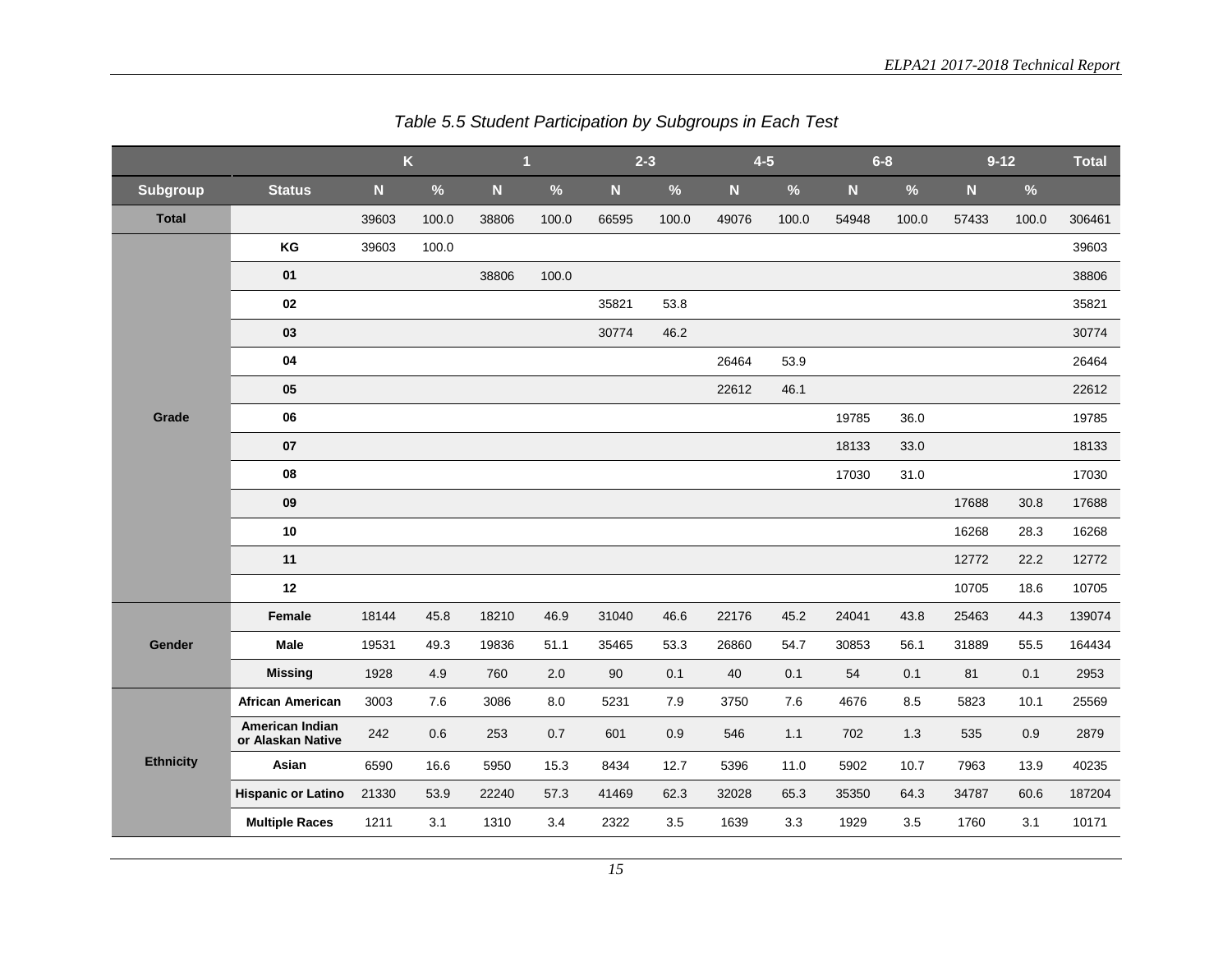|                 |                                                              | $\overline{L}$<br>K |      |      |               | $2 - 3$ |               | $4 - 5$ |               |             | $6 - 8$ | $9 - 12$ |     | <b>Total</b> |
|-----------------|--------------------------------------------------------------|---------------------|------|------|---------------|---------|---------------|---------|---------------|-------------|---------|----------|-----|--------------|
| <b>Subgroup</b> | <b>Status</b>                                                | N                   | $\%$ | N    | $\frac{9}{6}$ | N       | $\frac{9}{6}$ | N       | $\frac{9}{6}$ | $\mathbf N$ | %       | N        | %   |              |
|                 | Native Hawaian or<br><b>Other Pacific</b><br><b>Islander</b> | 20                  | 0.1  | 29   | 0.1           | 61      | 0.1           | 41      | 0.1           | 55          | 0.1     | 55       | 0.1 | 261          |
|                 | Other/Unknown                                                | 193                 | 0.5  | 67   | 0.2           | 93      | 0.1           | 72      | 0.1           | 91          | 0.2     | 101      | 0.2 | 617          |
|                 | <b>Pacific Islander</b>                                      | 755                 | 1.9  | 738  | 1.9           | 1364    | 2.0           | 1193    | 2.4           | 1541        | 2.8     | 1599     | 2.8 | 7190         |
|                 | White                                                        | 4354                | 11.0 | 4416 | 11.4          | 6976    | 10.5          | 4362    | 8.9           | 4641        | 8.4     | 4764     | 8.3 | 29513        |
|                 | <b>Missing</b>                                               | 1905                | 4.8  | 717  | 1.8           | 44      | 0.1           | 49      | 0.1           | 61          | 0.1     | 46       | 0.1 | 2822         |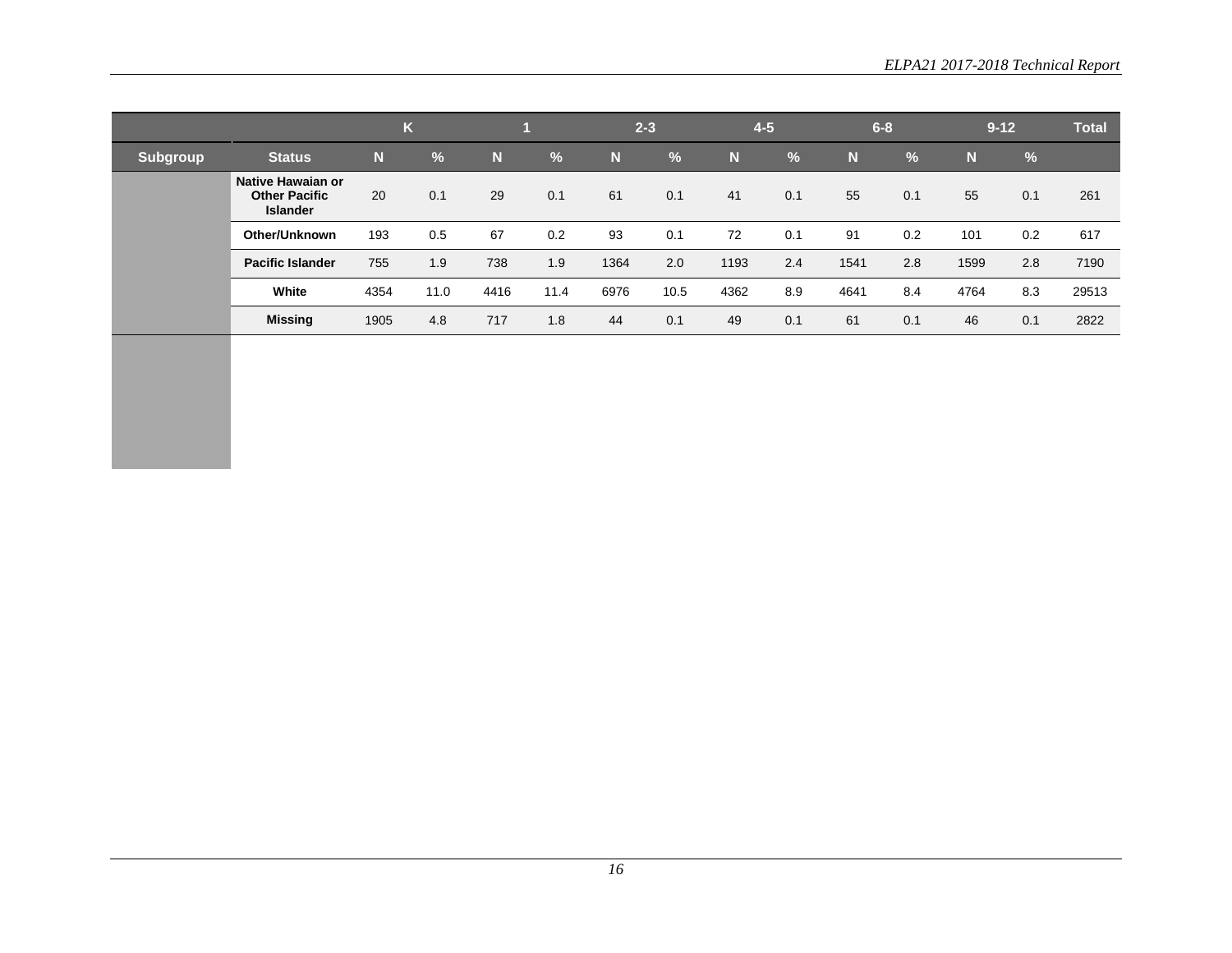# <span id="page-21-0"></span>**5.2 2018 STUDENT SCALE SCORE AND PERFORMANCE SUMMARY**

Student performance in the 2018 administration across the seven states is summarized for the entire population and by subgroup.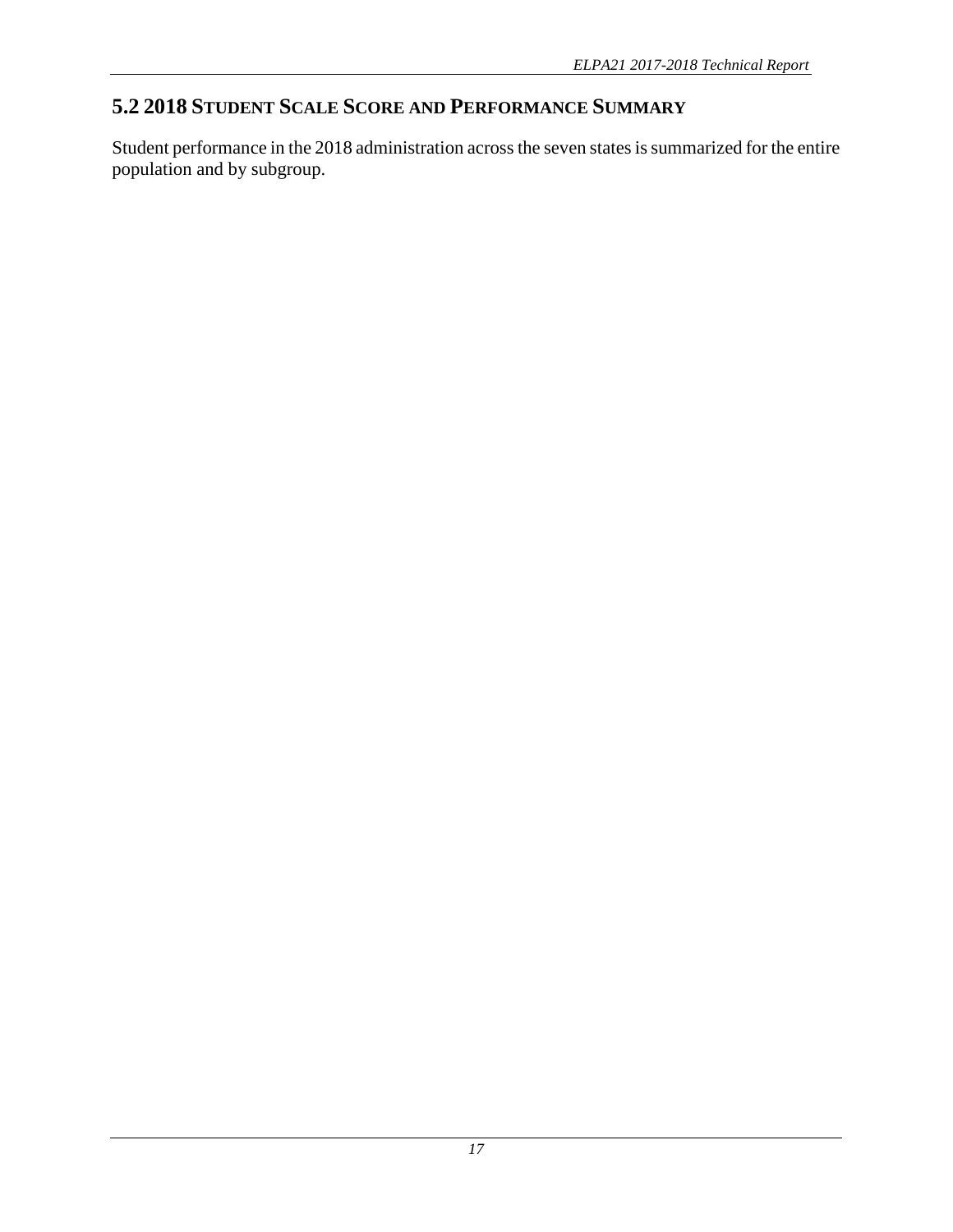<span id="page-22-0"></span>

|       |             | <b>Listening</b> |           |             | Reading     |           |       | <b>Speaking</b> |           |             | <b>Writing</b> |           |
|-------|-------------|------------------|-----------|-------------|-------------|-----------|-------|-----------------|-----------|-------------|----------------|-----------|
| Grade | $\mathbf N$ | <b>Mean</b>      | <b>SD</b> | $\mathbf N$ | <b>Mean</b> | <b>SD</b> | N     | <b>Mean</b>     | <b>SD</b> | $\mathbf N$ | <b>Mean</b>    | <b>SD</b> |
| KG    | 39416       | 548              | 72.5      | 39342       | 547         | 72.4      | 38991 | 556             | 75.1      | 38236       | 538            | 73.7      |
| 01    | 38668       | 558              | 68.6      | 38571       | 549         | 72.5      | 38369 | 566             | 68.5      | 37529       | 545            | 78.3      |
| 02    | 35773       | 539              | 66.4      | 35703       | 526         | 66.5      | 35493 | 542             | 64.9      | 35681       | 526            | 68.8      |
| 03    | 30713       | 565              | 68.7      | 30627       | 559         | 69.3      | 30494 | 567             | 68.0      | 30612       | 559            | 69.5      |
| 04    | 26420       | 536              | 71.3      | 26348       | 528         | 68.1      | 26234 | 545             | 72.4      | 26337       | 530            | 72.2      |
| 05    | 22571       | 555              | 75.4      | 22517       | 551         | 73.4      | 22380 | 560             | 73.5      | 22499       | 553            | 75.9      |
| 06    | 19734       | 532              | 65.1      | 19669       | 526         | 62.4      | 19521 | 545             | 65.2      | 19652       | 523            | 64.3      |
| 07    | 18085       | 540              | 70.7      | 18031       | 539         | 67.5      | 17789 | 552             | 70.8      | 18012       | 533            | 69.2      |
| 08    | 16977       | 550              | 76.5      | 16937       | 553         | 73.8      | 16681 | 561             | 75.2      | 16912       | 544            | 75.4      |
| 09    | 17619       | 528              | 70.9      | 17582       | 527         | 68.0      | 17196 | 536             | 69.1      | 17530       | 529            | 78.2      |
| 10    | 16155       | 538              | 69.5      | 16143       | 539         | 70.0      | 15795 | 547             | 65.5      | 16074       | 542            | 74.7      |
| 11    | 12697       | 547              | 66.5      | 12681       | 550         | 68.7      | 12417 | 557             | 63.8      | 12613       | 553            | 69.9      |
| 12    | 10623       | 548              | 62.4      | 10562       | 551         | 65.8      | 10345 | 558             | 61.7      | 10526       | 555            | 65.6      |

*Table 5.6 Scale Score Summary*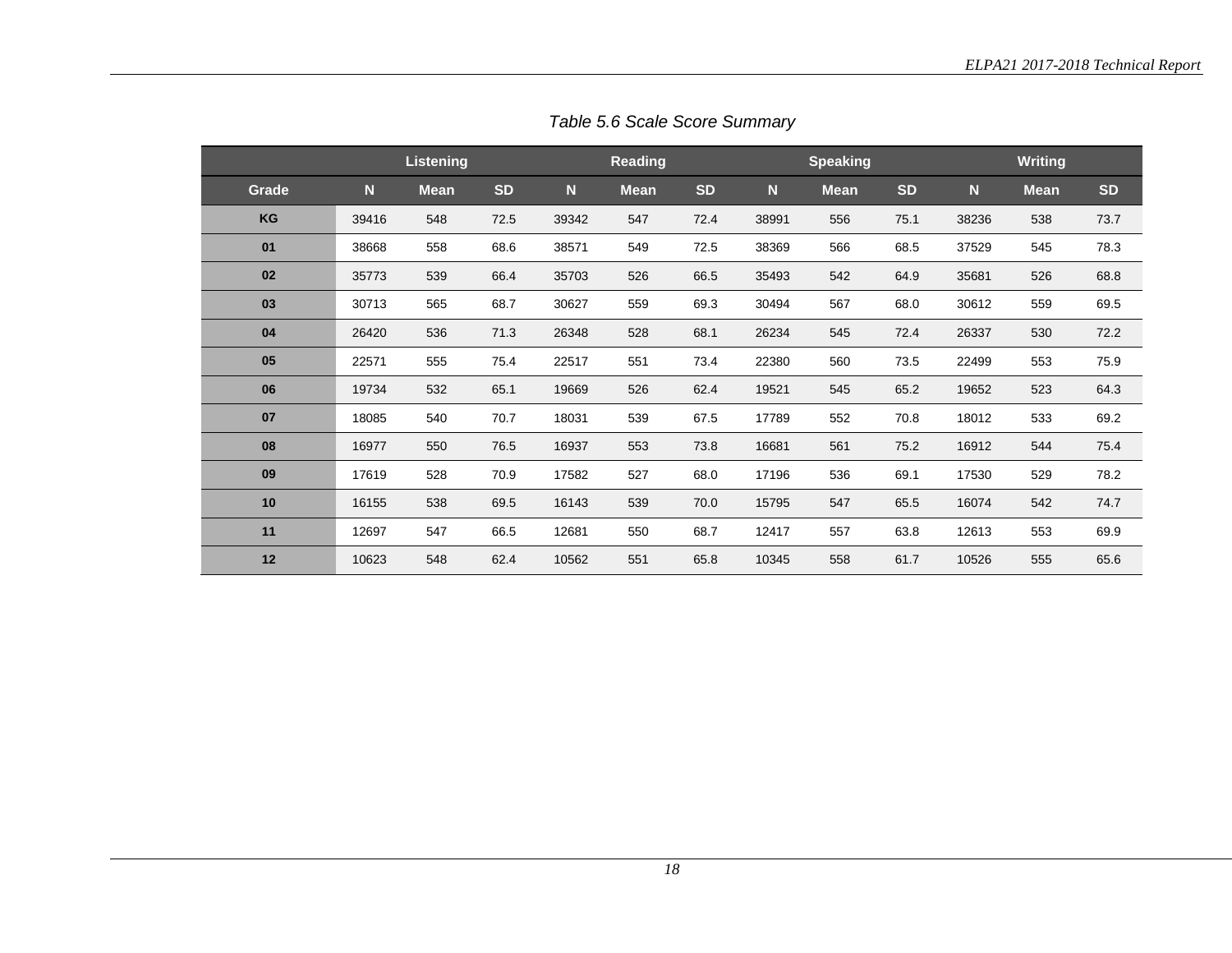<span id="page-23-0"></span>

|       |              |      |                | Listening      |      |                |              |      |                | <b>Reading</b>          |      |                |
|-------|--------------|------|----------------|----------------|------|----------------|--------------|------|----------------|-------------------------|------|----------------|
| Grade | <b>Count</b> | n    | 2 <sup>1</sup> | $\overline{3}$ | 4    | 5 <sup>5</sup> | <b>Count</b> | 1    | 2 <sup>1</sup> | $\overline{\mathbf{3}}$ | 4    | $5\phantom{.}$ |
| KG    | 39416        | 13.9 | 15.7           | 51.1           | 9.4  | 9.9            | 39342        | 15.9 | 16.6           | 39.8                    | 13.1 | 14.6           |
| 01    | 38668        | 5.2  | 6.1            | 28.9           | 26.9 | 32.9           | 38571        | 17.1 | 18.8           | 33.7                    | 14.7 | 15.7           |
| 02    | 35773        | 4.4  | 3.5            | 21.9           | 31.0 | 39.1           | 35703        | 17.0 | 14.9           | 32.9                    | 19.2 | 16.1           |
| 03    | 30713        | 3.6  | 3.3            | 20.1           | 37.6 | 35.3           | 30627        | 19.4 | 16.6           | 39.5                    | 15.0 | 9.5            |
| 04    | 26420        | 4.5  |                | 15.5           | 36.9 | 38.6           | 26348        | 14.6 | 14.1           | 32.5                    | 21.1 | 17.7           |
| 05    | 22571        | 5.4  | 5.7            | 9.9            | 38.0 | 41.0           | 22517        | 14.7 | 14.1           | 37.4                    | 18.5 | 15.4           |
| 06    | 19734        | 5.2  | 5.1            | 17.4           | 38.5 | 33.8           | 19669        | 15.5 | 18.6           | 38.7                    | 15.4 | 11.7           |
| 07    | 18085        | 8.9  |                | 33.0           | 26.8 | 22.4           | 18031        | 24.1 | 22.9           | 36.4                    | 10.2 | 6.4            |
| 08    | 16977        | 9.9  | 8.7            | 31.6           | 28.0 | 21.8           | 16937        | 23.8 | 21.5           | 42.0                    | 8.0  | 4.7            |
| 09    | 17619        | 17.7 | 12.2           | 37.3           | 22.5 | 10.3           | 17582        | 30.7 | 25.0           | 37.7                    | 4.8  | 1.8            |
| 10    | 16155        | 14.1 | 12.0           | 36.3           | 22.9 | 14.8           | 16143        | 26.4 | 23.2           | 39.8                    | 7.3  | 3.3            |
| 11    | 12697        | 9.6  | 11.8           | 36.8           | 24.2 | 17.5           | 12681        | 21.0 | 23.8           | 41.6                    | 8.8  | 4.9            |
| 12    | 10623        | 7.1  | 12.0           | 40.3           | 25.1 | 15.5           | 10562        | 18.6 | 25.0           | 44.1                    | 8.2  | 4.2            |

*Table 5.7 Percentage of Students by Performance Level – Listening and Reading*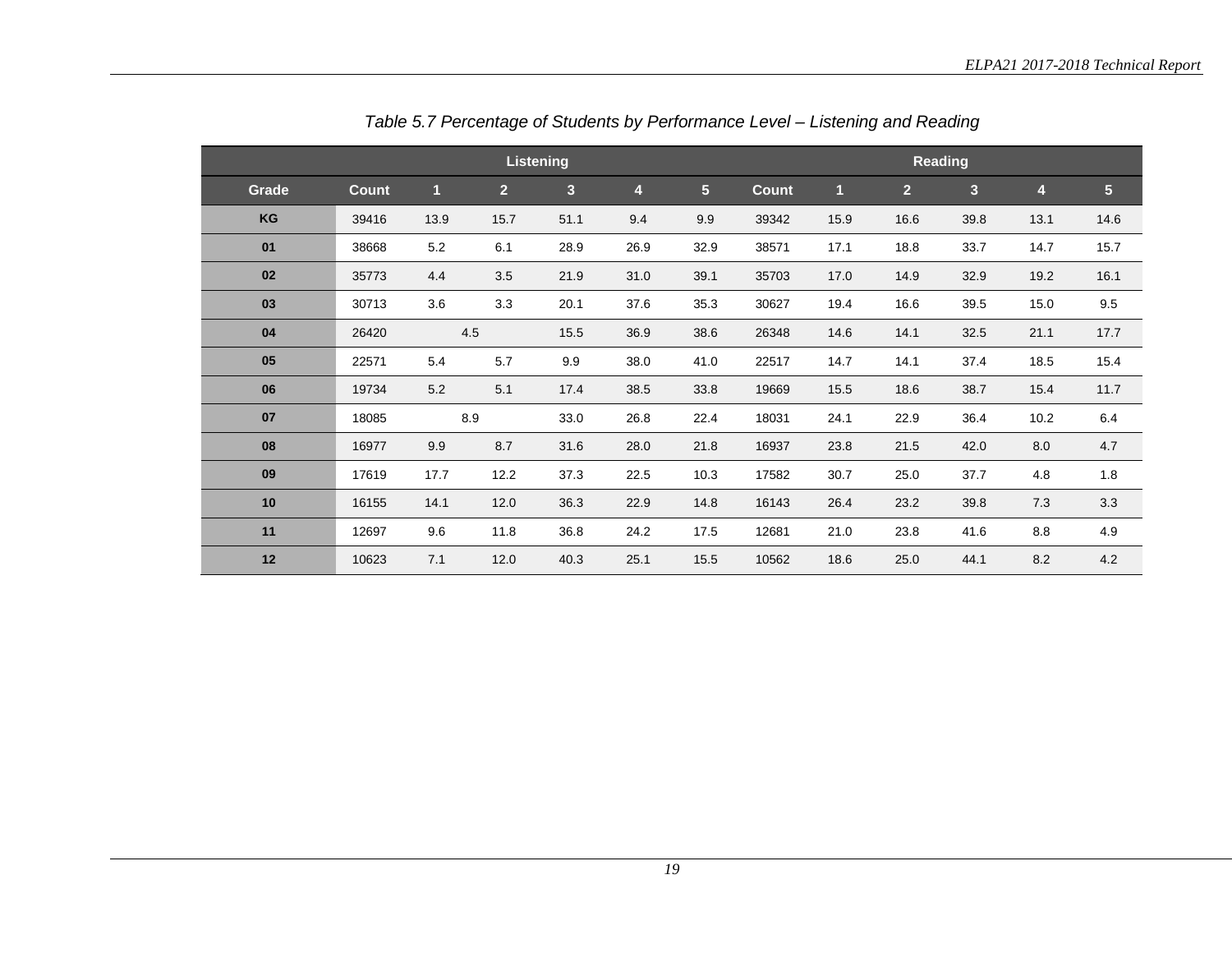<span id="page-24-0"></span>

|       |              |                |                | <b>Speaking</b> |                |                |              |      |                | <b>Writing</b> |                         |                 |
|-------|--------------|----------------|----------------|-----------------|----------------|----------------|--------------|------|----------------|----------------|-------------------------|-----------------|
| Grade | <b>Count</b> | $\blacksquare$ | $\overline{2}$ | $\overline{3}$  | $\overline{4}$ | 5 <sup>1</sup> | <b>Count</b> | 1    | $\overline{2}$ | 3              | $\overline{\mathbf{4}}$ | $5\phantom{.0}$ |
| KG    | 38991        | 16.7           | 16.0           | 36.4            | 14.4           | 16.4           | 38236        | 32.7 | 31.8           | 27.3           | 3.6                     | 4.6             |
| 01    | 38369        | 23.3           | 29.3           | 10.8            | 15.9           | 20.6           | 37529        | 26.9 | 21.2           | 31.9           | 9.3                     | 10.7            |
| 02    | 35493        | 16.8           | 19.7           | 17.6            | 22.2           | 23.8           | 35681        | 15.1 | 14.8           | 33.1           | 19.2                    | 17.7            |
| 03    | 30494        | 13.1           | 13.0           | 20.2            | 28.4           | 25.2           | 30612        | 17.7 | 16.2           | 37.9           | 17.3                    | 10.9            |
| 04    | 26234        | 12.3           | 11.2           | 18.1            | 26.9           | 31.5           | 26337        | 11.5 | 10.1           | 46.4           | 17.1                    | 14.8            |
| 05    | 22380        | 13.6           | 11.6           | 25.7            | 22.8           | 26.4           | 22499        | 8.9  | 8.1            | 53.9           | 15.0                    | 14.1            |
| 06    | 19521        | 11.2           | 13.2           | 31.5            | 22.6           | 21.5           | 19652        | 8.2  | 9.3            | 57.6           | 14.3                    | 10.7            |
| 07    | 17789        | 13.4           | 16.2           | 34.1            | 17.4           | 18.9           | 18012        | 16.7 | 18.7           | 48.8           | 9.4                     | 6.5             |
| 08    | 16681        | 13.3           | 13.7           | 33.2            | 17.8           | 22.0           | 16912        | 18.3 | 19.7           | 47.9           | 8.5                     | 5.6             |
| 09    | 17196        | 19.6           | 22.9           | 36.7            | 12.1           | 8.6            | 17530        | 25.2 | 18.0           | 45.9           | 7.4                     | 3.5             |
| 10    | 15795        | 15.5           | 21.4           | 37.2            | 14.6           | 11.2           | 16074        | 21.0 | 18.1           | 45.5           | 9.3                     | 6.1             |
| 11    | 12417        | 11.5           | 20.2           | 37.7            | 15.7           | 14.8           | 12613        | 15.7 | 17.9           | 47.6           | 10.5                    | 8.2             |
| 12    | 10345        | 10.4           | 19.3           | 40.3            | 16.2           | 13.7           | 10526        | 13.5 | 18.0           | 51.5           | 10.0                    | 6.9             |

*Table 5.8 Percentage of Students by Performance Level – Speaking and Writing*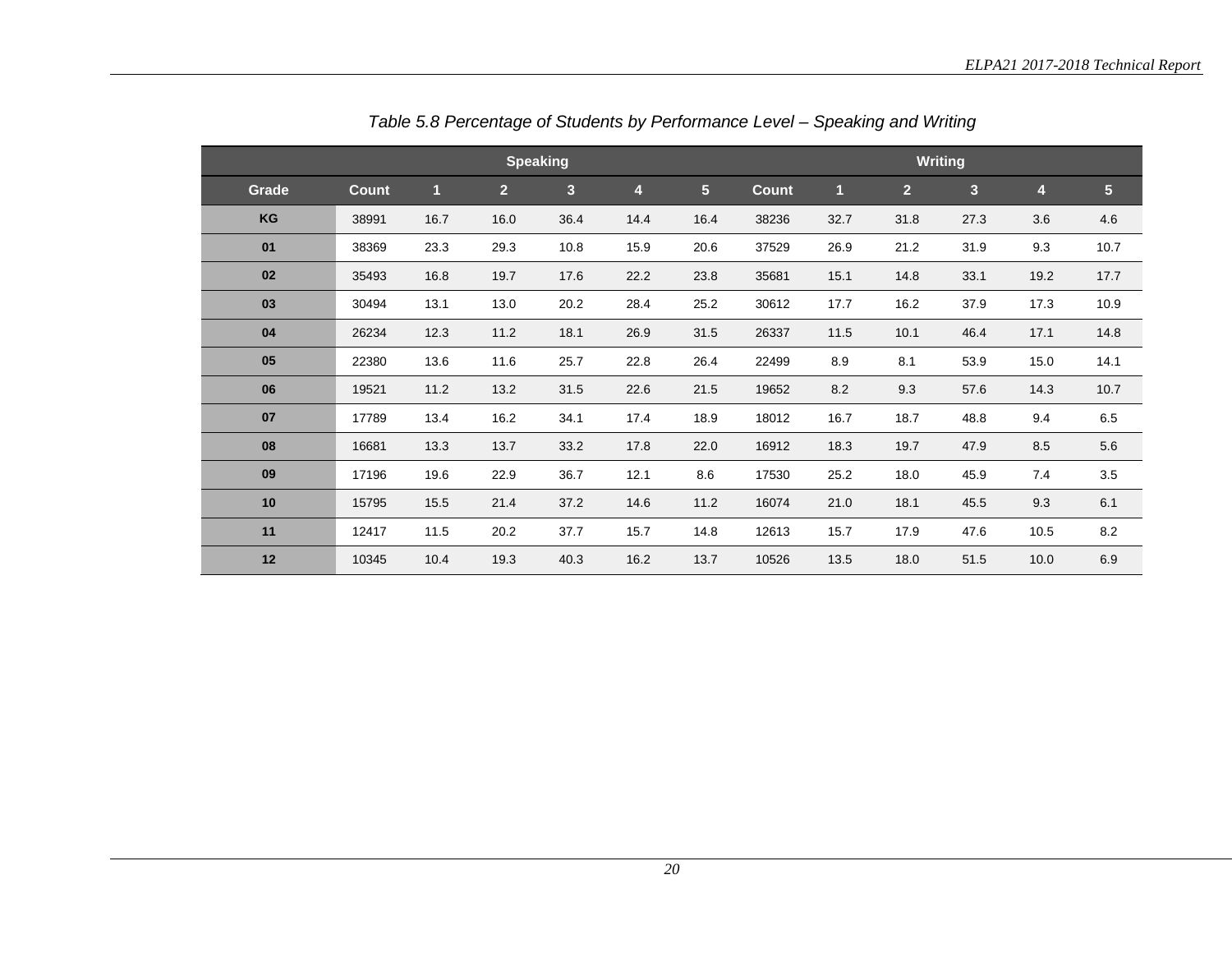<span id="page-25-0"></span>

| Grade | <b>Number Tested</b> | <b>Emerging</b> | <b>Progressing</b> | <b>Proficient</b> |
|-------|----------------------|-----------------|--------------------|-------------------|
| KG    | 39585                | 17.9            | 77.0               | 5.0               |
| 01    | 38793                | 8.7             | 76.7               | 14.5              |
| 02    | 35817                | 7.4             | 66.7               | 25.8              |
| 03    | 30773                | 6.7             | 73.7               | 19.5              |
| 04    | 26463                | 8.5             | 64.3               | 27.1              |
| 05    | 22611                | 9.7             | 67.2               | 23.0              |
| 06    | 19783                | 9.2             | 74.3               | 16.5              |
| 07    | 18132                | 15.6            | 75.0               | 9.3               |
| 08    | 17029                | 16.0            | 75.8               | 8.1               |
| 09    | 17686                | 27.6            | 68.4               | 3.9               |
| 10    | 16265                | 23.4            | 70.0               | 6.5               |
| 11    | 12772                | 18.7            | 72.1               | 9.1               |
| 12    | 10701                | 15.7            | 76.5               | 7.6               |

*Table 5.9 Percentage of Students by Overall Proficiency Level*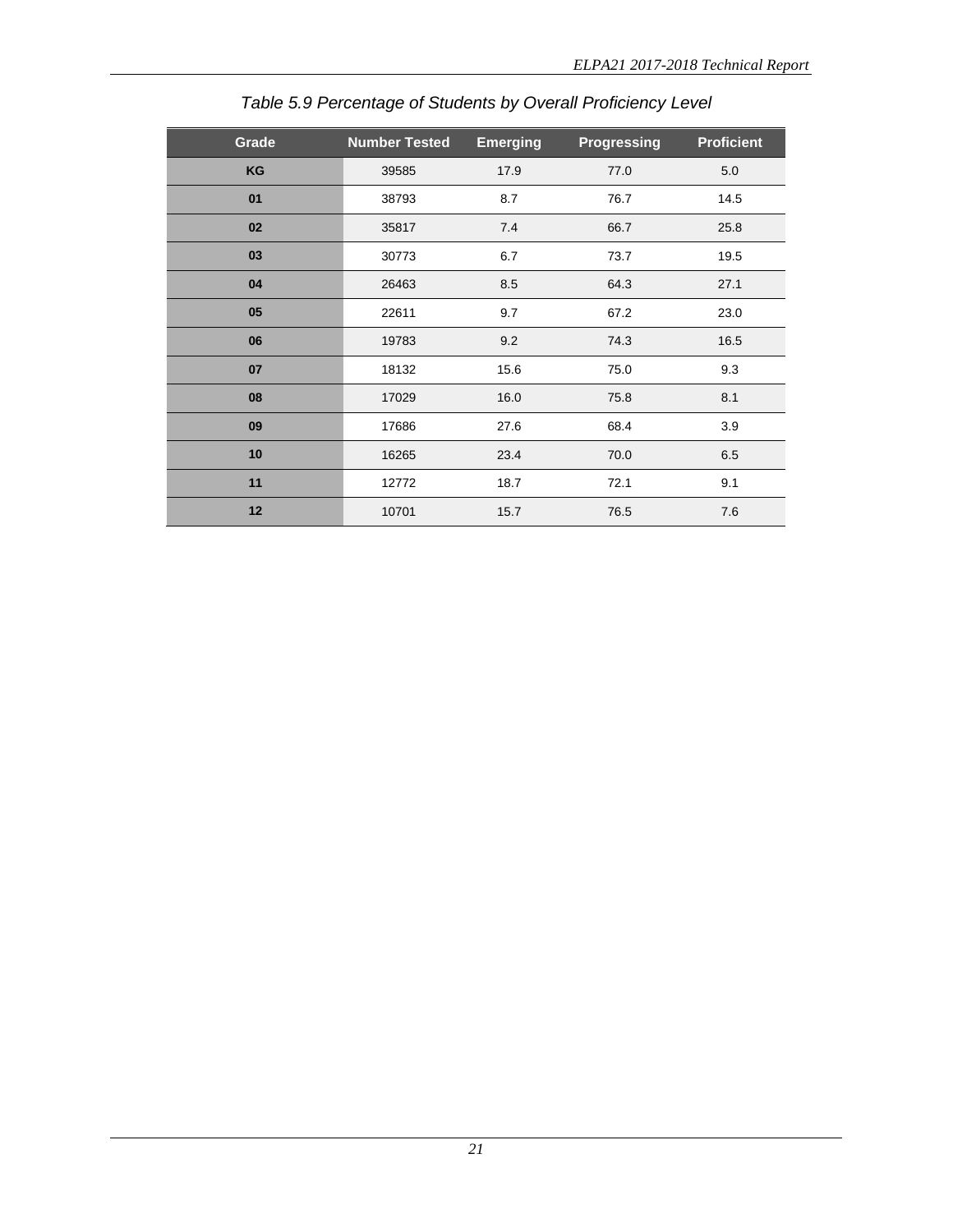<span id="page-26-0"></span>

*Figure 5.1 Percentage of Students in Performance Levels*

The percentage of students by performance level in each domain test is plotted in Figure 5.1.

For both reading and writing, the plot shows that, most students are in performance level 3 except writing grade K. The percentages of students in performance level 4 and 5 follows the similar pattern, which increases from grade K to grade 2 or grade 4, then decreases to grade 9, and then slight increase afterwards.

For both listening and speaking, the percentages of students in performance level 4 and 5 increases from grade K to grade 4 or 5, then drops to grade 9, and becomes stable or slightly increases afterwards.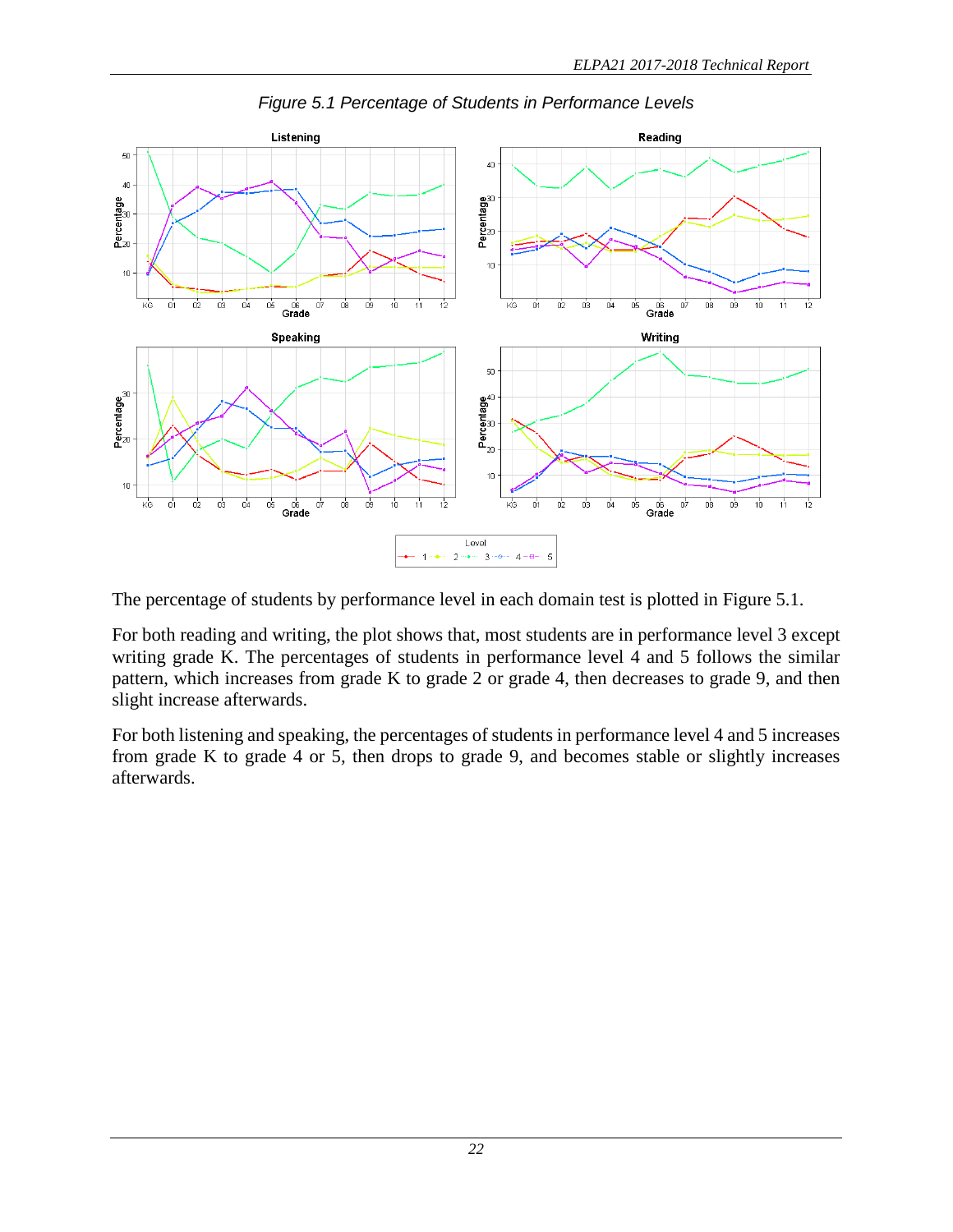<span id="page-27-0"></span>

*Figure 5.2 Percentage of Students in Proficiency Levels*

The percentage of students in each proficiency level is summarized in Figure 5.2. The figure shows that most students are in the Progressing category in all grades (64% to 77%). The percentage of students who are proficient increases from kindergarten to grade 4 (with slight drop in grade 3), then consistently decreases until grade 9, and slightly increases after grade 9. The percentage of students in the Emerging category is relatively stable until grade 6, increases until grade 9, and then consistently drops afterwards.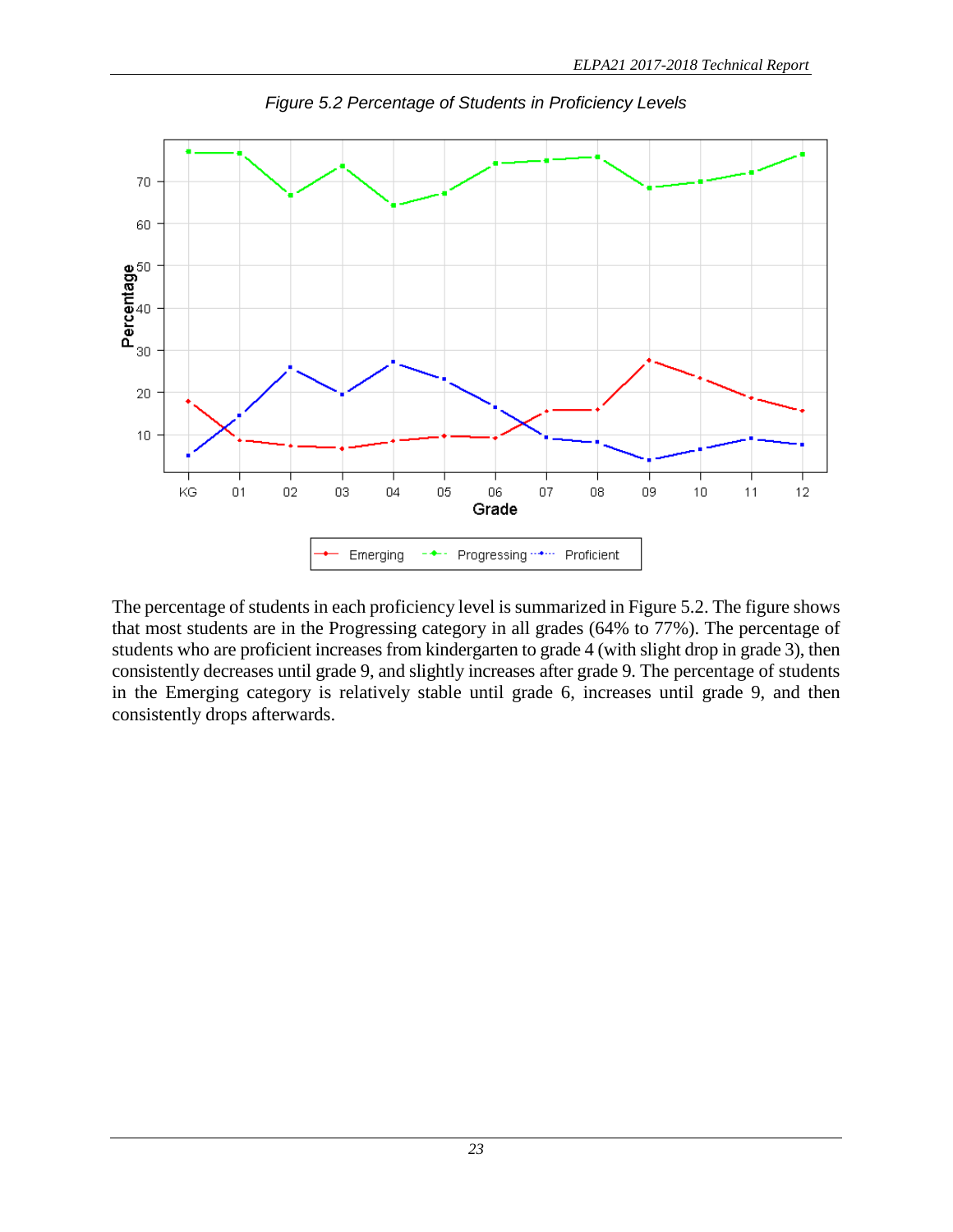# <span id="page-28-0"></span>**Chapter 6. Reliability**

Test reliability for both summative and screener tests is assessed using

- marginal reliability based on all students in the state and by subgroup of students,
- marginal standard error of measurement,
- conditional standard error of measurement, and
- classification accuracy and consistency.

The following sections describes the methods used in the computation. The results are included in Sections 6–8 for the summative assessment. The figures and the tables in each section are illustrated below:

- Section 6. Summative Assessment Marginal Reliability
	- o Figure S6.1 presents the marginal reliability for each domain test across grades.
	- o Figure S6.2 shows the ratio of standard error of measurement and the standard deviation of scale scores at the test level.
	- o Figure S6.3 presents the marginal reliability by gender for each domain test across grades.
	- o Figures S6.4 present the marginal reliability by other subgroups for each domain test across grades. Depending on the state, the subgroups may vary.
- Section 7. Summative Assessment Conditional Standard Error of Measurement (CSEM)
	- o Figures S7.1–S7.6 show the CSEM plots for each domain tests. If an ELPA test applies to multiple grades, the CSEM plots are broken down by grade.
- Section 8. Summative Assessment Classification Accuracy and Consistency
	- o Figure S8.1 shows the classification accuracy for each domain tests of each across grades.
	- o Figure S8.2 shows the classification consistency for each domain tests of each across grades.

## <span id="page-28-1"></span>**MARGINAL RELIABILITY AND CONDITIONAL STANDARD ERROR OF MEASUREMENT**

Marginal reliability (Sireci, Thissen, & Wainer, 1991) assesses the precision of scoring. It is based on the average of the conditional standard error of measurements (CSEM) for the estimated theta scores. By the definition, it is the proportion of true score variance among the observed score variance. A posterior density by summing the posterior distribution of each student, that is, a normal distribution using theta estimate as the mean and the conditional standard error of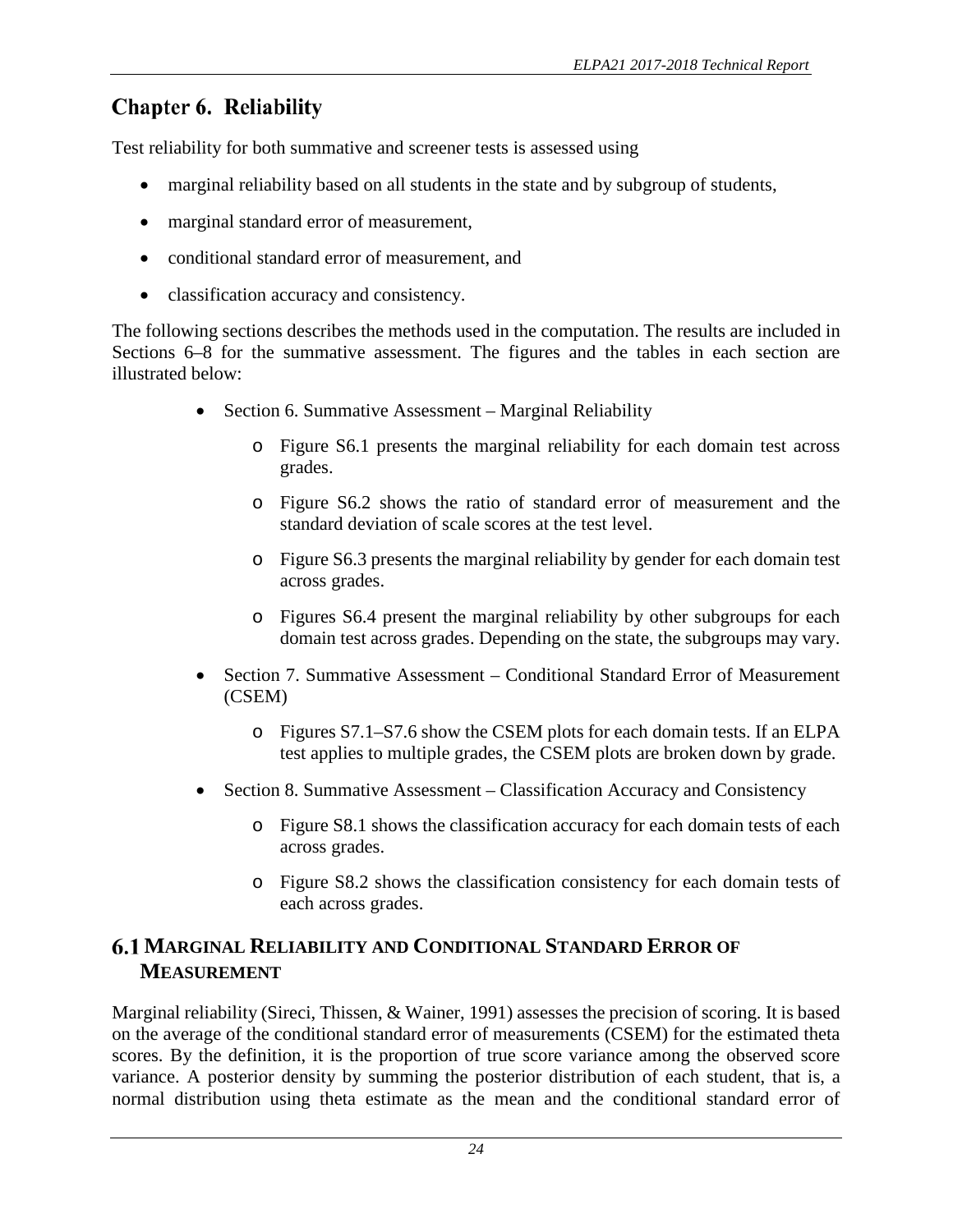measurement as the standard deviation, is generated and used to estimate the mean square error and marginal reliability.

The mean and variance of the posterior density were estimated as follows.

$$
\mu_{post} = \frac{1}{N} \sum_{k=1}^{K} P_k \quad Quad_k
$$
\n
$$
\sigma_{post}^2 = \frac{1}{N-1} \sum_{k=1}^{K} P_k \left( Quad_k - \mu_{post} \right)^2
$$

where N is the total number of students, K is the total number of quadrature points,  $Quad<sub>k</sub>$  is the scale score on the *k*th quadrature point, and  $P_k$  is the posterior density on the *k*th quadrature point. For domain scores, 961 quadrature points (20 to 980) were used on the theta scale within the range of -6 to 6.

The marginal reliability  $(\bar{\rho})$  is computed as

$$
\bar{\rho} = \left(\frac{\sigma_{true}^2}{\sigma_{post}^2}\right) = \left(\frac{\sigma_{post}^2 - \overline{\sigma}_{err}^2}{\sigma_{post}^2}\right) = 1 - \frac{\overline{\sigma}_{err}^2}{\sigma_{post}^2},
$$

where  $\sigma_{true}^2$  is true score variance,  $\sigma_{post}^2$  is the observed score variance from the posterior densities, and  $\bar{\sigma}_{err}^2$  is the average error variance;  $\sigma_{err}^2$  is the square of the standard error of a student ability estimate. The average of error variance is computed as

$$
\overline{\sigma}_{err}^2 = \int \sigma_{err}^2 p(\theta) d\theta = \frac{\sum \sigma_{err}^2}{N} ,
$$

where  $\sigma_{err}^2$  is the squared conditional standard error of measurement of a student ability estimate and *N* is the number of students. The maximum value for the marginal reliability is 1. A higher reliability coefficient indicates a greater precision of scoring.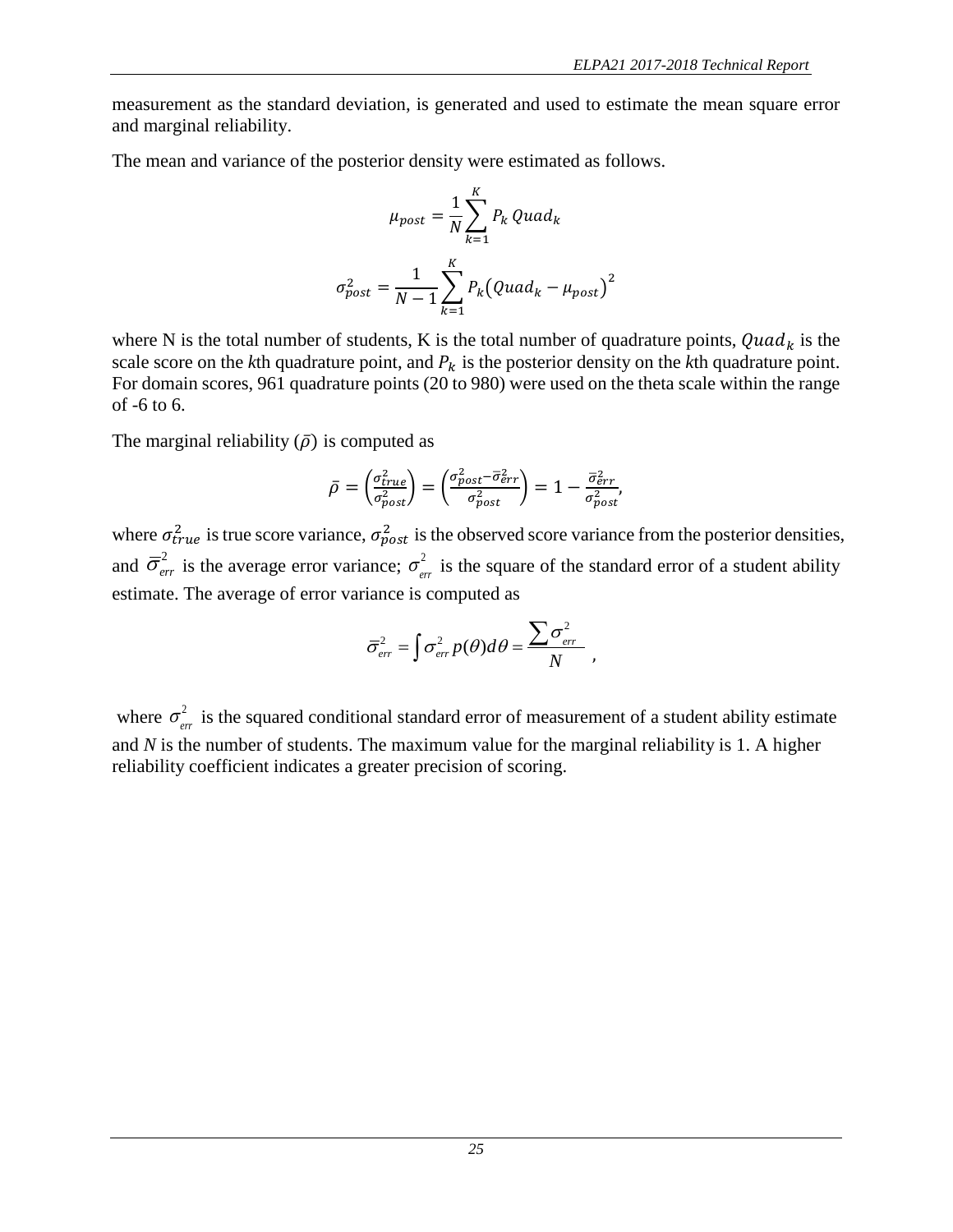<span id="page-30-1"></span>

*Figure 6.1 Marginal Reliability by Test*

## <span id="page-30-0"></span>**MARGINAL STANDARD ERROR OF MEASUREMENT**

Another way to examine score reliability is with the marginal standard error of measurement (MSEM), computed as the square root of  $\overline{\sigma}_{err}^2$ . A smaller value of MSEM indicates a greater accuracy of test scores. The marginal reliability  $\bar{\rho}$  and the test MSEM behave oppositely: the higher the  $\bar{\rho}$ , the lower the MSEM and vice versa.

The ratio of MSEM and the standard deviation of scale scores can also indicate the measure errors.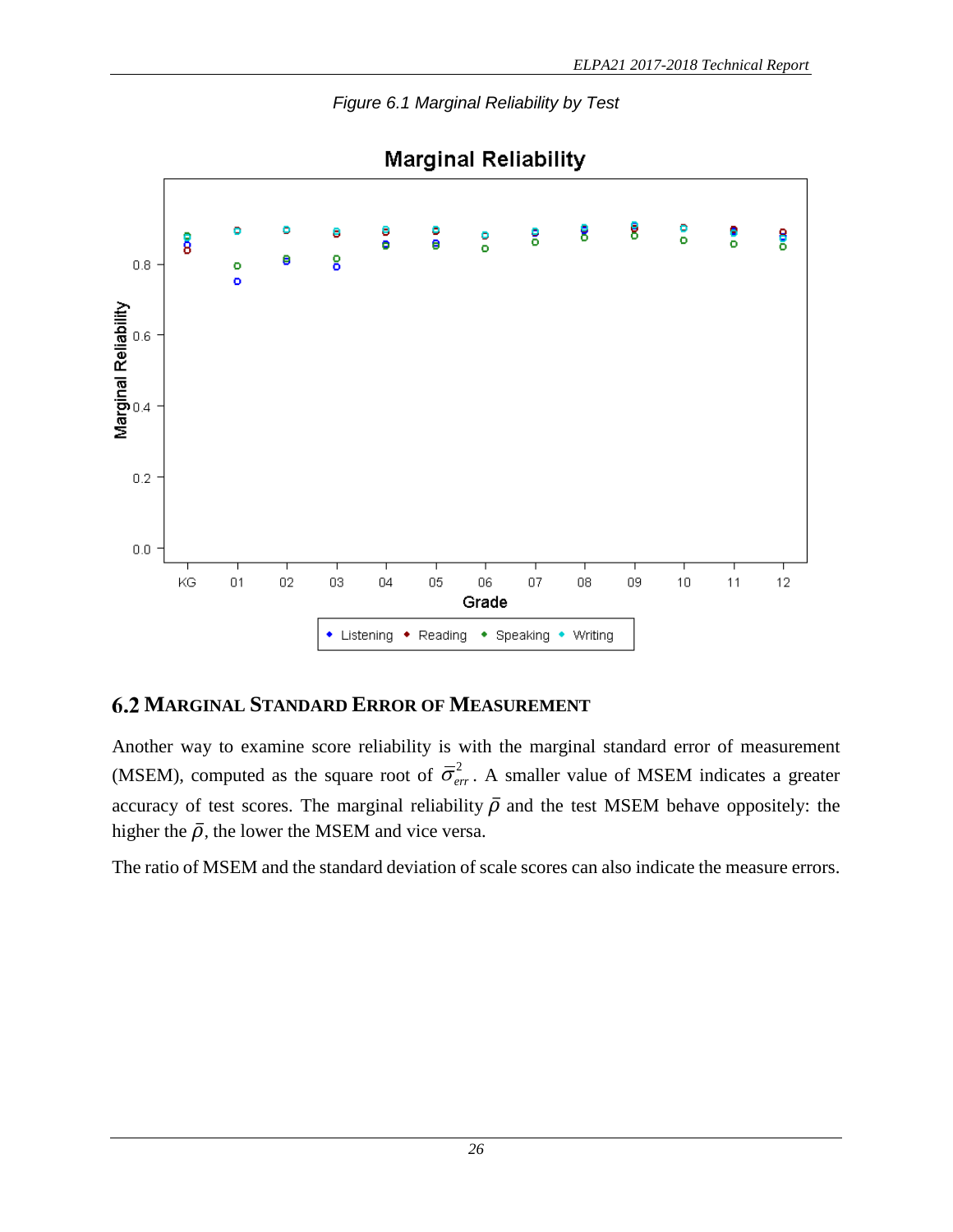**SEM/SD Ratio**  $1.0$  $0.8$ EM/SD Ratio  $0.6$  $\bullet$  $\bullet$ 8 8  $\bullet$ å å ö e  $0.2$  $0.0$ KG  $01$  $02$ oз 05 06 08 09  $10$  $12$  $\overline{a}$ 07  $11$ Grade • Listening  $\bullet$ Reading • Speaking Writing

<span id="page-31-1"></span>*Figure 6.2 Ratio of Standard Error of Measurement Over Standard Deviation by Test*

## <span id="page-31-0"></span>**CLASSIFICATION ACCURACY AND CONSISTENCY**

When student performance is reported in terms of achievement levels, a reliability of achievement classification is computed in terms of the probabilities of consistent classification of students as specified in Standard 2.16 in the *Standards for Educational and Psychological Testing* (American Educational Research Association, American Psychological Association, & National Council on Measurement in Education, 2014). This index considers the consistency of classifications for the percentage of examinees that would, hypothetically, be classified in the same category on an alternate, equivalent form.

Classification accuracy (CA) analysis investigates how precisely students are classified into each performance level. By definition, classification consistency (CC) analysis investigates how consistently students are classified into each performance level across two independent administrations of equivalent forms. Since obtaining test scores from two independent administrations is not feasible due to issues such as logistics and cost constraints, the CC index is computed with the assumption that the same test is independently administered twice to the same group of students.

For ELPA21, since the overall proficiency is based on domain performance level, the CA and CC are examined at each cut point in each domain test. Five performance levels divided by four cuts, cut 1 to cut 4, are established for each domain test. Forms with an *n* count fewer than 50 are excluded from the analysis; for this reason, the paper-pencil and braille forms are excluded. Four domain cut scores divided the scale range into five performance levels.

The method used for computing CA and CC is described below. Both indices are based on empirical data. For CA, assuming the estimated ability of student *i* is  $\hat{\theta}_i$  with SEM of  $se(\hat{\theta}_i)$ , and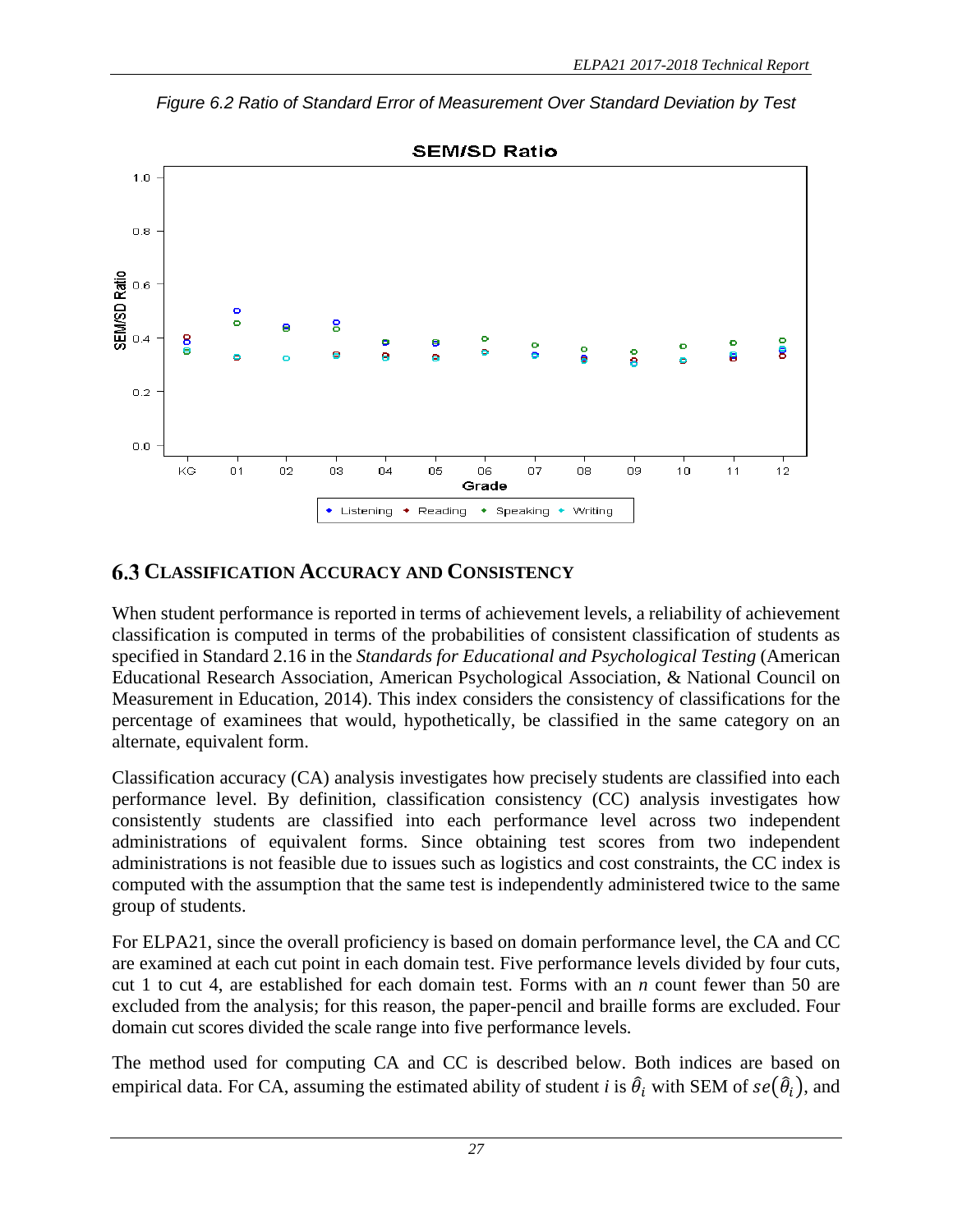the estimated ability is distributed as  $\hat{\theta}_i$  ~  $N(\theta_i, se(\hat{\theta}_i))$ , assuming a normal distribution, where  $\theta_i$  is the unknown true ability of the *i*th student. The probability of the true score at performance level *l* based on the cut scores  $c_{l-1}$  and  $c_l$  is estimated as

$$
p_{il} = p(c_{l-1} \leq \theta_i < c_l) = p\left(\frac{c_{l-1} - \hat{\theta}_i}{e(\hat{\theta}_i)} \leq \frac{\theta_i - \hat{\theta}_i}{e(\hat{\theta}_i)} < \frac{c_l - \hat{\theta}_i}{e(\hat{\theta}_i)}\right) = p\left(\frac{\hat{\theta}_i - c_l}{e(\hat{\theta}_i)} \leq \frac{\hat{\theta}_i - \theta_i}{e(\hat{\theta}_i)} < \frac{\hat{\theta}_i - c_{l-1}}{e(\hat{\theta}_i)}\right) = \Phi\left(\frac{\hat{\theta}_i - c_{l-1}}{e(\hat{\theta}_i)}\right) - \Phi\left(\frac{\hat{\theta}_i - c_l}{e(\hat{\theta}_i)}\right).
$$

For level 1,  $c_0 = -\infty$ , and for level *L*,  $c_L = \infty$ .

Using  $p_{il}$ , a  $L \times L$  matrix is constructed as follows

$$
\begin{pmatrix} n_{a11} & \cdots & n_{a1L} \\ \vdots & \vdots & \vdots \\ n_{aL1} & \cdots & n_{aLL} \end{pmatrix}
$$

where  $n_{alm} = \sum_{pl_i=l} p_{im}$  which is the sum of the probabilities for each expected performance level at each observed performance level. In the matrix, the row represents the observed level and the column represents the expected level.

Based on the above matrix, the classification accuracy (CA) for the cut  $c_l$  ( $l = 1, \dots, L - 1$ ) is

$$
CA_{c_l} = \frac{\sum_{k,m=1}^{l} n_{akm} + \sum_{k,m=l+1}^{L} n_{akm}}{N}
$$

where  $N$  is the total number of students.

The CA for a single cut, for example, the CA at the cut 2 is the sum of the  $n_{\text{alm}}$  values in blue  $(\sum_{k,m=1}^{l} n_{akm})$  assigned in the levels equal to or below cut 2 at both expected and observed levels and in green  $(\sum_{k,m=l+1}^{L} n_{akm})$  assigned in the levels above cut 2 at both expected and observed levels divided by the total number of students.

$$
\begin{pmatrix} n_{a11} & n_{a12} & n_{a13} & n_{a14} & n_{a15} \\ n_{a21} & n_{a22} & n_{a23} & n_{a24} & n_{a25} \\ n_{a31} & n_{a32} & n_{a33} & n_{a34} & n_{a35} \\ n_{a41} & n_{a42} & n_{a43} & n_{a44} & n_{a45} \\ n_{a51} & n_{a52} & n_{a53} & n_{a54} & n_{a55} \end{pmatrix}
$$

For classification consistency using  $p_{il}$ , similar to classification accuracy, a similar  $L \times L$  table is constructed by assuming the test is administered twice independently to the same student group,

$$
\begin{pmatrix} n_{c11} & \cdots & n_{c1L} \\ \vdots & \vdots & \vdots \\ n_{cL1} & \cdots & n_{cLL} \end{pmatrix}
$$

where  $n_{\text{clm}} = \sum_{i=1}^{N} p_{i l} p_{i m}$  which is the sum of the probabilities multiplied by each paired combination of performance.

The classification consistency for the cut  $c_l$  ( $l = 1, \dots, L - 1$ ) is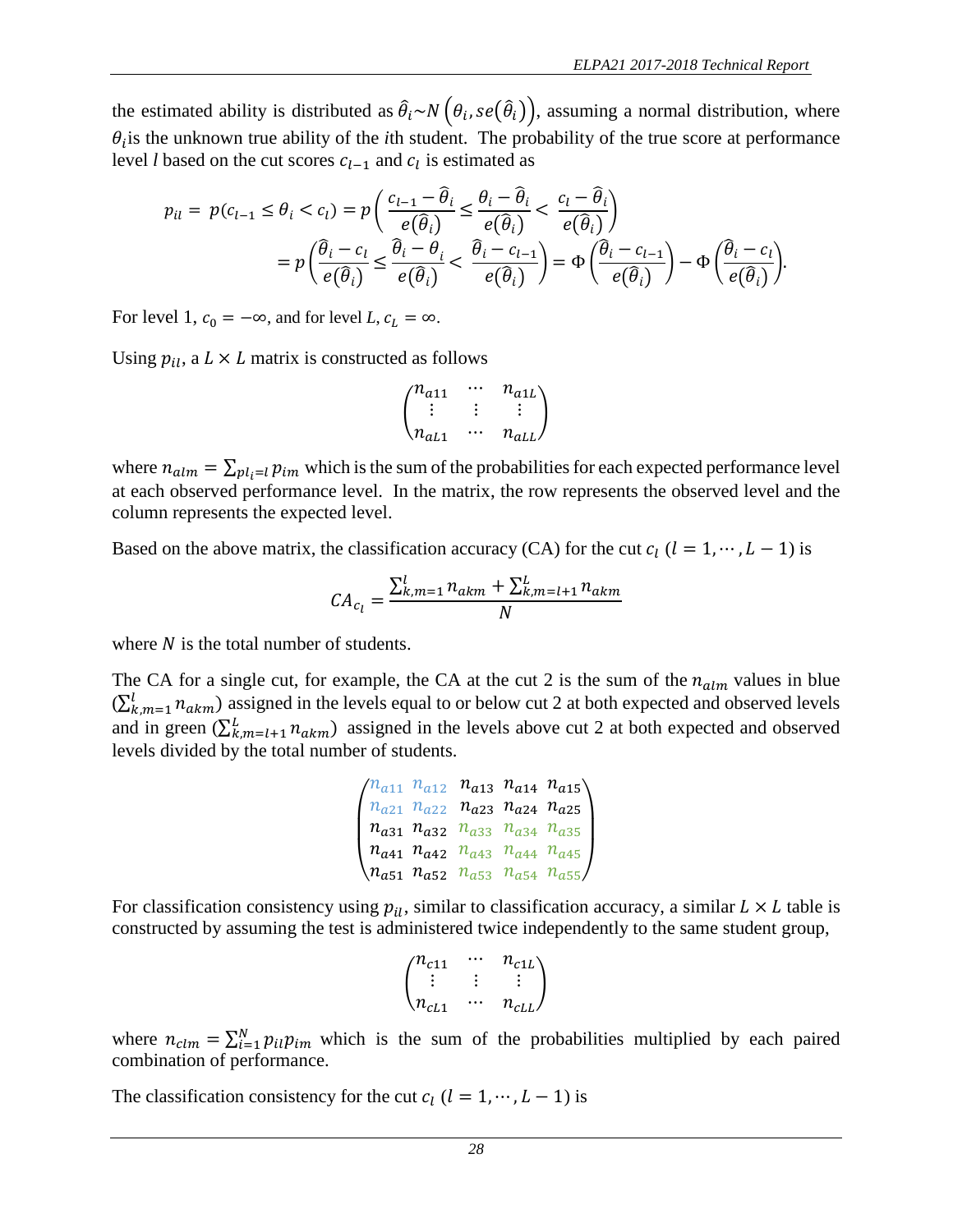$$
CC_{c_l} = \frac{\sum_{k,m=1}^{l} n_{ckm} + \sum_{k,m=l+1}^{L} n_{ckm}}{N}
$$

The CA and CC indices are affected by the interaction of the magnitude of  $se(\theta)$ , the distance between adjacent cuts, the location of the cuts on the ability scale, and the proportion of students around a cut point. The larger the  $se(\theta)$ , the closer the two adjacent cuts, and the greater the proportion of students around a cut point, the lower the indices.

The pooled analysis results for each cut are presented in Figures 6.3 and 6.4. For each cut, all CAs are above 0.8 and all CCs are above 0.75. In listening and speaking, both indices for cut 3 and/or cut 4 are relatively lower in elementary school grades, which indicates lack of difficult items. For each domain test, the CAs and CCs are lower.

<span id="page-33-0"></span>

#### *Figure 6.3 Domain Classification Accuracy*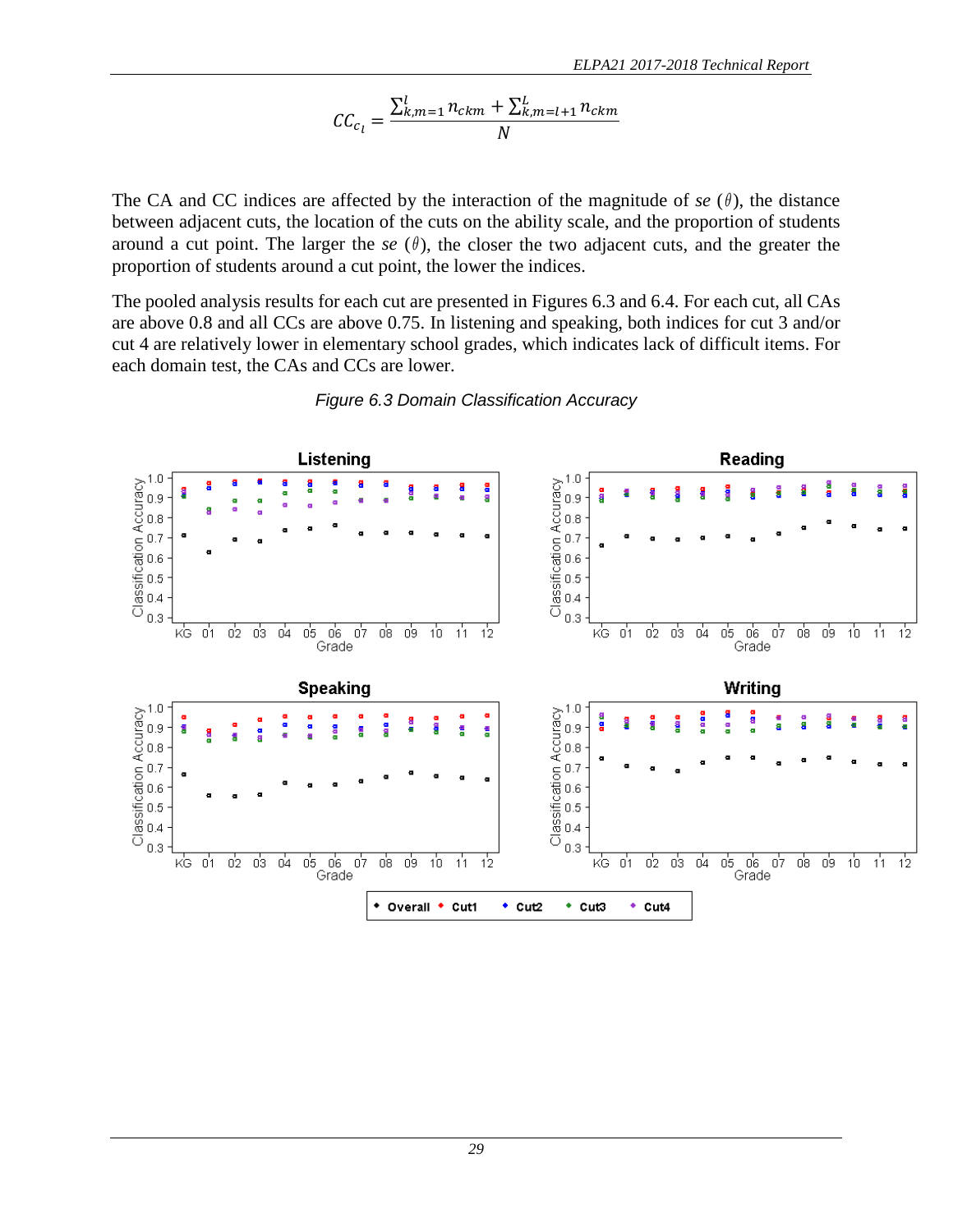<span id="page-34-0"></span>

#### *Figure 6.4 Domain Classification Consistency*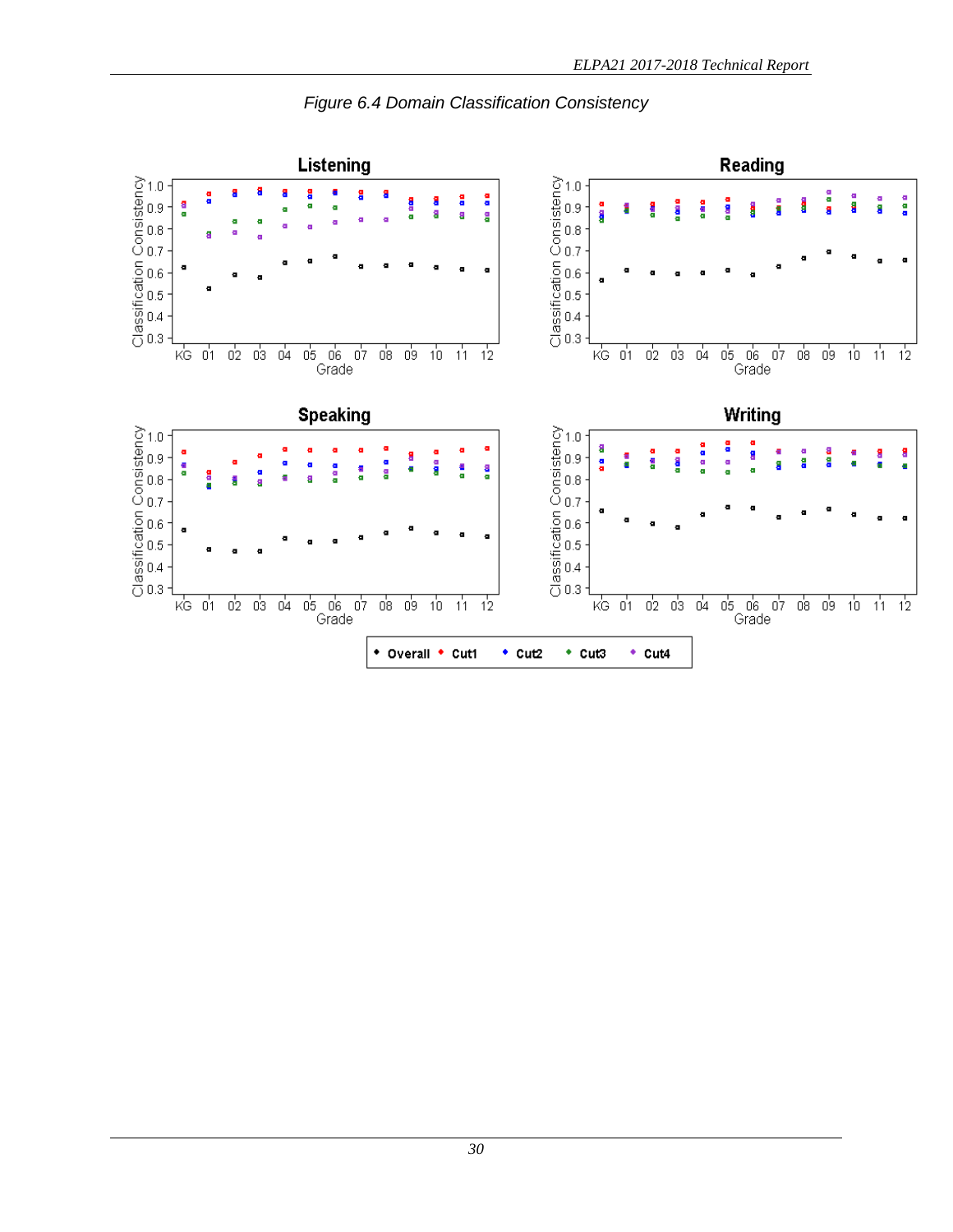# <span id="page-35-0"></span>**Chapter 7. Validity**

Validity refers to the degree to which evidence and theory support the interpretation of test scores for the proposed uses of tests (America Educational Research Association [AERA], American Psychological Association [APA], & National Council on Measurement in Education [NCME], 2014). It is the central concern underlying test development, administration, scoring, reporting, and the uses and interpretations of test scores. The validity of an intended interpretation of test scores relies on all the evidence accrued about the technical quality of a testing system, including test development and construction procedures, test score reliability, accurate scaling and equating, procedures for setting meaningful achievement standards, standardized test administration and scoring procedures, and attention to fairness for all test takers. The appropriateness and usefulness of ELPA21 depends on the assessments meeting the relevant standards of validity.

Discussions about test development, form construction, scaling, equating, and standard setting can be found in the related documents from ELPA21.

In this technical report, the standardized test administration can be found in Chapter 2, scoring in Chapter 4, reporting in Chapter 8, and quality control in Chapter 9.

In this chapter, validity for the summative assessment is measured on the internal structure of the items, the comparison of student abilities versus the difficulty of the items, and handscore precision analysis for the summative assessment. The domain test internal structure is measured using Cronbach's alpha and domain dimensionality. The appropriateness of the assessment for the student population is assessed by comparing student abilities vs. test difficulties. The handscore precision is measured by the consistencies of first raters and second raters. The analysis results are summarized in the following sections for the summative assessment:

- Section 9. Summative Assessment Cronbach Alpha
	- o Figure S9.1 shows the Cronbach Alpha for each domain tests across grades.
- Section 10. Summative Assessment Dimensionality
	- o Figures S10.1–S10.6 present the scree plots for each domain test. If a test involves multiple forms, the plots is broken down by grade.
- Section 11. Summative Assessment Ability vs. Difficulty
	- o Figures S11.1–S11.6 present the comparison of student ability vs. test difficulty on the logit scale for each domain test for each grade of students, respectively.
- Section 24. Summative Assessment Second Rater Analysis

### <span id="page-35-1"></span>**7.1 EVIDENCE ON INTERNAL STRUCTURE**

Cronbach's alpha (Cronbach, Lee J.; Shavelson, Richard J., 2004) is used to access the internal consistency of items in each test for each domain. It is conceptually defined as "the degree to which measures are free from error and therefore yield consistent results" (Peter, 1979, p.6). As such, it places a limit on the construct validity of a test (Peterson, 1994).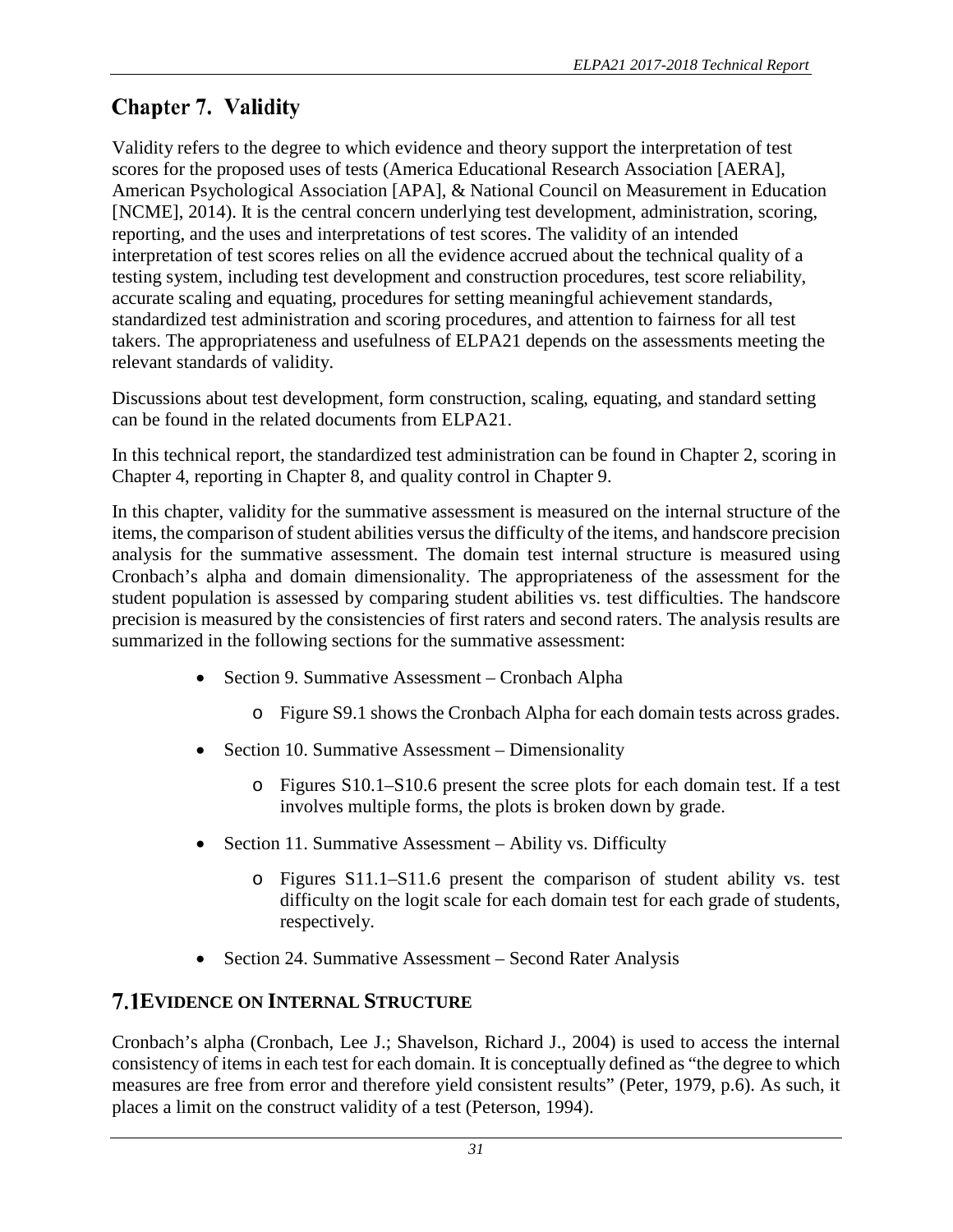Tests with an *n* count at or above 50 are included in the analysis. By this criterion, the paper-pencil and braille forms are excluded from the analysis.

Figure 7.1 shows the result of pooled analysis on Cronbach's Alpha for each domain test. The Alpha indices are around or above 0.9.

<span id="page-36-2"></span>



## <span id="page-36-0"></span>**7.2 DIMENSIONALITY ANALYSIS**

The graded response model (Samejima, 1969) is used for each domain test. One of the underlying assumptions of the graded response model is unidimensionality. For ELPA21, the principal components analysis (PCA) with an orthogonal rotation method (Jolliffe, 2002; Cook, Kallen, & Amtmann, 2009) is used to investigate the dimensionality for each domain test.

The pooled analysis results are included in Section 10 in the appendix for pooled analysis. The eigen values are less than 1 for all domains tests, except writing tests in Kindergarten and grade 1 and the reading test in grade 2-3 tests where the eigen values are around 2 to 2.3.

## <span id="page-36-1"></span>**STUDENT ABILITIES VS. TEST DIFFICULTIES**

When student abilities are well-matched to test difficulties, the measurement errors are reduced. Therefore, it is desired that the test difficulty matches student ability. To examine this aspect of the test, domain difficulties were plotted versus student abilities.

The pooled analysis results are included in Section 11 in the appendix for pooled analysis. It shows that the student abilities are generally higher than the test difficulties in all domain tests, except the grades 6–8 and grades 9–12 reading tests where the test difficulties well match student abilities.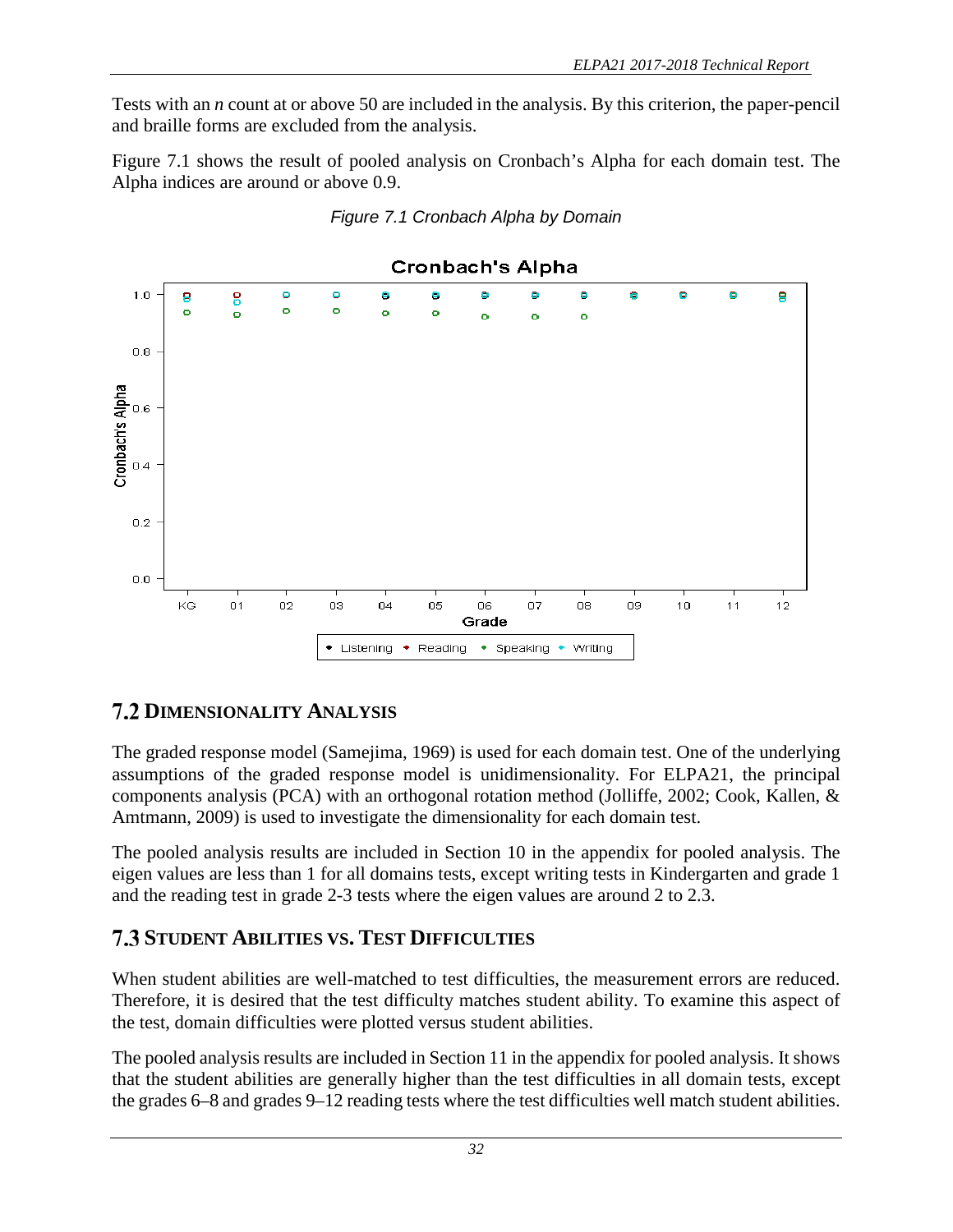## <span id="page-37-0"></span>**7.4 SECOND RATER ANALYSIS**

The fidelity of handscoring is monitored using a second rater. Scores from first and second raters were compared. Second raters are usually teachers, test administrators, administrators, or other qualified staff.

In 2018, there were 18 handscore items in kindergarden and 13 handscore items in each of the other grade or grade-band tests. Twenty percent of handscores were monitored by second raters.

Handscore score reliability is examined using Cohen's weighted Kappa coefficient. The coefficient allows differential weighting of disagreement and a measure of agreement corrected for chance. In addition, the frequencies and percentages of the exact match between first rater and second rater, the exact match plus  $+1/1$  score differences,  $+2/2$  and above differences are computed. The results for both summative and screener assessments are included in the last section of the appendices for pooled analysis and each state.

Table S24.1 contains the total number of handscore items in each test, the total number of handscores that were monitored by second raters, the weighted Kappa coefficient, and the frequencies of exact matches, exact matches plus +1/-1 off, and +2/-2 or more off on item scores. The table show that, across the state, 73-80% of handscores are consistent between the first rater and the second rater; 18-28% of handscores are off by one point between two raters; and less than 2% of handscores are off by two or more points across the six tests. The weighted Kappa coefficients range from 0.81 to 0.85.

The inter-rater consistencies are also accessed by item.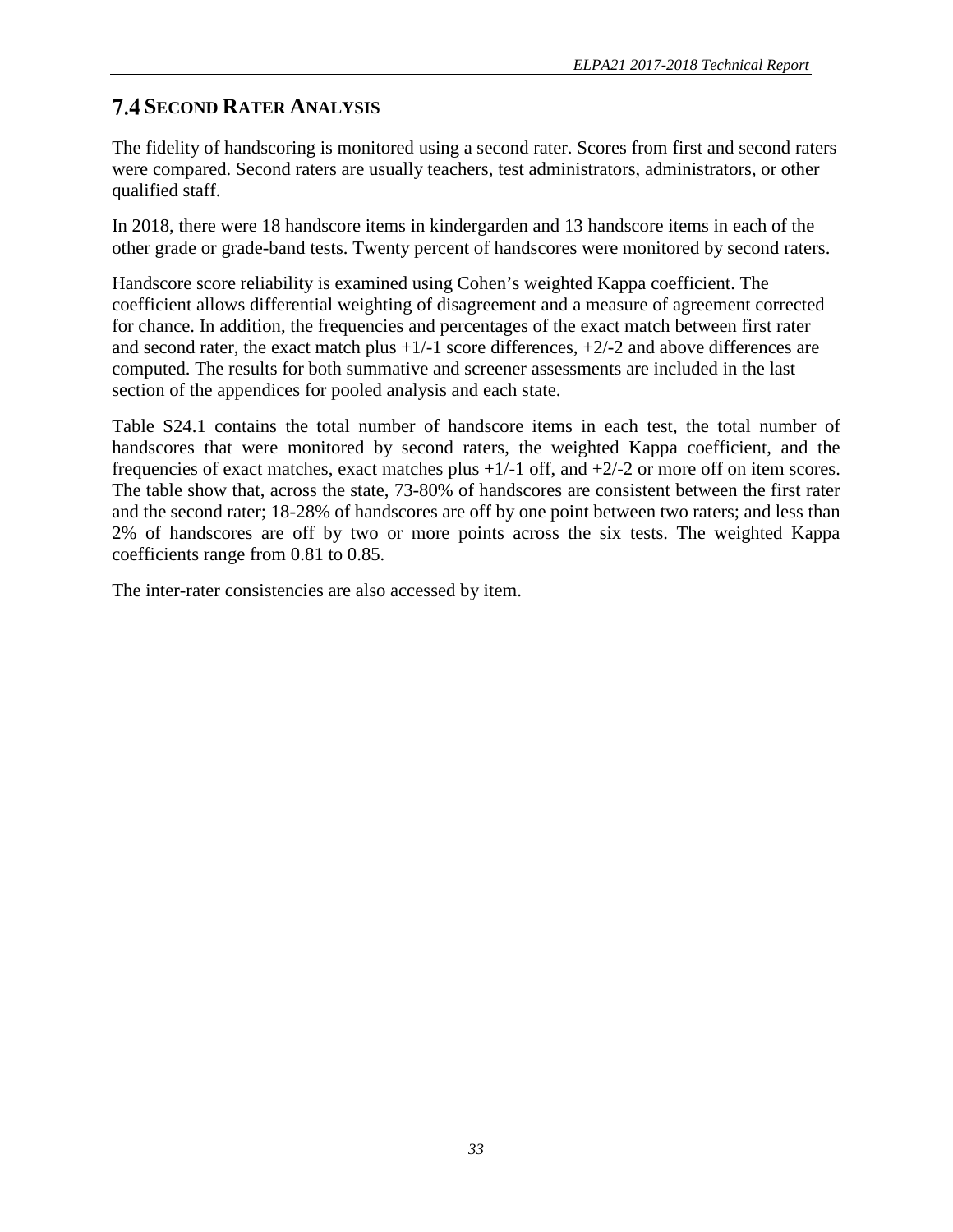# <span id="page-38-0"></span>**Chapter 8. Reporting**

For both summative and screener tests, the ELPA21 results are available in the Online Reporting System (ORS) and ORS generated paper family reports to be sent home with the students. Arkansas and Washington ordered paper score reports that were shipped to districts.

The mockups or snapshots for online reporting can be found in the Section 12 for Summative assessments and Section 22 for Screener assessment for each state.

## <span id="page-38-1"></span>**8.1 ONLINE REPORTING SYSTEM**

The ORS generates a set of online score reports that includes reliable and valid information describing student performance for students, parents, educators, and other stakeholders for both summative and screener assessments. Because the score reports on student performance are updated each time students complete tests, and those tests are handscored if needed, authorized users (e.g., school principals, teachers) may view student performance on the tests and can use the results to improve student learning. In addition to the individual student's score report, the ORS produces aggregate score reports for teachers, schools, districts, and states. Additionally, the ORS provides participation data that help monitor the student participation rate.

Furthermore, to facilitate comparisons, each aggregate report contains summary results for the selected aggregate unit, as well as all aggregate units above the selected aggregate. For example, if a school is selected, the summary results of the district to which the school belongs and the summary results of the state are also provided so that the school performance can be compared with district and state performance. If a teacher is selected, the summary results for the school, the district, and the state are also provided for comparison purposes. Table 8.1 lists the typical types of online reports and the levels at which they can be viewed (student, roster, teacher, school, and district) across the seven states.

<span id="page-38-2"></span>

| <b>Level of Aggregation</b>                             | <b>Types of Online Score Reports</b>                                                                                                                                                                                                                                                                                                                                                                                                                                           |
|---------------------------------------------------------|--------------------------------------------------------------------------------------------------------------------------------------------------------------------------------------------------------------------------------------------------------------------------------------------------------------------------------------------------------------------------------------------------------------------------------------------------------------------------------|
| State<br><b>District</b><br>School<br>Teacher<br>Roster | Number of students tested and percentage of students determined proficient (overall and<br>by subgroup)<br>Average overall and comprehension scale scores and the standard errors of the average<br>scale scores (overall and by subgroup)<br>Percentage of students at each domain performance level (overall and by subgroup)<br>Average domain scale scores and the standard errors of average scale scores (overall<br>and by subgroup)<br>On-demand student roster report |
| Student                                                 | Overall and comprehension scale scores and the standard errors of the scale scores<br>Proficiency status based on the domain performance levels<br>Domain scale scores with domain performance levels and level descriptors                                                                                                                                                                                                                                                    |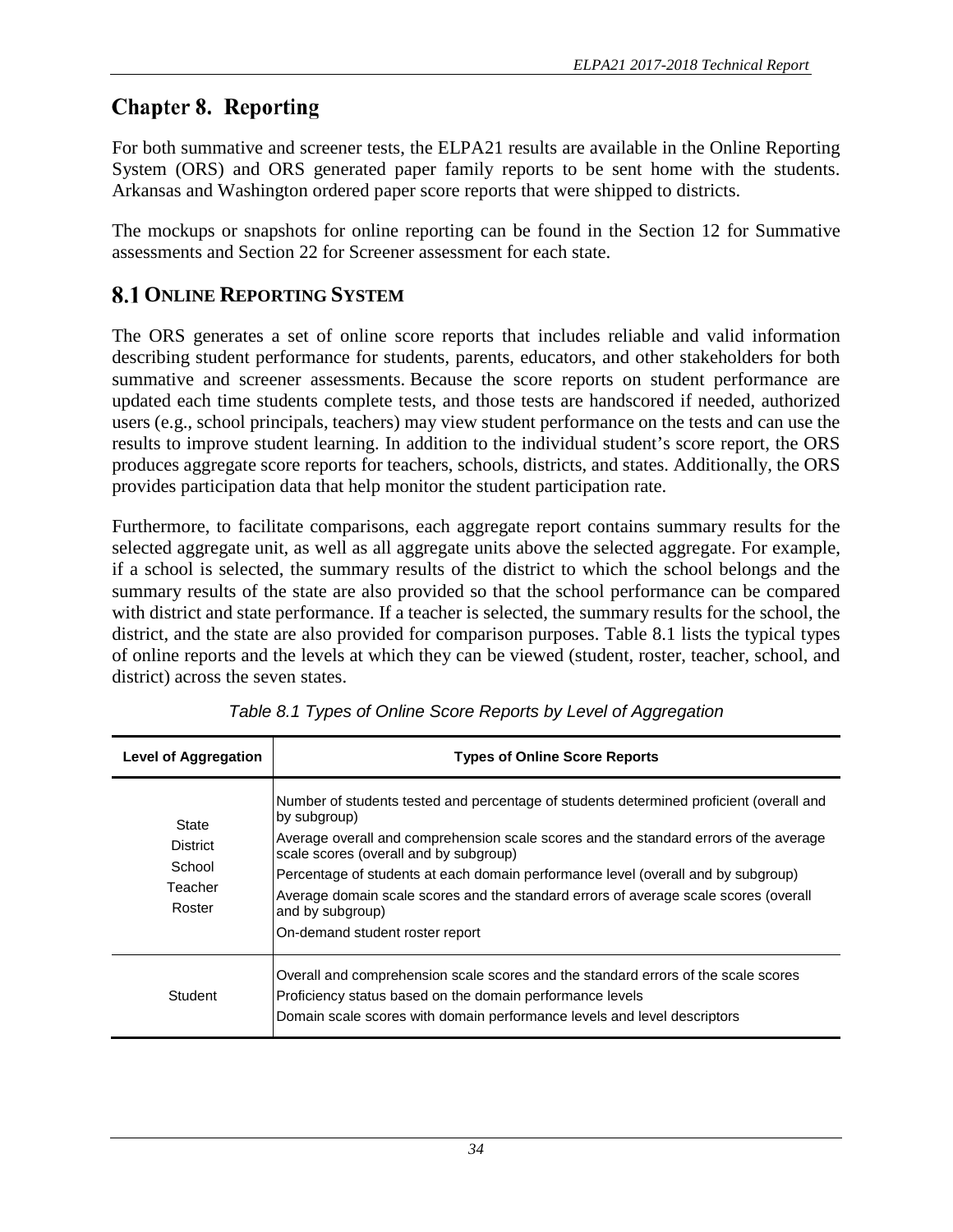# <span id="page-39-0"></span>**Types of Online Score Reports**

The ORS is designed to help educators, students, and parents answer questions regarding how well students have performed in the assessment for each domain. The ORS is designed with great consideration for stakeholders who are not technical measurement experts (e.g., teachers, parents, students). It ensures that test results are easily readable. Simple language is used so that users can quickly understand assessment results and make valid inferences about student achievement. In addition, the ORS is designed to present student performance in a uniform format. For example, similar colors are used for groups of similar elements, such as achievement levels, throughout the design. This design strategy allows state-, district-, and school-level usersto compare similar elements and to avoid comparing dissimilar elements.

Once authorized users log in to the ORS and select Score Reports, the online score reports are presented hierarchically. The ORS starts by presenting summaries on student performance by grade at a selected aggregate level. In order to view student performance for a specific aggregate unit, users can select the specific aggregate unit from a drop-down menu with a list of aggregate units (e.g., schools within a district or teachers within a school) to choose from. For more detailed student assessment results for a school, a teacher, and a roster, users can select the grade on the online score reports.

Generally, the ORS provides two categories of online score reports: aggregate score reports and student score reports. Table 8.1 summarizes the typical types of online score reports available at the aggregate level and the individual student level. Detailed information about the online score reports and instructions on how to navigate the online score reporting system can be found in the *Online Reporting System User Guide* for each state, accessible by the help button in the ORS, as an example shown in Figure 8.1.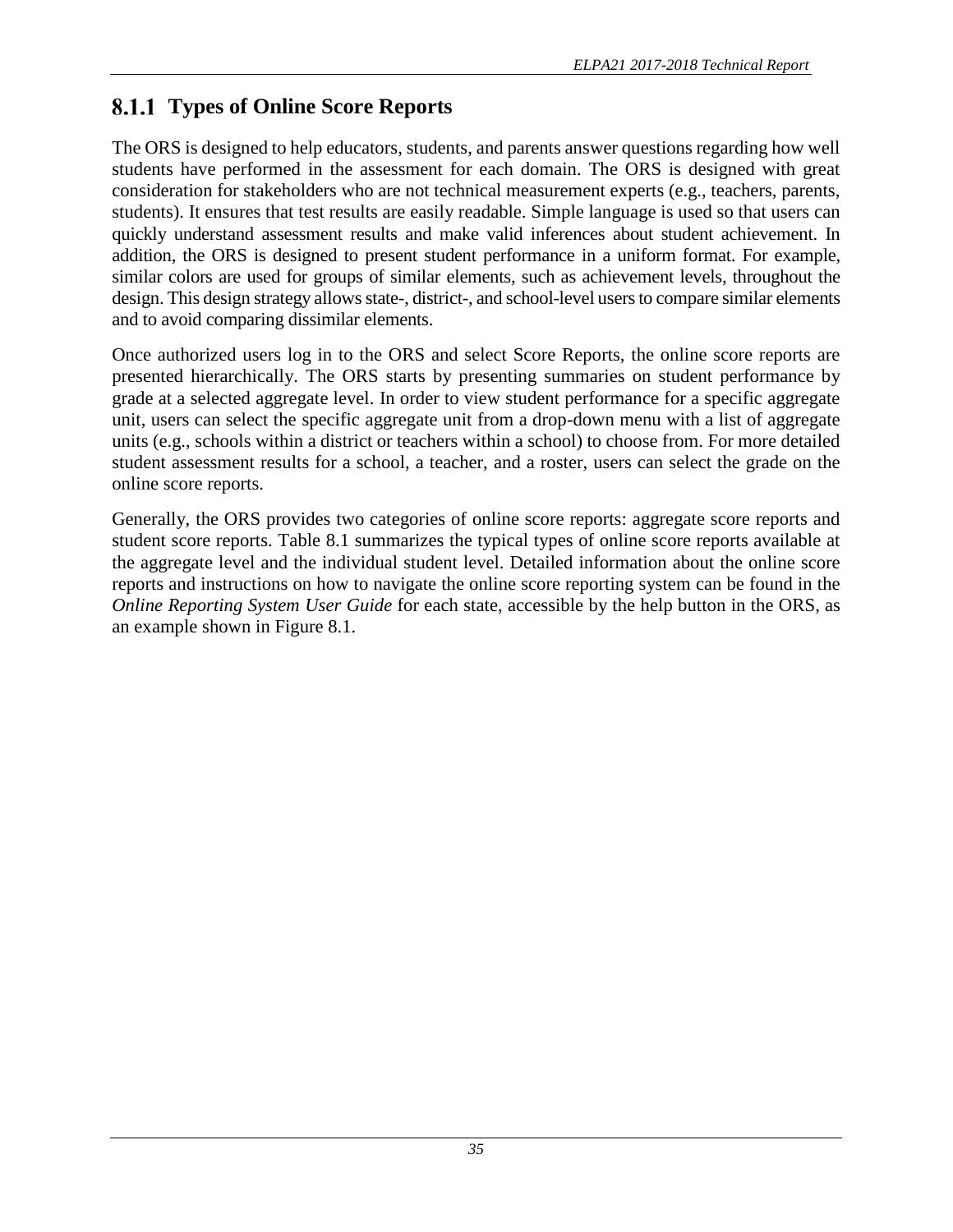<span id="page-40-0"></span>

| <b>D</b> Score Reports      |                                | <b>El Reports &amp; Files v</b>        |                                                                                          |  |                                        |  |  |
|-----------------------------|--------------------------------|----------------------------------------|------------------------------------------------------------------------------------------|--|----------------------------------------|--|--|
|                             |                                |                                        | Cinbox (2)   Q. Search Students   Upload Rosters   Add Roster   View/Edit Rosters        |  | This Page: 2 Help   A Print   B Export |  |  |
| 9                           |                                |                                        | Now viewing: Scores for students who were mine at the end of the selected administration |  |                                        |  |  |
| <b>Home Page Dashboard</b>  |                                |                                        |                                                                                          |  |                                        |  |  |
| <b>Select Test and Year</b> |                                |                                        |                                                                                          |  |                                        |  |  |
| <b>Test:</b>                | ELPA21                         | ۷                                      |                                                                                          |  |                                        |  |  |
| Administration: 2017-2018   |                                | ۷                                      |                                                                                          |  |                                        |  |  |
| $\circledcirc$              |                                |                                        | Scores for students who were mine at the end of the selected administration              |  |                                        |  |  |
| $\bigcirc$                  | Scores for my current students |                                        |                                                                                          |  |                                        |  |  |
| $\bigcirc$                  |                                |                                        | Scores for students who were mine when they tested during the selected administration    |  |                                        |  |  |
|                             |                                |                                        |                                                                                          |  |                                        |  |  |
| <b>Select</b>               |                                |                                        |                                                                                          |  |                                        |  |  |
| Washington                  |                                |                                        | ۷                                                                                        |  |                                        |  |  |
|                             |                                |                                        |                                                                                          |  |                                        |  |  |
|                             |                                |                                        | Select a district and then click on a grade and subject to view more information.        |  |                                        |  |  |
|                             |                                |                                        | Overall Performance on the ELPA21 test, by Grade: Washington, 2017-2018                  |  |                                        |  |  |
| ELPA21                      |                                |                                        |                                                                                          |  |                                        |  |  |
|                             | Number of                      | Percent                                |                                                                                          |  |                                        |  |  |
| Grade                       | <b>Students Tested</b>         | <b>Determined</b><br><b>Proficient</b> |                                                                                          |  |                                        |  |  |
| Kindergarten                | 17632                          | 6%                                     |                                                                                          |  |                                        |  |  |
| Grade 1                     | 17482                          | 15%                                    |                                                                                          |  |                                        |  |  |
| Grade 2                     | 16088                          | 26%                                    |                                                                                          |  |                                        |  |  |
| Grade 3                     | 13215                          | 17%                                    |                                                                                          |  |                                        |  |  |

Grade 5

Grade 6

Grade 7

Grade 8

Grade 9

Grade 10

Grade 11

Grade 12

9982

8623

7922

7085

6208

5908

4685

4228

19%

14%

 $8\%$ 

8%

4%

 $7%$ 

9%

8%

#### *Figure 8.1 ORS Page for Online Reporting System User Guide*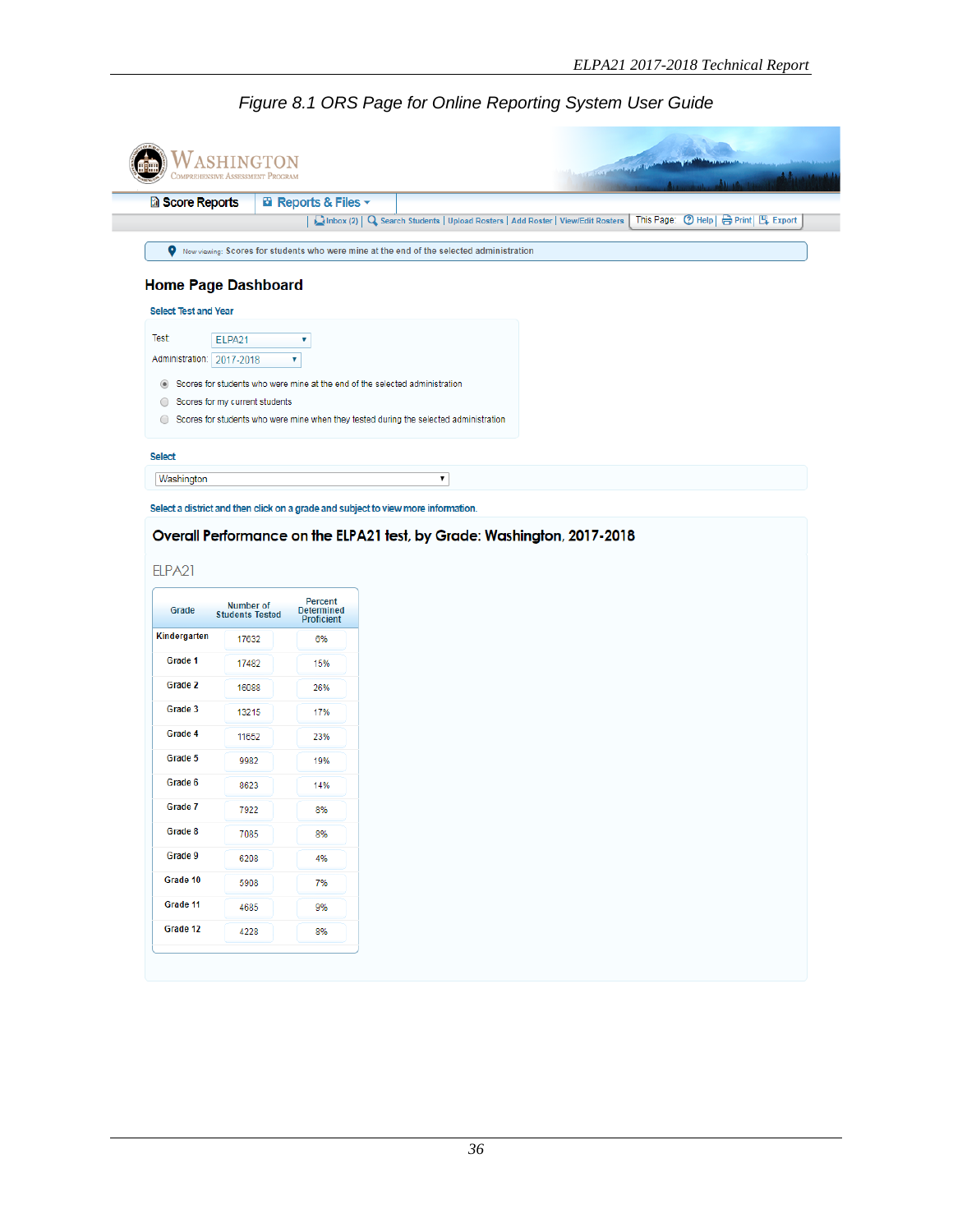# <span id="page-41-0"></span>**Subgroup Report**

The aggregate score reports at a selected aggregate level are provided for students overall and by subgroups. Users can see student assessment results by any subgroup. Table 8.2 presents the typical subgroups and subgroup categories provided in the ORS. Different states can have more or less subgroups, depending on the preference of the state.

<span id="page-41-1"></span>

| <b>Breakdown by Category</b>       | <b>Displayed Category</b>                 |  |  |  |  |
|------------------------------------|-------------------------------------------|--|--|--|--|
| Ethnicity                          | Hispanic or Latino                        |  |  |  |  |
|                                    | American Indian or Alaska Native          |  |  |  |  |
|                                    | Asian                                     |  |  |  |  |
|                                    | <b>Black or African American</b>          |  |  |  |  |
|                                    | White                                     |  |  |  |  |
|                                    | Native Hawaiian or Other Pacific Islander |  |  |  |  |
|                                    | Two or More Races                         |  |  |  |  |
| Gender                             | Male                                      |  |  |  |  |
|                                    | Female                                    |  |  |  |  |
| Limited English Proficiency Status | Yes                                       |  |  |  |  |
|                                    | No                                        |  |  |  |  |
| 504 Plan Status                    | Yes                                       |  |  |  |  |
|                                    | No                                        |  |  |  |  |
|                                    | Unknown/Cannot Provide                    |  |  |  |  |
| <b>Enrolled Grade</b>              | Kindergarten                              |  |  |  |  |
|                                    | Grade 01                                  |  |  |  |  |
|                                    | Grade 02                                  |  |  |  |  |
|                                    | Grade 03                                  |  |  |  |  |
|                                    | Grade 04                                  |  |  |  |  |
|                                    | Grade 05                                  |  |  |  |  |
|                                    | Grade 06                                  |  |  |  |  |
|                                    | Grade 07                                  |  |  |  |  |
|                                    | Grade 08                                  |  |  |  |  |
|                                    | Grade 09                                  |  |  |  |  |
|                                    | Grade 10                                  |  |  |  |  |
|                                    | Grade 11                                  |  |  |  |  |
|                                    | Grade 12                                  |  |  |  |  |

*Table 8.2 Types of Subgroups*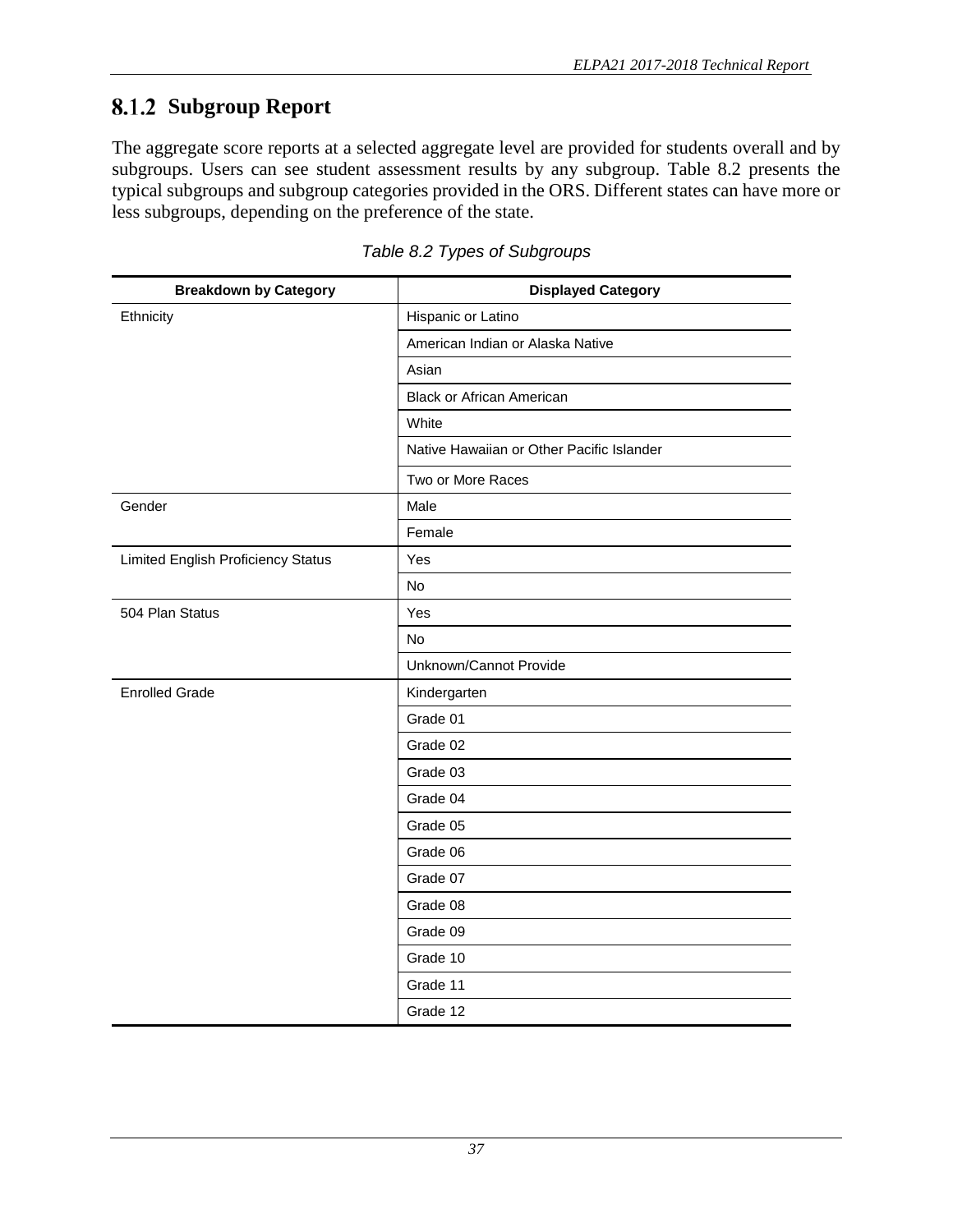## <span id="page-42-0"></span>**8.2 PAPER REPORT**

The ORS provides the functionality for users to print out reports described above. The ORS also allows users to print out the family report for each student. The mockup for the paper report can be found in the appendix for each state.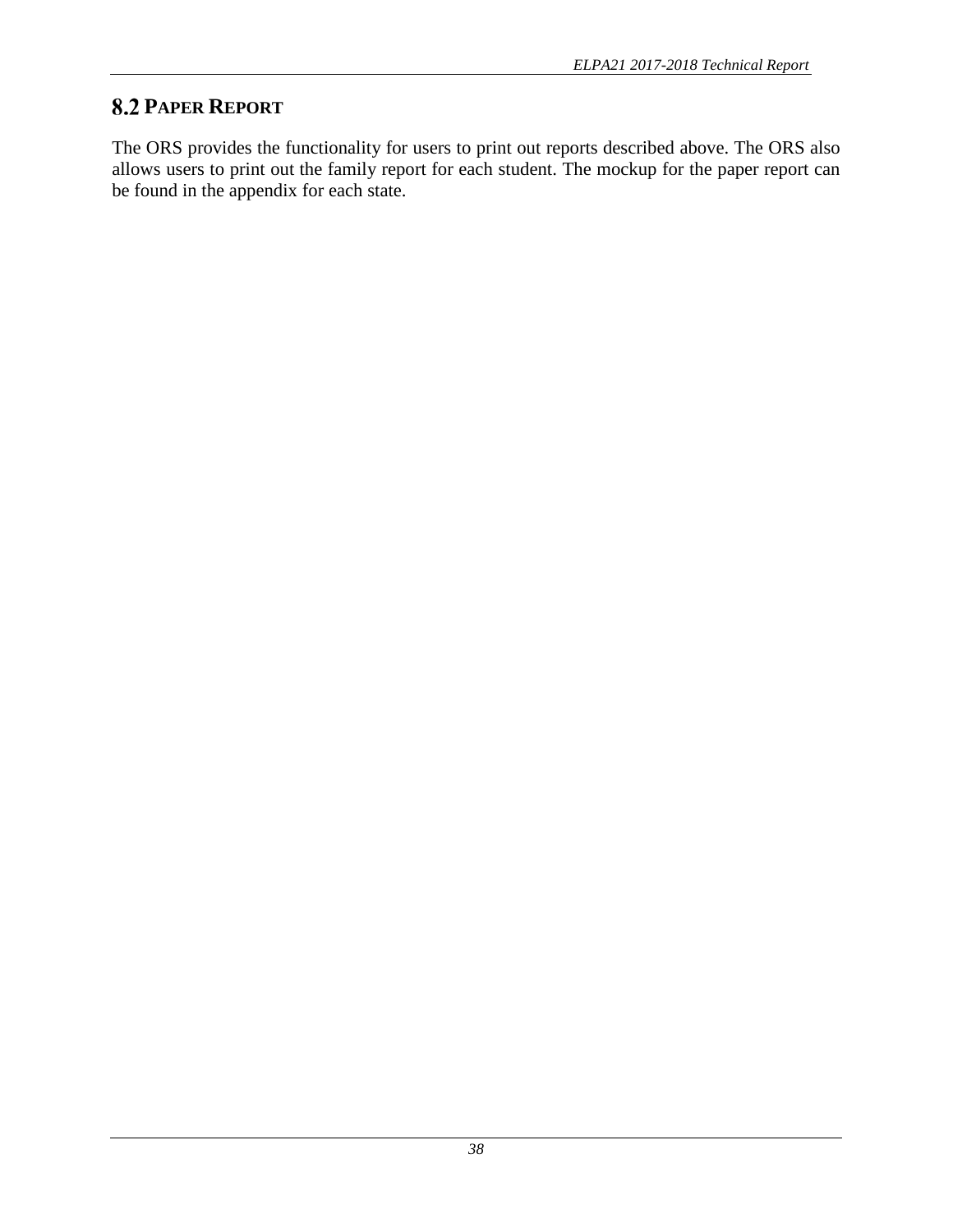# <span id="page-43-0"></span>**Chapter 9. Quality Control**

Thorough quality control has been integrated into every aspect of ELPA21 summative and screener tests. ELPA21, the states, Questar, AIR, and MI have built in multiple layers of reviews and verifications to ensure that outputs are of the highest quality in areas such as materials prepared for item writing workshops, test form constructions, test booklet development and printing, posttest score quality control processes, and reporting, The quality control for item writing workshops, test form construction, and test booklet development and printing can be found in the related documents prepared by ELPA21 and associated vendors. This chapter describes the quality control procedures related to test administrations, scoring, and reporting. The service was provided by AIR and MI.

## <span id="page-43-1"></span>**9.1 QUALITY CONTROL IN TEST CONFIGURATION**

For online summative and screener testing, the test configuration files contain the complete information required for test administration and scoring, such as the test blueprint specifications, slopes and intercepts for theta-to-scale score transformation, cut scores, and the item information (i.e., answer keys, item attributes, item parameters, passage information). The accuracy of the configuration file is checked and confirmed independently numerous times by multiple teams prior to the testing window. Scoring is also verified before the open of test windows.

## <span id="page-43-2"></span>**Platform Review**

AIR's online test delivery system  $(TDS<sup>1</sup>)$  $(TDS<sup>1</sup>)$  $(TDS<sup>1</sup>)$  supports a variety of item layouts for online test administration to many populations of students, including students who need designated supports and accommodations to test online. Each item on the assessment goes through an extensive platform device review on different operating systems, including Windows, Linux, and iOS, to ensure that the item displays consistently across all platforms. Some of the layouts have the stimulus and item response options/response area displayed side by side. In each of these layouts, both the stimulus and the response options have independent scroll bars.

Platform review is a process in which each item is checked to ensure that it is displayed appropriately (i.e., rendered) on each tested platform. A platform is a combination of a hardware device and an operating system. In recent years, the number of platforms has proliferated, and platform review now takes place on various platforms that are significantly different from one another.

Platform review is conducted by AIR's quality assurance team. The team leader projects every item from AIR's item tracking system  $(ITS^2)$  $(ITS^2)$  $(ITS^2)$ , and team members, each behind a different platform, look at the same item to ensure that it renders as expected.

# <span id="page-43-3"></span>**User Acceptance Testing and Final Review**

Both internal and external user, usually the states, acceptance testing (UAT) was conducted before the testing window opened. Detailed protocols were developed for the review process of TDS, and

<span id="page-43-4"></span>l <sup>1</sup> TDS is AIR's online test delivery system. Students take online tests via TDS.

<span id="page-43-5"></span><sup>&</sup>lt;sup>2</sup> ITS is AIR's item bank for ELPA21. It contains all information that relates to each item, such as item content categories at all levels, item type, maximum score points, item statistics from each administration, etc.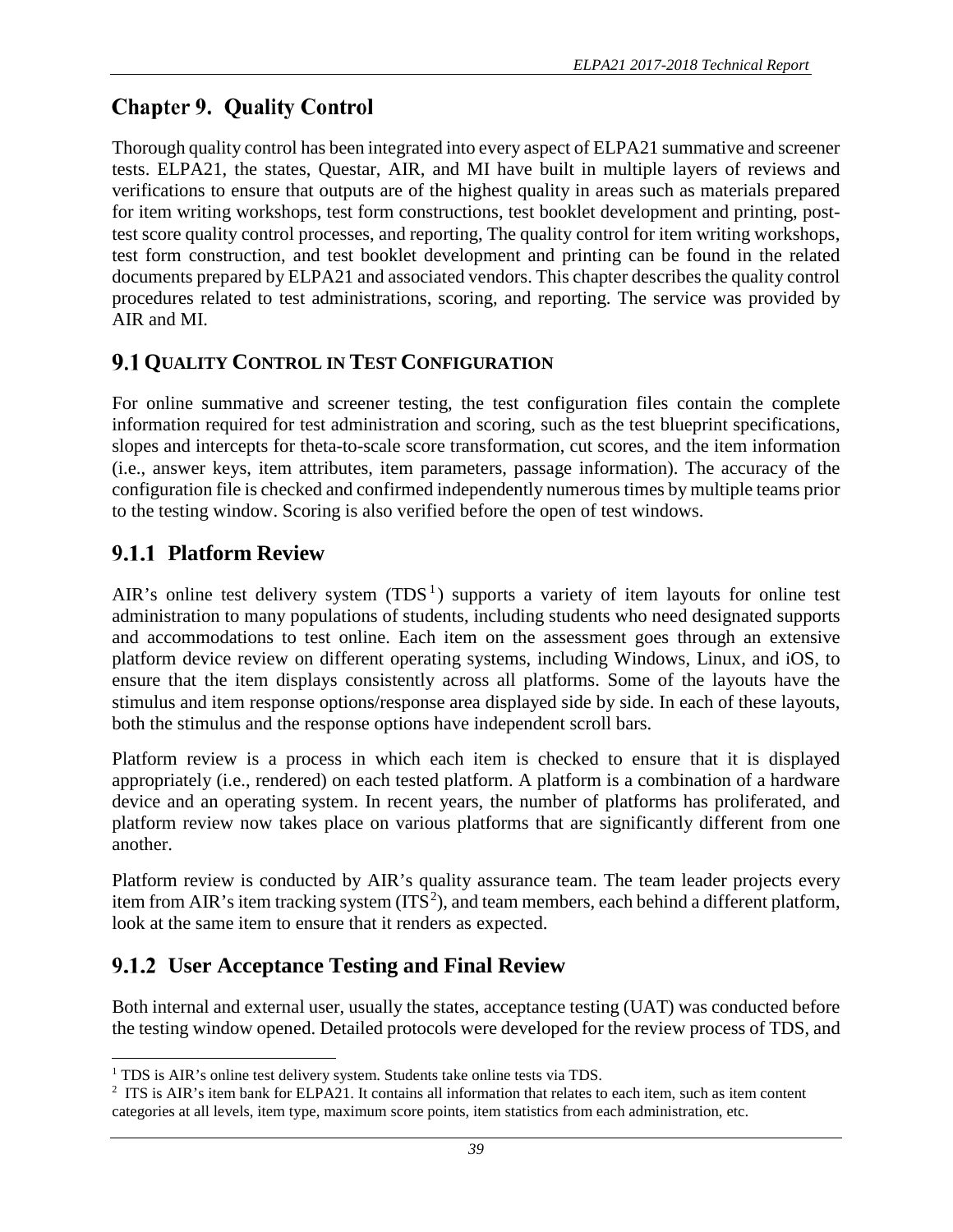reviewers were given thorough instructions to note or report issues related to system functionality, item display, and scoring.

During the internal UAT, AIR staff took all ELPA21 online tests that covered the entire range of possibilities of item responses and the complete set of scoring rules in TDS. When issues were found, AIR took immediate actions to solve them. When TDS was updated, the tests were taken again to ensure the issues were fixed. The process was repeated until all issues were resolved during the UAT period prior to operational testing.

State staff were also able to conduct a hands-on review of the system prior to the testing window opening. The states approved TDS before the system was opened for testing.

Before the ORS opened, AIR and the state staff conducted internal and external UAT of the system similar with that of TDS to ensure that the ORS would function as intended when opened to the public for scoring reporting.

## <span id="page-44-0"></span>**9.2 QUALITY ASSURANCE IN SCORING**

l

The quality assurance of scoring includes the assurance of the online data, the precision of handscoring, the correctness of machine scoring, and the strictness when applying the business rules in scoring. This section describes the details of scoring quality assurance.

The kindergarten and grade 1 writing supplements and the writing constructed-response items were handscored by MI. For online tests, the responses for the handscored items were transferred between AIR and MI on a rolling basis via Ledger.<sup>[3](#page-44-1)</sup> That is, as soon as a student submitted a test to TDS, the responses to handscored items were transformed into XLM format, and were then sent to Ledger, from which MI retrieved responses for hand scoring. When scoring was done, the record was sent to Ledger, from which AIR download the record for final scoring. The data transmission process is automatic.

For paper-pencil tests, after test administration, student responses were entered into the AIR Data Entry Interface (DEI) on the state testing portal for all ELPA21 domain tests, with the exception of the kindergarten and grade 1 writing supplements and the writing constructed-response items. The item responses of the writing supplements and writing constructed-response items were mailed to MI for scoring via secure shipping. After scoring, MI transmitted the scores to the Ledger system, from which AIR retrieved the item scores for final scoring. To answer speaking items, students who took paper-pencil tests spoke into the DEI directly, and the item responses followed the online procedure for scoring.

For braille tests, item responses were entered into the braille Data Entry Interface (DEI) by Test Administrators. The data were processed following the online data processing procedure, and the secure testing materials were returned to the scoring vendor, MI.

<span id="page-44-1"></span><sup>&</sup>lt;sup>3</sup> Ledger is an electronic system that AIR and MI use to transmit data from one vendor to the other for purposes of transmitting and reporting handscored item scores. Individual response can be tracked at all times through the ledger system before a record is reported.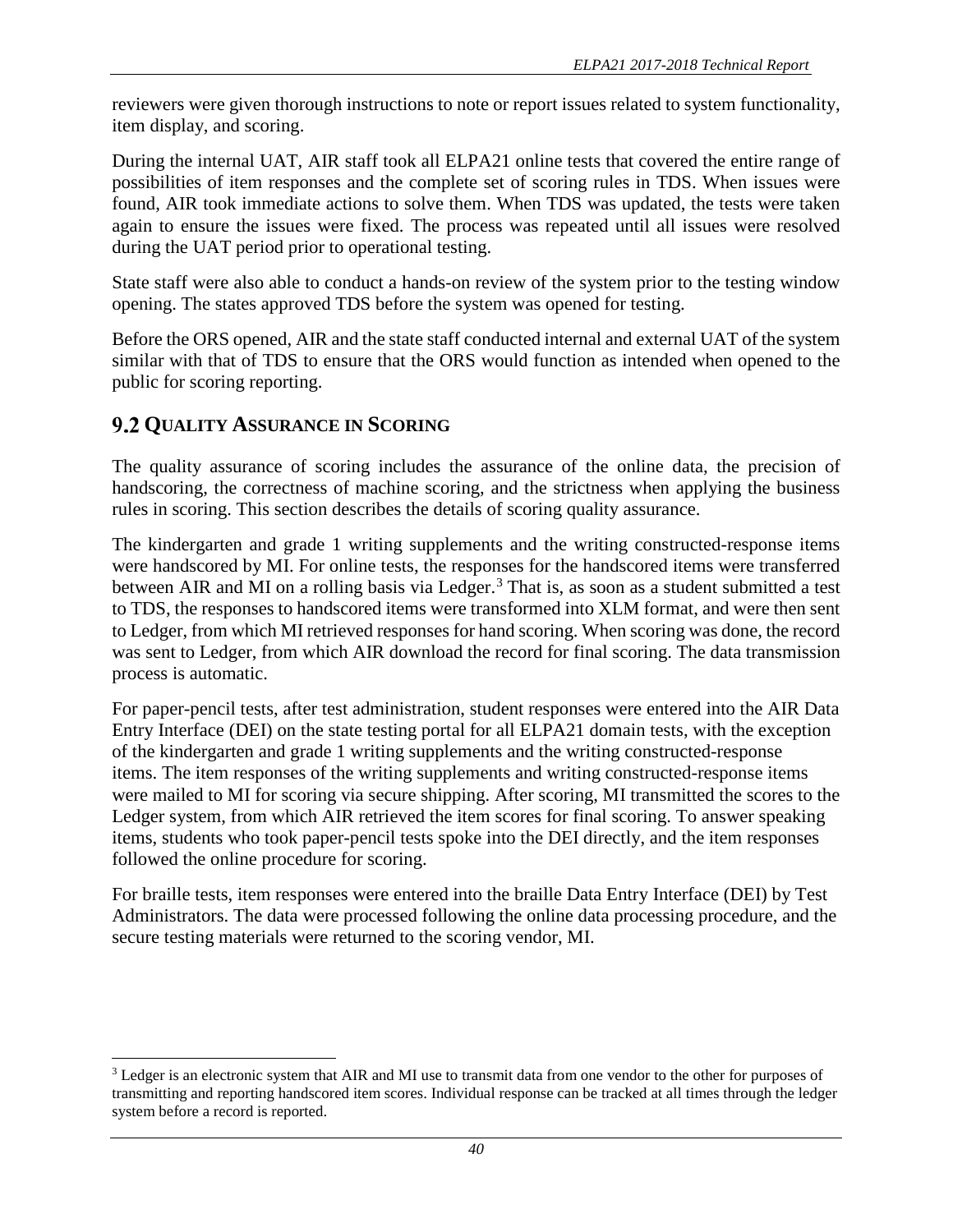# <span id="page-45-0"></span>**9.2.1 Quality Assurance in Online Data**

AIR's TDS has a real-time quality monitoring component built in. After a test is administered to a student, TDS passes the resulting data to our quality assurance (QA) system. QA conducts a series of data integrity checks, ensuring, for example, that the record for each test contains information for each item, keys for multiple-choice items, score points in each item, and total number of items, and that the test record contains no data from items that have been invalidated.

Data pass directly from the Quality Monitoring System (QMS<sup>[4](#page-45-2)</sup>) to the Database of Record (DoR), which serves as the repository for all test information and from which all test information for reporting is pulled. The data extract generator (DEG) is the tool that is used to pull data from the DoR for delivery to each state. AIR staff ensure that data in the extracted files match the DoR prior to delivery to the state.

## <span id="page-45-1"></span>**Quality Assurance in Handscoring**

MI's scoring process is designed to employ a high level of quality control. The quality control procedures are implemented in each stage of the scoring process, which includes scorer recruitment, leader recruitment, training, and various reports that help to ensure scoring quality.

## **Scorer Recruitment/Qualifications**

MI retains scorers who have years of experience in handscoring, and those scorers made up approximately 65% of the scorer pool. To complete the scorer staffing for this project, MI placed advertisements on various job boards, in local papers, in publications, and at regional colleges and universities. Recruiting events were held, and applications for scorer positions were screened by MI recruiting staff. Candidates were personally interviewed, and references and proof of a four-year college degree were collected. Candidates completed a placement test for ELA (reading, writing, and analytics) and/or mathematics. In this screening process, preference was given to candidates with previous experience scoring large-scale assessments and with subject-specific degrees (mathematics, science, teaching, English, journalism, education). Because scorers had to have a strong content-specific background, the scorer pool consisted of educators, writers, editors, and other professionals who were valued for their experience, but who were also required to set aside their own biases about student performance and accept the scoring standards.

### **Leadership Recruitment/Qualifications**

Scoring directors and team leaders had experience as successful scorers and leaders on previous MI projects and had strong backgrounds in scoring content-specific projects. These individuals demonstrated strong organization, leadership, and management skills. All scoring directors, team leaders, and scorers were required to sign confidentiality agreements prior to training with ELPA21 materials or handling secure materials.

Each room of scorers was assigned a scoring director or assistant scoring director. This individual led the handscoring for the duration of the project and was monitored by the scoring project

<span id="page-45-2"></span>l <sup>4</sup> QMS is AIR's quality monitoring system. It ensures that the information in a student record, such as item key, score point, etc., is correct.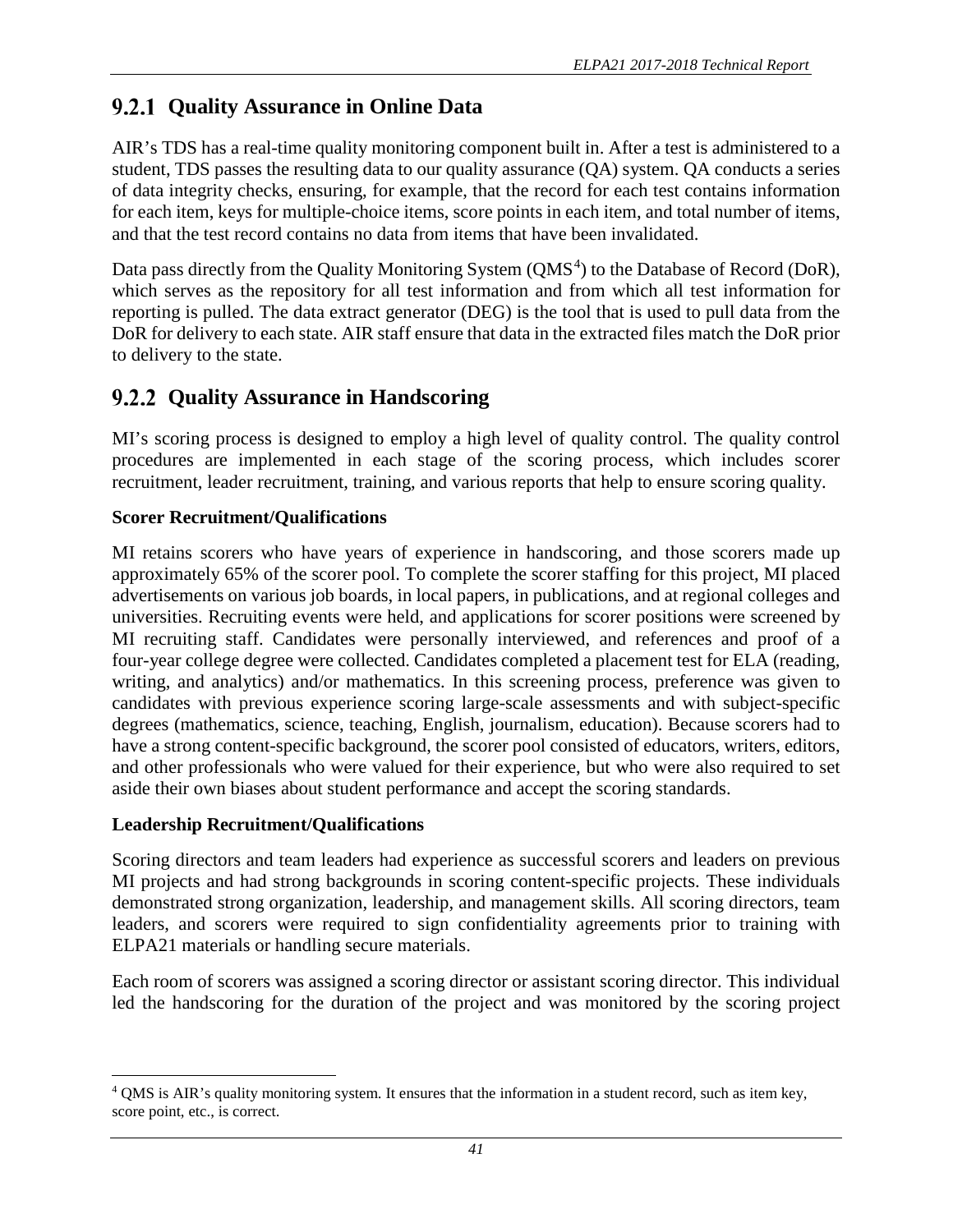manager. The scoring director conducted the team leader training and was responsible for training the scorers.

In general, team leaders assisted the scoring directors/assistant scoring directors with scorer training and monitoring by working with their teams in small group discussions and answering individual questions that scorers may not have felt comfortable asking in a large group. Once scorers were qualified, the team leaders were responsible for maintaining the accuracy and workload of team members. The ongoing monitoring identified those scorers who were having difficulty scoring and resulted in individual scorers receiving one-on-one retraining. If this process did not correct inaccuracies in scoring, individual scorers were released from the project.

#### **Training**

To train ELPA21 scorers, MI scoring staff used approved rubrics and training materials. The training materials were composed of anchor, qualifying, and training responses provided by the Program. Training materials included a comprehensive annotated scoring guide for each item. The guide contained the anchor set scorers referenced while evaluating live student responses. The scoring guides also contained several typical student responses presented in score point order.

Guides included detailed annotations explaining how the scoring criteria applied to each response's specific features and why the response merited a particular score. Guides included responses that were most useful in making scoring decisions, including some that fell within the upper and lower ranges of the score point to help scorers define the lines between score points.

Anchor and qualifying sets were designed to help the scorers learn to apply the criteria illustrated in the scoring guide, ensure that they become familiar with the process of scoring student responses, and assess the scorers' understanding of the ELPA21 scoring criteria before they were allowed to begin live scoring.

The item-specific rubrics served as the scorers' constant reference. Scorers were instructed on how to apply the rubrics and were required to demonstrate a clear comprehension of each anchor set by performing well on the training materials that were presented for each grade and item.

Team leaders assisted the scoring directors with the training and monitoring of scorers. The scoring director conducted the team leader training before the scorer training. This training followed much of the same process as the scorer training, but additional time was allotted for review, discussion, and addressing anticipated scorer questions and concerns. To facilitate scoring consistency, it was imperative that each team leader imparted the same rationale for each response that other team leaders used. Once team leaders qualified, leadership responsibilities were reviewed and team assignments were given. A ratio of one team leader for 8–10 scorers ensured adequate monitoring of the scorers.

Scorer training involved an intensive review of the rubric and anchor responses, provided by the scoring director, to help the scorers internalize the scoring criteria. The scoring director and team leaders led a thorough discussion of the training materials with the entire group. All responses were discussed using the annotations from rangefinding. A similar process wasfollowed in training for writing and speaking items.

Once the scoring guidelines were discussed, scorers were required to apply the scoring criteria by qualifying (i.e., scoring with acceptable agreement to the "true" scores decided upon at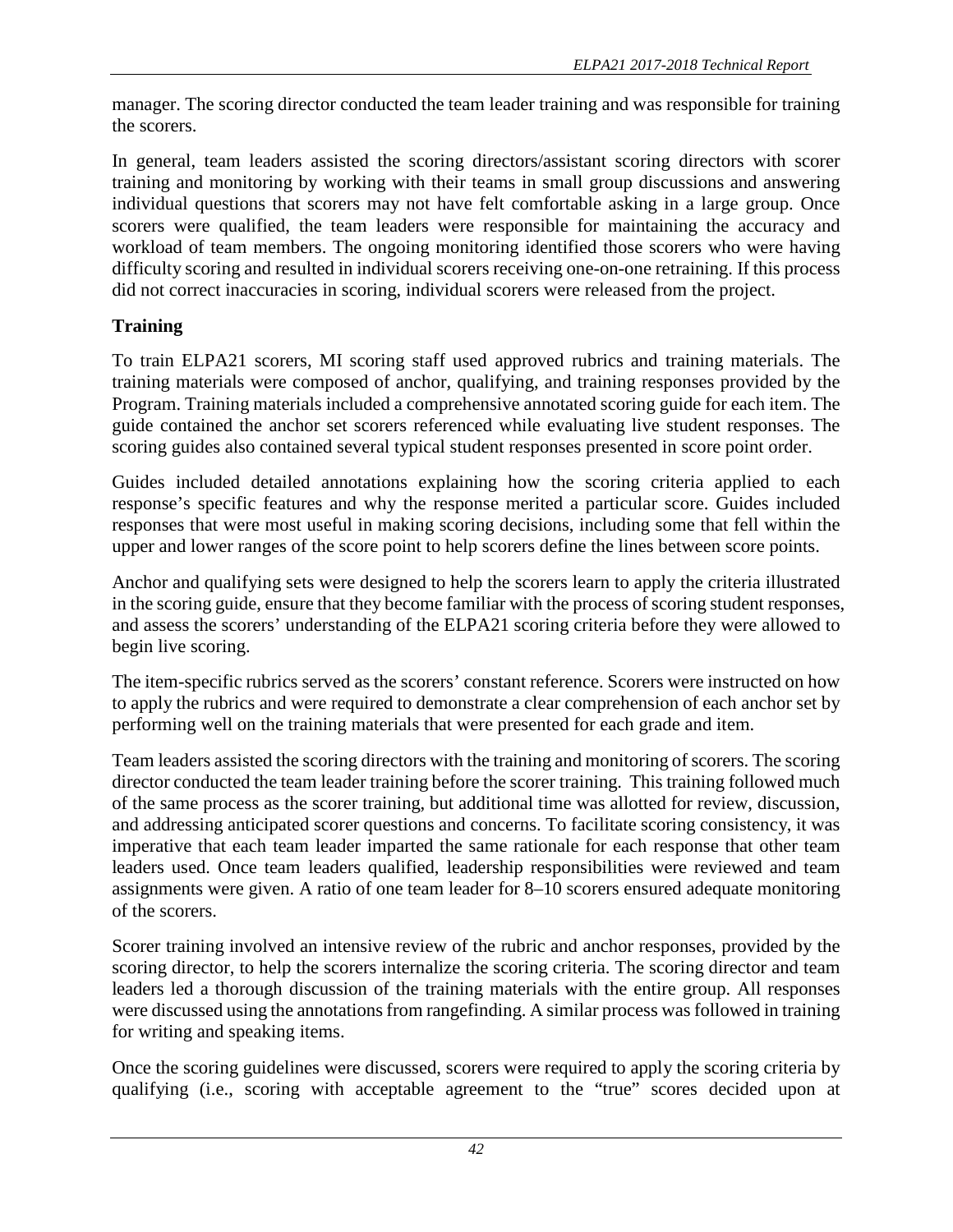rangefinding) on at least one of the qualifying sets. Scorers who failed to achieve the qualifying criteria were given additional training to acquire the highest degree of accuracy possible. Scorers who did not perform at the required level of agreement for a given item or related group of items by the end of the qualifying process were not permitted to score live student work.

Training was an ongoing process that did not end after the qualifying rounds. Feedback was an integral part of several reliability checks that were performed throughout the project. Primarily, team leaders monitored scorers' reliability by conducting read/listen behinds on an as-needed basis. This was a process whereby team leaders reread or re-listened to the responses and checked the scores of each scorer on their team to catch potential scorer drift so that the scorer could have immediate feedback and be retrained in a timely fashion. The percentage of read/listen behinds conducted for an individual scorer was not fixed but varied based on current levels of performance. Scorers were removed from scoring an item or a related group of items if they were unable to score consistently with the rubric and the anchor responses after retraining.

Development and rangefinding of the materials used with the 2017 administration were completed by a previous vendor. This information is available from the Program.

# <span id="page-47-0"></span>**Handscoring Quality Assurance Monitoring Reports**

MI scorer accuracy was monitored throughout the scoring sessions by producing real-time, ondemand reports to ensure that an acceptable level of scoring accuracy was maintained. Interscorer reliability was tracked and monitored with multiple quality control reports that were reviewed by MI scoring staff. These reports were reviewed by the program manager, scoring project director, scoring directors, and team leaders. The following reports, available in daily, cumulative, and summary formats, were used during handscoring:

*Interscorer Reliability Reports* displayed how often scorers were in exact agreement and supported maintaining an acceptable agreement rate. These reports provided exact, adjacent, and nonadjacent interscorer agreement, as well as mismatches between scores and nonscorable codes and within nonscorable codes. They also indicated the number of responses read by each scorer.

*Score Point Distribution Reports* displayed the percentage of responses that had been assigned each of the score points and nonscorable codes.

*Validity Reports* tracked how the scorers performed by comparing predetermined scored responses to scores assigned by the selected scorer on the same set of responses. If the assigned score of the selected scorer fell outside of a determined percentage of agreement, remediation occurred and additional responses were reviewed by the team leader of the individual(s) who needed to be monitored more closely.

*Item Status Reports* tracked each item and indicated the status (e.g., "first read complete," "Tabled"). This report was used to monitor the overall status and progress of handscoring.

## **Maintaining Consistency**

MI utilized numerous processes to ensure scorer accuracy and detect drift. The objective of the scoring process is to make sure that scorers rate student responses in a manner consistent with ELPA21 standards, within a single administration of ELPA21 as well as across multiple administrations.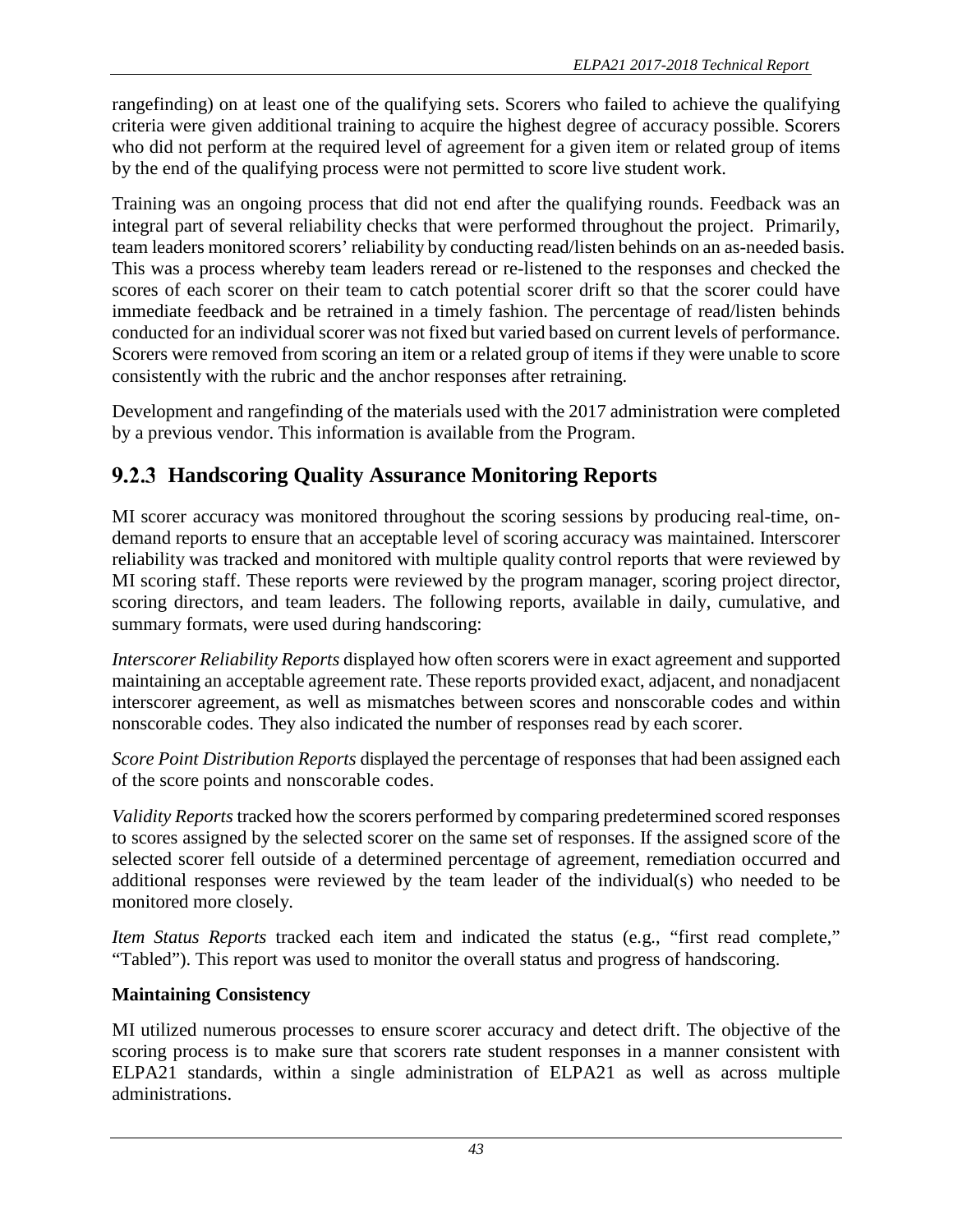The validity selection process involved MI scoring staff selecting 30–75 responses per item from live responses from the current administration to serve as validity responses. Validity responses were selected to illustrate trends identified by leadership in live responses but not strongly reflected in the anchor sets, represent particular types of responses identified as challenging to score during training, and assess transfer of scorers' knowledge of the anchor responses. Vetting of new validity responses involved identification and recommendation by team leaders while conducting read/listen behinds, review and approval by scoring directors, and review and approval by the scoring project director.

The validity responses were used during handscoring to verify scorer accuracy. Validity responses were dispersed intermittently to the scorers throughout scoring at a rate of at least 10% of the total responses. These validity responses were blind reads, meaning that scorers saw these responses the same as they saw the actual live student responses; there was no distinguishable difference. This helped ensure the internal validity of the process. All scorers who received validity responses had already successfully completed the training and qualifying process.

Next, the scores that the scorers assigned to the validity responses were compared to the predetermined scores in order to determine the validity of the scorers' scores. For each item, the percentage of exact agreement and the percentage of high and low scores were computed. The same data were also computed for each specific scorer. Using these data, various validity reports could be produced in real time and used to monitor for potential drift.

If results indicated that there was drift, or shifts in scoring over time, for a particular response, item, or scorer, immediate action was taken to correct it. This was in the form of individual scorer retraining, room-wide retraining/recalibration, and/or rescoring responses where it was determined a scorer had been errantly assigning scores. Sometimes, when a particular validity response generated low agreement, an example of a similar response could be found in the existing training materials. If this was the case, a review of that particular training response was pursued in order to realign the scorer.

Recalibration sets consisting of a validation set representing a variety of score points in random score point order were also used to maintain consistency. Sets varied in size from three to five responses based on particular issues observed during scoring. The recalibration sets were distributed at the beginning of the morning on a weekly basis. MI also recalibrated approximately once a week with scorers who had missed a required day's scoring session and were required to recalibrate. Those scorers achieving less than an acceptable percentage of correct scores on these responses were monitored closely throughout that day. Scorers who did not demonstrate improvement received personal and extensive retraining. These scorers continued to be monitored on an individual basis until the next recalibration round took place.

By implementing these scoring procedures—using the same training materials whenever possible, utilizing a suite of real-time reports, and making training decisions based on report data—MI maximized scoring reliability and validity.

# <span id="page-48-0"></span>**Quality Control on Final Scores**

AIR's scoring engine is used to produce final scores upon receiving handscores. Before operational scoring, AIR created mock-ups of student records to verify the accuracy of the scoring engine. Both AIR's analysis team (responsible for the scoring engine) and psychometricians independently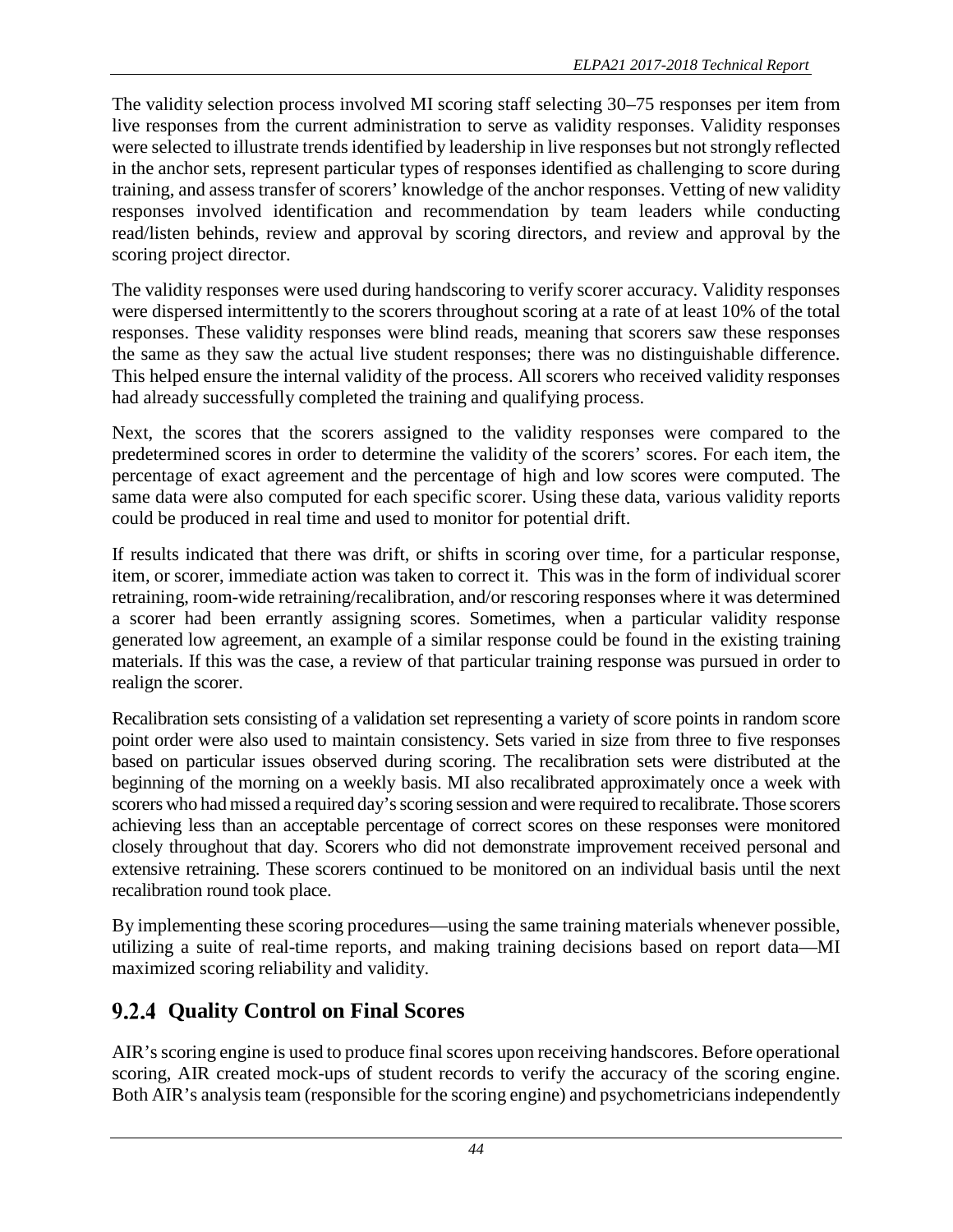computed scores on the mock-ups of student records. They compared their results iteratively until a 100% match was reached.

During operational scoring, AIR's psychometricians independently scored students and compared the scores with the results from the scoring engine. Discrepancies were iteratively resolved until a 100% match was reached.

Before final scores were delivered to the state, they were also compared with the unofficial scores from CRESST, if needed. Discrepancies were again investigated and resolved until a 100% match was reached.

## <span id="page-49-0"></span>**9.3 OUALITY ASSURANCE IN REPORTING**

In 2017–2018, two types of score reports were produced for both summative and screener tests: online reports and printed reports (family reports only).

# <span id="page-49-1"></span>**Online Report Quality Assurance**

Every test undergoes a series of validation checks. Once the QMS system signs off, data are passed to the DoR, which serves as the centralized location for all student scores and responses, ensuring that there is only one place where the official record is stored. Only after scores have passed the QA checks and are uploaded to the DoR are they passed to the ORS, which is responsible for presenting individual-level results and calculating and presenting aggregate results. Absolutely no score is reported in the ORS until it passes all of the QA system's validation checks.

# <span id="page-49-2"></span>**Paper Report Quality Assurance**

### **Statistical Programming**

The family reports contain custom programming and require rigorous quality assurance processes to ensure their accuracy. All custom programming is guided by detailed and precise specifications in our reporting specifications document. Upon approval of the specifications, analytic rules are programmed and each program is extensively tested on test decks and real data from other programs. The final programs are reviewed by two senior statisticians and one senior programmer to ensure that they implement agreed-upon procedures. Custom programming is implemented independently by two statistical programming teams working from the specifications. Only when the output from both teams matches exactly are the scripts released for production. Quality control, however, does not stop there.

Much of the statistical processing is repeated, and AIR has implemented a structured software development process to ensure that the repeated tasks are implemented correctly and identically each time. AIR's software developers write small programs called macros that take specified data as input and produce data sets containing derived variables as output. Approximately 30 such macros reside in AIR's library. Each macro is extensively tested and stored in a central development server. Once a macro is tested and stored, changes to the macro must be approved by the director of score reporting and the director of psychometrics, as well as by the project directors for affected projects.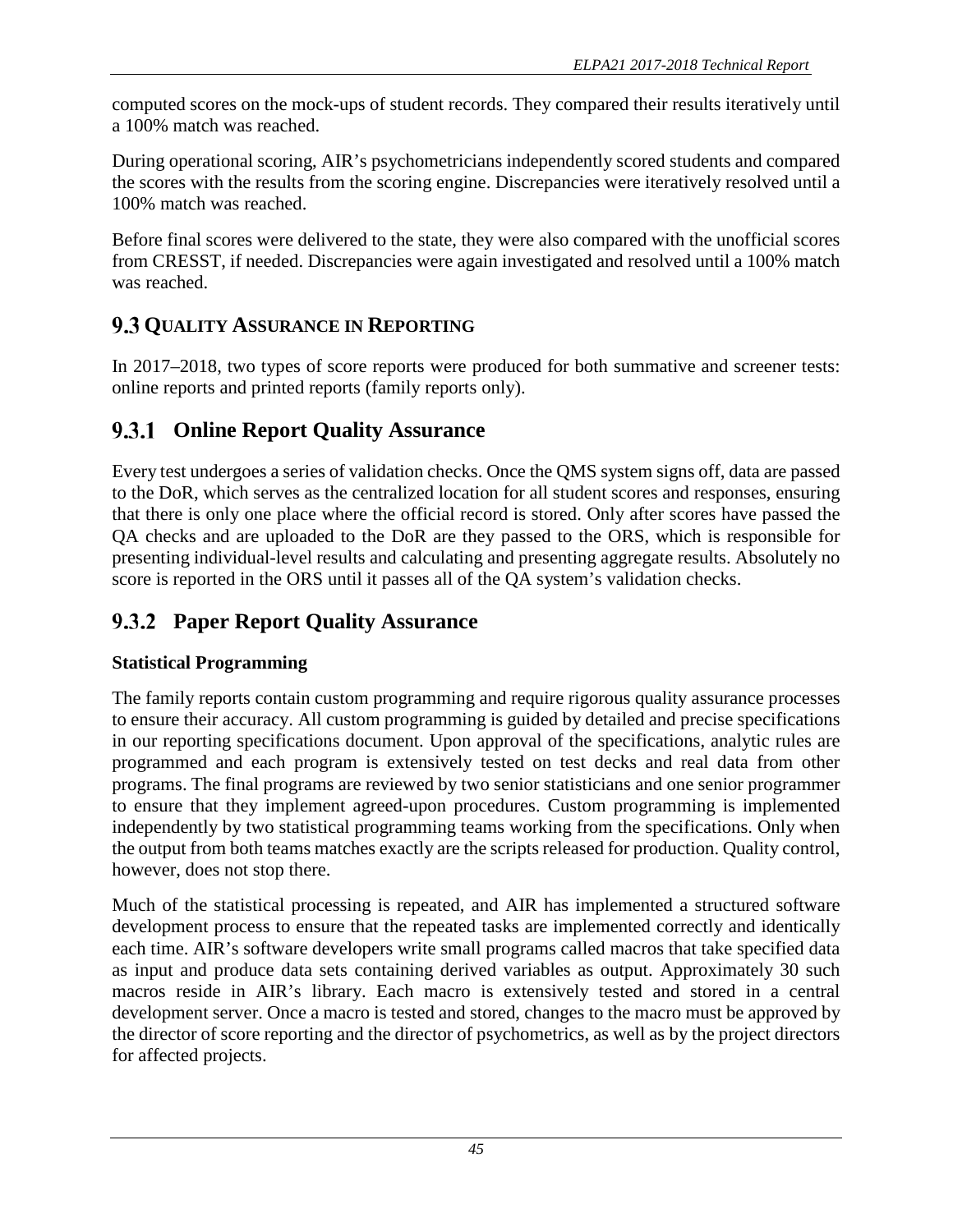Each change is followed by a complete retesting with the entire collection of scenarios on which the macro was originally tested. The main statistical program is mostly made up of calls to various macros, including macros that read in and verify the data and conversion tables and macros that do the many complex calculations. This program is developed and tested using artificial data generated to test both typical and extreme cases. In addition, the program goes through a rigorous code review by a senior statistician.

### **Display Programming**

The paper report development process uses graphical programming, which takes place in a Xeroxdeveloped programming language called VIPP and allows virtually infinite control of the visual appearance of the reports. After designers at AIR create backgrounds, our VIPP programmers write code that indicates where to place all variable information (data, graphics, and text) on the reports. The VIPP code is tested using both artificial and real data. AIR's data generation utilities can read the output layout specifications and generate artificial data for direct input into the VIPP programs. This allows the testing of these programs to begin before the statistical programming is complete. In later stages, artificial data are generated according to the input layout and run through the score reporting statistical programs, and the output is formatted as VIPP input. This enables us to test the entire system. Programmed output goes through multiple stages of review and revision by graphics editors and the score reporting team to ensure that design elements are accurately reproduced and data are correctly displayed. Once we receive final data and VIPP programs, the AIR score reporting team reviews proofs that contain actual data based on our standard quality assurance documentation. In addition, we compare data independently calculated by AIR psychometricians with data on the reports. A large sample of reports is reviewed by several AIR staff members to make sure that all data are correctly placed on reports. This rigorous review is typically conducted over several days and takes place in a secure location at AIR. All reports containing actual data are stored in a locked storage area. Prior to printing the reports, AIR provides a live data file and individual student reports with sample districts for the state staff review. AIR works closely with each state to resolve questions and correct any problems. The reports are not delivered until the state approves the sample reports and data file.